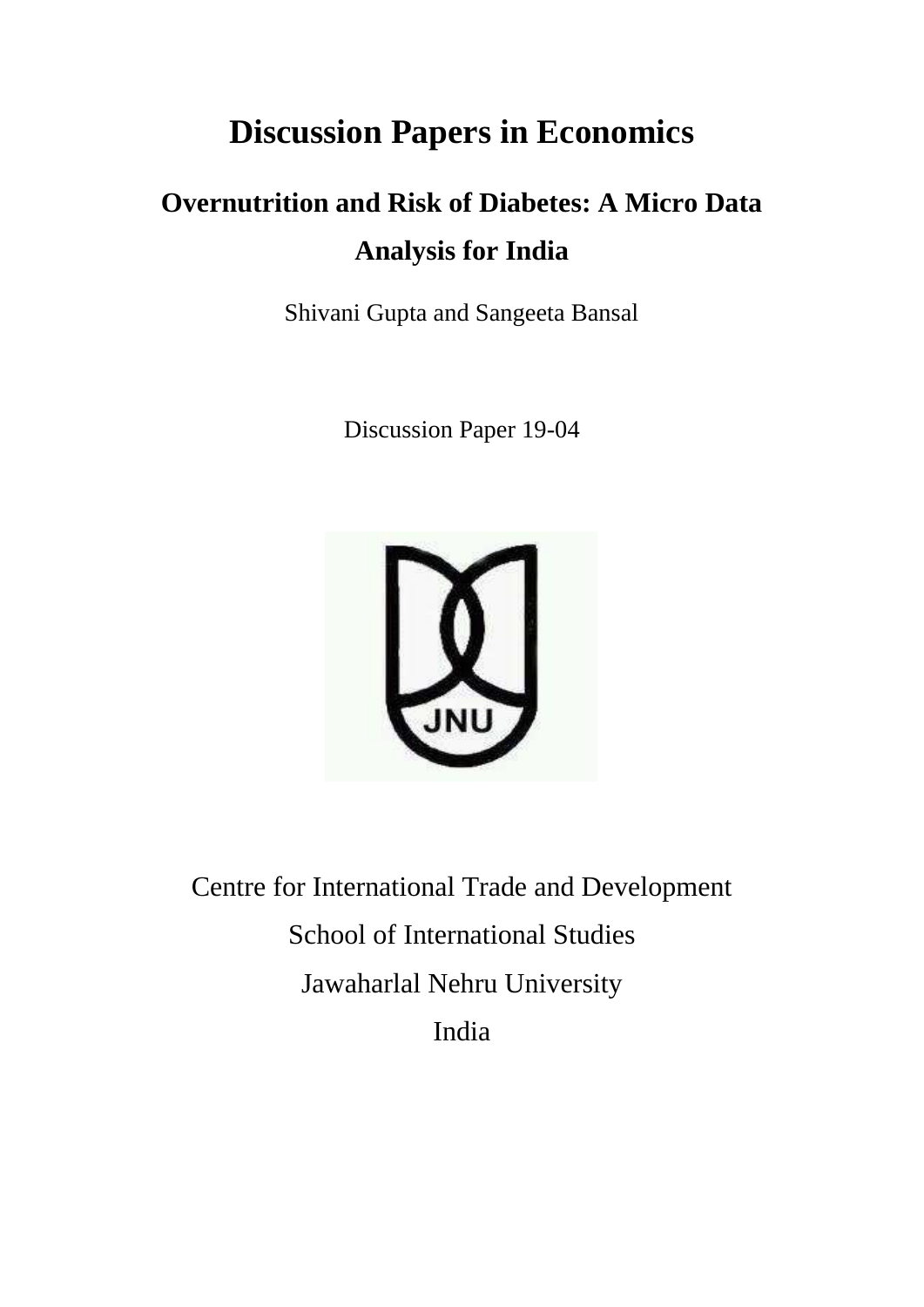### **Overnutrition and Risk of Diabetes: A Micro Data Analysis for India**

Shivani Gupta<sup>\*</sup> and Sangeeta Bansal<sup>\*\*</sup>

June, 2019

**Abstract:** Diabetes prevalence has escalated in India during the recent decades. The recent nutritional transition brought about by the rapid emergence of overnutrition may have a relationship with the growing diabetes problem in India. This paper examines the causal effect of an increase in body mass index on the likelihood of suffering from diabetes using an individual level data from National Family Health Survey for the year 2015-16. The study uses two alternative indicators for measuring diabetes – self-reported diabetes status and blood glucose levels (ordinal measure). The novel contribution of the study is that it takes into account the role played by unobserved genetic and other related factors in the determination of the relationship between body mass index and diabetes status of an individual by instrumenting individual's body mass index with a non-biologically related household member's body mass index. The results show that the likelihood of being diabetic is three times among the overweight and obese individuals as compared to the non-overweight individuals.

#### **JEL Classification: C35, C36, I12**

1

**Keywords:** Body mass index, diabetes, instrumental variable, overweight and obesity, ordered probit model, probit model and IV-probit model.

<sup>\*</sup> PhD Scholar, Centre for International Trade and Development, School of International Studies, Jawaharlal Nehru University, New Delhi-110067, India. Email: [shivanisuccess22@yahoo.com](mailto:shivanisuccess22@yahoo.com)

<sup>\*\*</sup> Professor of Economics, Centre for International Trade and Development, School of International Studies, Jawaharlal Nehru University, New Delhi-110067, India. Email: [sangeeta.bansal7@gmail.com](mailto:sangeeta.bansal7@gmail.com)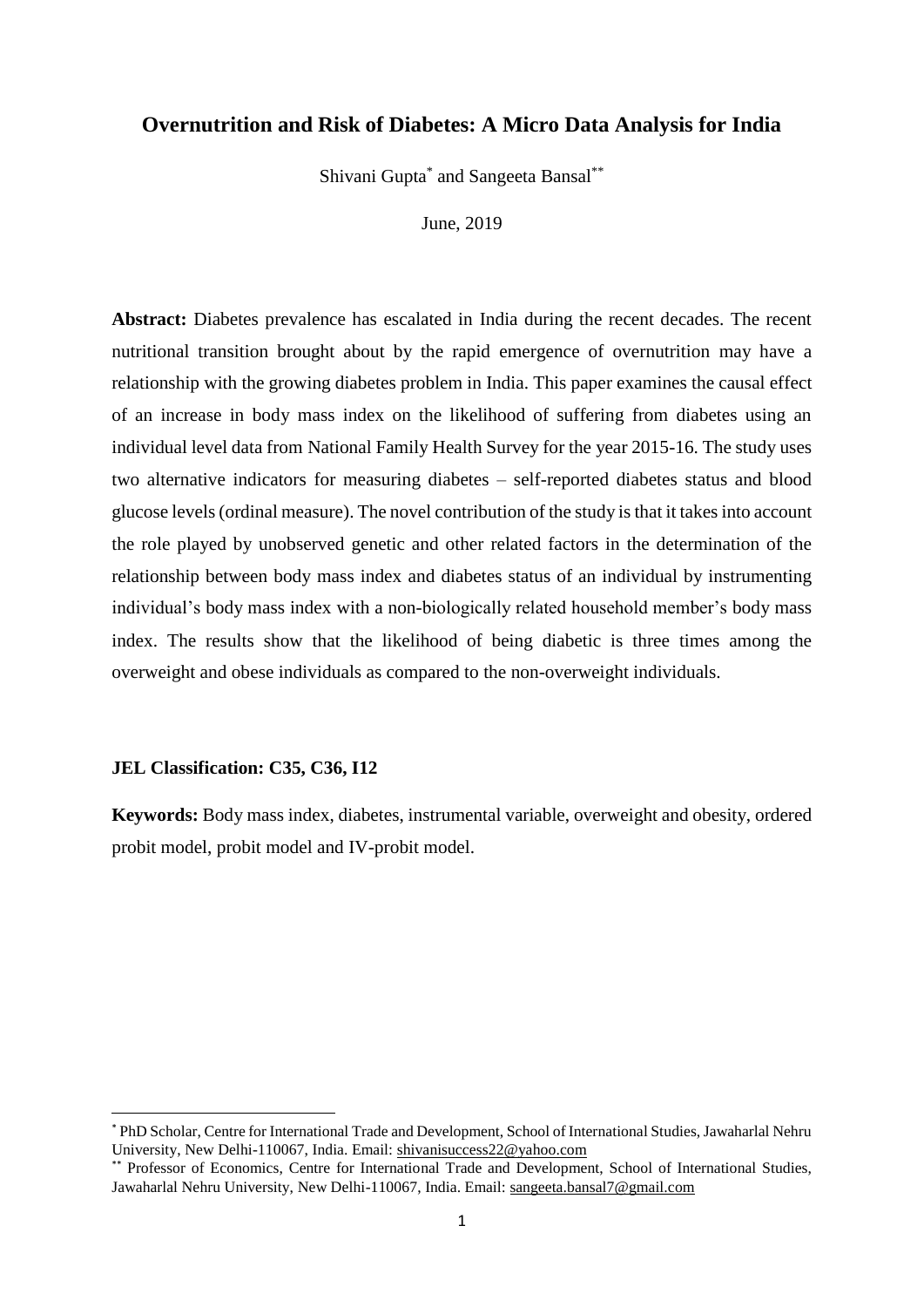### **1 Introduction**

The rise in the diabetes prevalence during the past decade has begun to pose a new challenge to the health policy makers in India. In 2017, about 72 million people (8.8% of the total population having age 18 years or above) and 20% of the urban population was diabetic in India (International Diabetes Federation (IDF)). According to Diabetes Foundation, India, people suffering from diabetes are likely to go up to 80 million by 2025, making India the 'Diabetes Capital' of the world. Analysing National Family Health Survey (NFHS) data for the increase in the diabetes prevalence in India (in the age group 15-49 years) over a ten-year period, 2005 to 2015, we find that diabetes prevalence has doubled in both rural as well as urban areas, and there has been a considerable increase in almost every state.

Overnutrition has been found to be a major risk factor for a number of diseases such as diabetes, hypertension, heart diseases, certain type of cancers, etc. (Huffman et al. 2011; Colditz et al. 1995 and Dhana et al. 2016). Overnutrition is one of the potential factors that may generate insulin resistance, which in turn may increase the sugar or glucose content in the blood leading to diabetes (Kahn and Flier 2000). Colditz et al. (1995) using a prospective cohort study on women in United States find that the risk of diabetes is increasing in Body Mass Index (BMI). The study by Huffman et al. (2011) finds similar results among married women in Delhi, India. Other factors that may lead to diabetes include smoking, alcohol consumption, high-sugar intake, genetic predisposition, etc. (Fagard and Nilsson 2009; Carlsson et al. 2003 and Howard et al. 2004).

India is going through a nutritional transition brought about by a rapid emergence of the overnutrition. The rising overnutrition may have a relationship with the growing diabetes problem in India. The broad objective of this study is to examine the effect of overnutrition on diabetes in India. Overnutrition is associated with the increased risk of mortality and comorbidities (Bhattacharya and Sood 2011 and Preston and Stokes 2011). However, Asian population faces this risk even at lower BMI values, ranging from  $23{\text -}25$  kg/m<sup>2</sup> and above, that is, the risk of chronic conditions is higher among Asian population due to increased susceptibility towards non-communicable diseases (NCDs) even at lower BMI levels as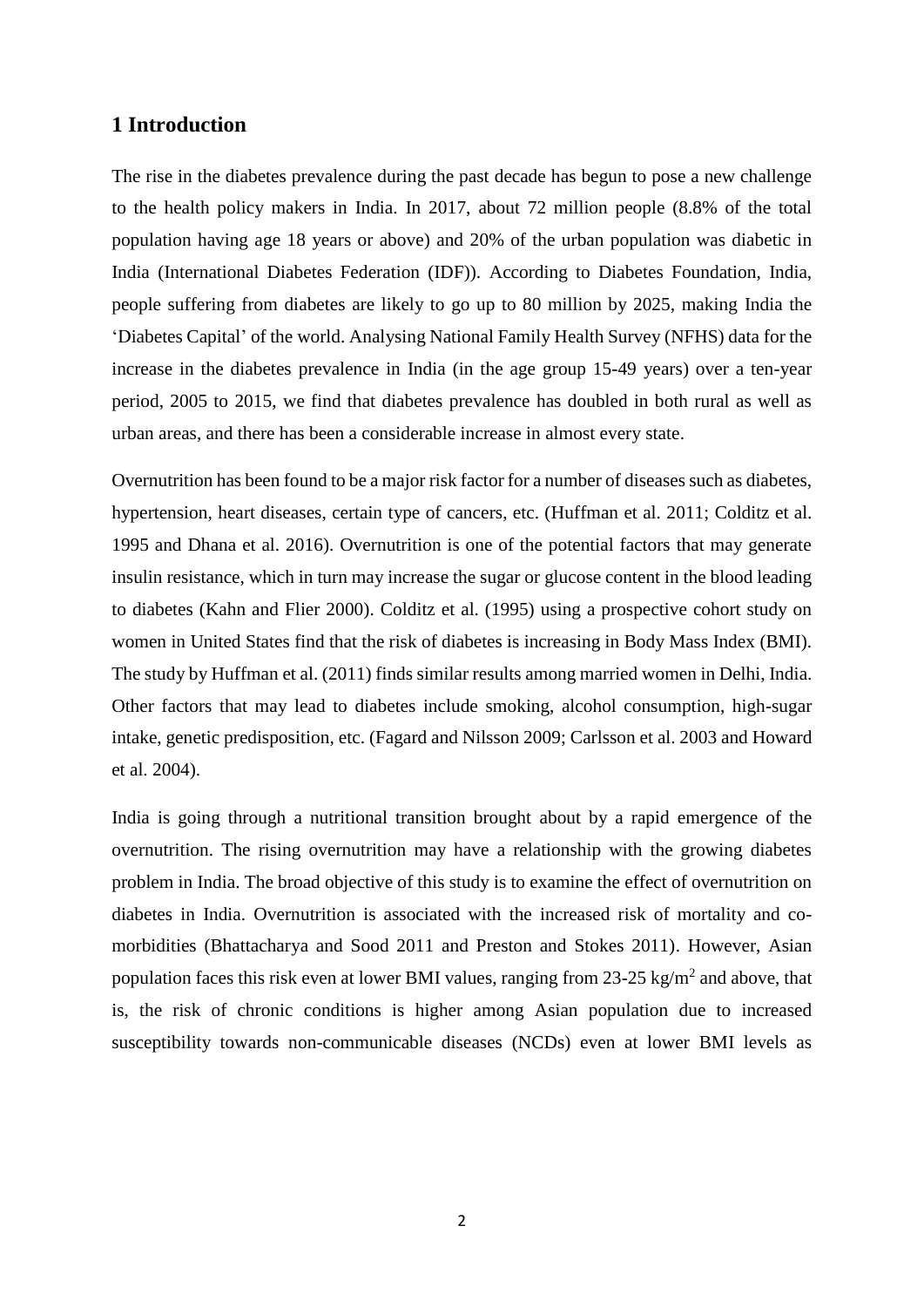compared to the population in the European countries and the United States (Gray et al. 2011; Razak et al. 2007 and Asia Pacific Report, WHO 2000).<sup>1</sup>

In this study, we examine the causal effect of an increase in BMI on the likelihood of suffering from diabetes using an individual level nationally representative data set in India. This is the first study to examine the micro level relationship between BMI and diabetes for population at large in India while accounting for the potential endogeneity arising from the unobserved genetic and other related factors. BMI of an individual is likely to be correlated with the omitted determinants of his/her diabetes status. These omitted variables are expected to be related to the individual's genetic and non-genetic predisposition towards overweight and obesity as well as diabetes. We address this issue by using an instrumental variable approach and instrument BMI of the individual by BMI of a non-biologically related household member. The BMI of a non-biologically related household member is correlated with the common household environment but there is no reason to believe that it will systematically affect the individual's predisposition towards diabetes. We also control for several covariates on individual characteristics, household characteristics and behavioural risk factors such as tobacco and alcohol consumption, eating habits, etc. We extract individual level data from the fourth round of NFHS for the year 2015-16. NFHS is a large-scale, multi-round survey conducted in a representative sample of households throughout India and provides data for the female population having age 15-49 years and the male population having age 15-54 years.

Studies such as Gray et al. 2011 and Sepp et al. 2014 have estimated the correlation between overnutrition and NCDs. Most studies are, however, based on the small sample size, and, these results may not be representative for the entire population. Further, much of the evidence on the link between the overnutrition and NCDs comes from the high-income countries (Rowley et al. 2017; Geiss et al. 2017 and Sikdar et al. 2010). The findings from these studies cannot be generalised for the Indian population due to the regional differences in the body types and distribution of body fat. South Asian population is found to have a higher abdominal obesity as compared to the population in the European regions, therefore, the susceptibility towards

<sup>&</sup>lt;sup>1</sup> We examined the IDF and WHO recent estimates on the diabetes prevalence and obesity rates for adult population and found that some of the high-income countries like United Kingdom, France and Australia had a lower diabetes prevalence than the low- and middle-income countries like India, China and Sri Lanka despite having much higher obesity rates. Asian countries like Bangladesh, Pakistan, Bhutan, Sri Lanka, India and China have an obesity prevalence between 3-6% and the diabetes prevalence is found to be 7% or above among these countries, with India having 8.8% diabetic population. European country like France has a diabetes prevalence of 7.2% with obesity prevalence of 21.6%. Australia and United Kingdom have a diabetes prevalence of 6.5% and 5.9% respectively.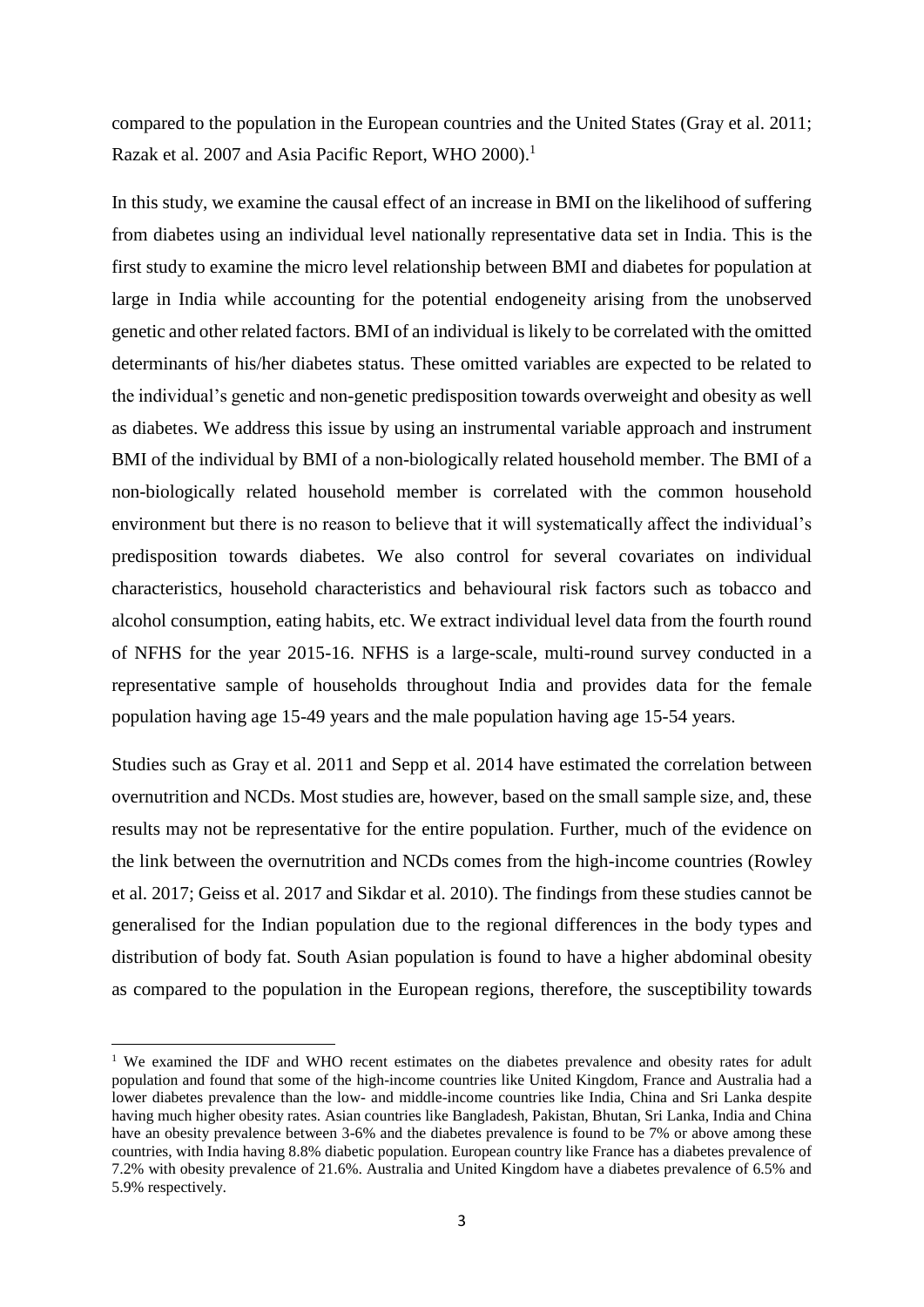certain types of diseases, such as diabetes, may vary across these regions even if the BMI values are comparable (Patel et al. 2001 and Asia Pacific Report, WHO 2000).<sup>2</sup>

Further, the evidence on the effect of BMI on diabetes for Indian population is limited. Huffman et al. (2011) consider a cohort sample of 1100 women in South Delhi and show that an increase in BMI has a statistically significant impact on diabetes among married women in Delhi, India. The study by Ramachandran et al. (2001) finds a positive association between diabetes and BMI among urban population of India using the national urban diabetes survey.<sup>3</sup> Also, none of the studies has considered the effect of overnutrition on diabetes for India, using WHO Asian BMI classification which defines an individual having BMI  $\geq 23$  kg/m<sup>2</sup> as overweight or obese.

In this paper, our main dependent variable is diabetes status of an individual. We use two alternative measures for indicating diabetes status across population, one, self-reported diabetes status, and the other, blood glucose levels. This also acts as a robustness check for our estimates. In the self-reported diabetes status measure, individuals report whether or not they suffer from diabetes. For the second measure, NFHS reports blood glucose levels measured at the time of the survey. We convert the reported blood glucose levels into an ordinal measure by dividing it into three categories. The ordinally defined blood glucose level gives us an advantage of estimating the effect of BMI on prediabetes as well. In addition, it also takes care of any measurement error in the self-reported diabetes status.

We aim at estimating the change in the probability of being diabetic with an additional unit gain in BMI. Our interest lies in comparing this effect across non-overweight and overweight or obese population. For this comparison, we apply both WHO International BMI classification, which defines an individual having  $BMI \geq 25$  kg/m<sup>2</sup> as overweight or obese, and WHO Asian BMI classification, which defines an individual having BMI  $\geq 23$  kg/m<sup>2</sup> as overweight or obese. One may expect the urban population and the population belonging to the higher wealth quintiles to face a higher risk of diabetes due to the lifestyle related factors and

<sup>&</sup>lt;sup>2</sup> There exist data limitations in the comparison of abdominal obesity across the countries since comparable national level estimates are not available although some of the papers based on small population samples across specific regions do provide with a rough estimate on the abdominal obesity. Olinto et al. (2017) review available literature and states that prevalence of abdominal obesity in South Asian population is around 69% which is much greater than general obesity. Abdominal obesity is measured by waist circumference, waist–hip ratio and waist– height ratio. A waist circumference of 90 cm or above for men and 80 cm or above for women defines abdominal or central obesity for South Asian population (IDF).

<sup>&</sup>lt;sup>3</sup> In this survey, data was collected from a representative sample in each of six major cities of India during January to August, 2000.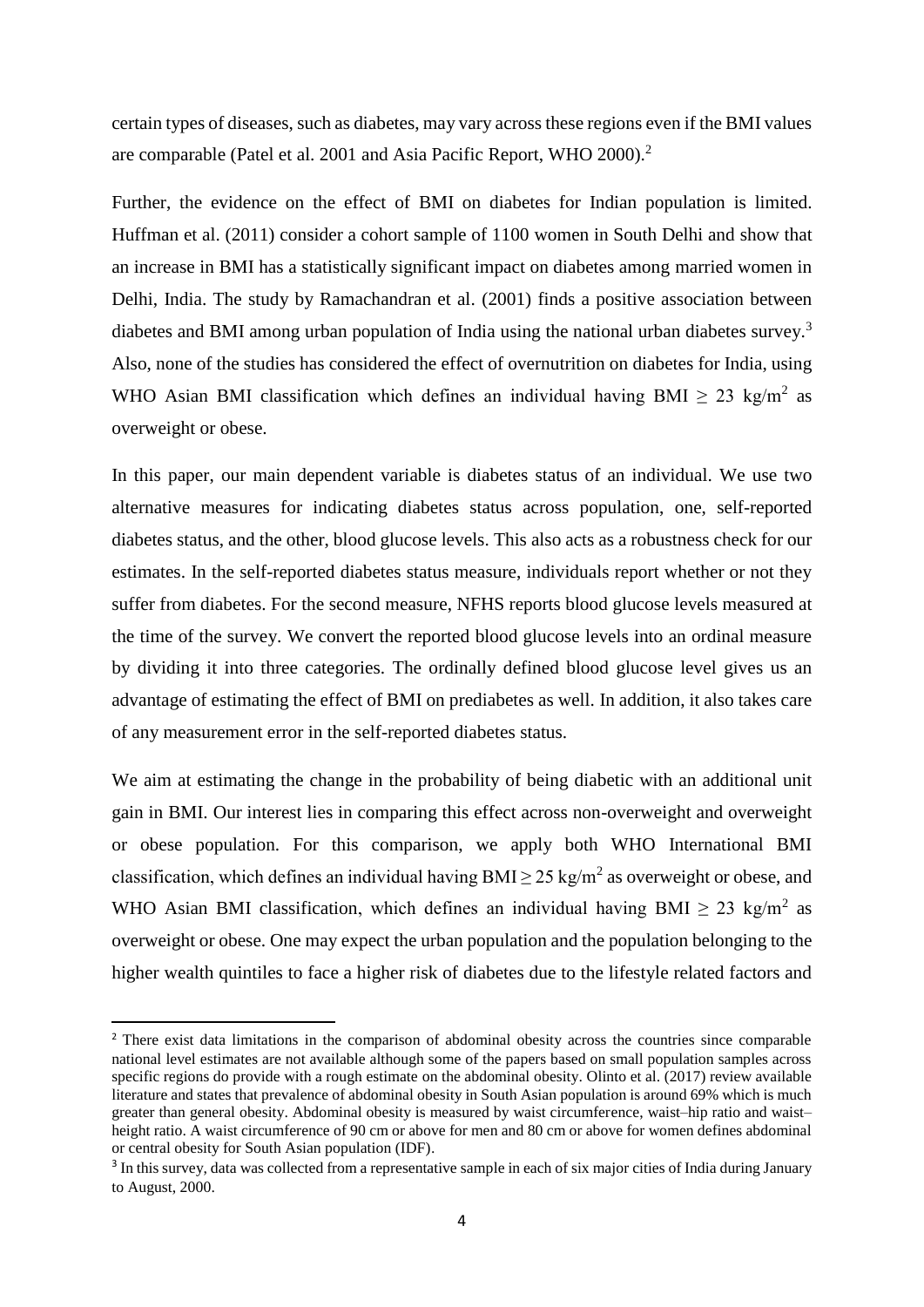increased access to calorie dense foods, therefore, we also examine the heterogeneity in the effect of BMI on diabetes across different subgroups of the population based on gender, regions – rural and urban and different wealth quintiles.

The findings of this paper have policy implications for several reasons. Diabetes, unlike other NCDs which mainly affect older age group population, affects younger age group population as well (Colditz et al. 1995 and Huffman et al. 2011). Also, IDF estimates show that in India in the year 2017, of those who died from diabetes, 50.7% of people died before the age of 60 years, that is, 50.7% of deaths due to diabetes are among the individuals under the age of 60 years.<sup>4</sup> These estimates show that not only diabetes causes morbidity and mortality, but also that these effects are being witnessed even among young and medium age group population (below 60 years of age). Diabetes also elevates the risk of other NCDs such as cardiovascular diseases, strokes, etc. (Asia Pacific Report, WHO 2000). Individuals with diabetes are less likely to report having a good health as compared to the non-diabetic individuals. Diabetes reduces health adjusted life expectancy (Sikdar et al. 2010). This provides a strong case for identifying the potential factors that contribute to the rise in diabetes in India. This will inform policy makers to undertake suitable policy interventions to arrest the growing rates of diabetes in India. The relevance of this study in policy making can also be explained by huge monetary cost burden associated with diabetes. Treatment of diabetes is expensive and is expected to impose an economic burden in the form of increased health care costs (Cawley and Meyerhoefer 2012; Ramachandran et al. 2007 and Yesudian et al. 2014).<sup>5</sup>

The rest of the paper is organized as follows. Section 2 presents the conceptual framework and the methodology applied. Section 3 discusses the data set used along with definition of the variables considered in the analysis. This section also presents the descriptive statistics.

<sup>4</sup> At global level in year 2017, of those who died from diabetes, 46.6% of people died before the age of 60, that is, 46.6% of deaths due to diabetes are in people under the age of 60.

<sup>&</sup>lt;sup>5</sup> Diabetes is associated with huge direct as well indirect costs. Direct costs include hospital, drug, transportation costs, etc. while indirect costs include loss of working days due to absenteeism, loss due to some permanent disability, etc. Although there are some estimates on direct costs of diabetes but only a little is known about the indirect costs of diabetes (Cawley and Meyerhoefer 2012; Ramachandran et al. 2007 and Yesudian et al. 2014). Also, it is staggering to find that 12% of global health expenditure is spent on diabetes which amounts to about 727 billion dollars (IDF 2018).

In 2017, worldwide 1,736 US dollars per person were spent on population with diabetes (IDF). Countries such as United States, United Kingdom, France and Australia spent more than 5,000 US dollars per person on population with diabetes. While this figure is relatively low for most of the South Asian countries and remained around or below 100 US dollars per person. For India, this fugue is 119.4 US dollars per person (IDF). These low mean expenditures per person can be attributed to overall low levels of health expenditure among these countries. However, these estimates do highlight the huge economic burden associated with diabetes in the form of considerably high health care costs.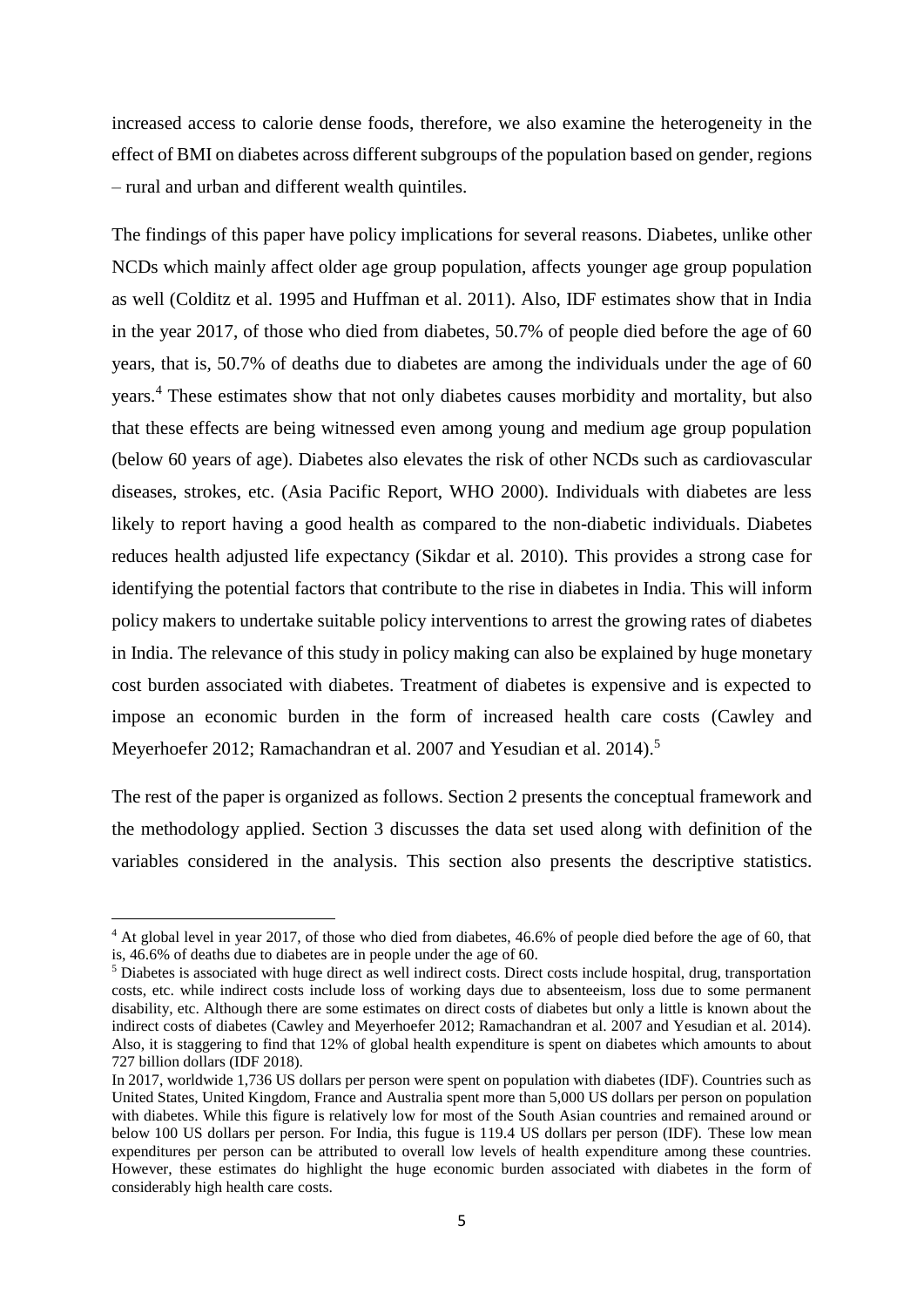Section 4 presents the estimation results and their interpretation. Section 5 presents a discussion on the findings of the study. Finally, section 6 presents the concluding remarks.

### **2 Conceptual Framework and Methodology**

IDF has identified physical inactivity, consumption of unhealthy foods and lifestyle changes towards modernisation (characterised by sedentariness) as the factors that influence diabetes. BMI of an individual captures the effect of most of these factors as the changes in any these factors gets reflected in the BMI of an individual. Higher consumption of unhealthy foods and lower physical activity are expected to bring a positive change in the BMI of an individual. A rise in the BMI of an individual caused by the changes in any of these factors is expected to increase his/her susceptibility towards diabetes as well as towards higher blood glucose levels (Malley et al. 2010 and Sepp et al. 2014). It is possible that a higher BMI increases individual's blood glucose levels but the levels are not high enough to be characterised as diabetic, that is, an individual may become prediabetic (defined in next paragraph) initially and later diabetic with further rise in the blood glucose levels if adequate measures are not taken to control the rising blood glucose levels. Therefore, we conduct a twofold analysis by estimating the effect of a rise in BMI on both self-reported diabetes status as well as the ordinal blood glucose levels of an individual. Also, as discussed in section 1, the risk of diabetes is expected to increase in overnutrition, therefore, we may expect an overweight or obese individual to face a higher risk of diabetes as compared to a non-overweight individual.

We now define the dependent variable used in the analysis. The main health outcome variable is the diabetes status of an individual. We measure this variable using two alternative indicators – self-reported diabetes status and blood glucose levels (ordinal measure). For the first measure, we use self-reported diabetes status as the outcome variable which takes value 1 if an individual is diabetic and 0 otherwise. For the second approach to measure diabetes, we assign ordinal values (0, 1and 2) to the blood glucose levels of individuals by dividing these values into three mutually exclusive categories. The blood glucose level measures the amount or concentration of the glucose in a blood sample as milligrams per decilitre (mg/dl). Following the random glucose/sugar test, we have the following three categories for the blood glucose levels:<sup>6</sup>

**.** 

<sup>6</sup> Random glucose/sugar test is a diagnostic test conducted to identify the diabetes status of an individual. Random blood glucose levels are tested, and based on the concentration of glucose in the blood sample individual's diabetes status is identified as per categories defined above. Oral glucose tolerance test is another test that is also used to diagnose diabetes amongst individuals and it also based on the above defined categories.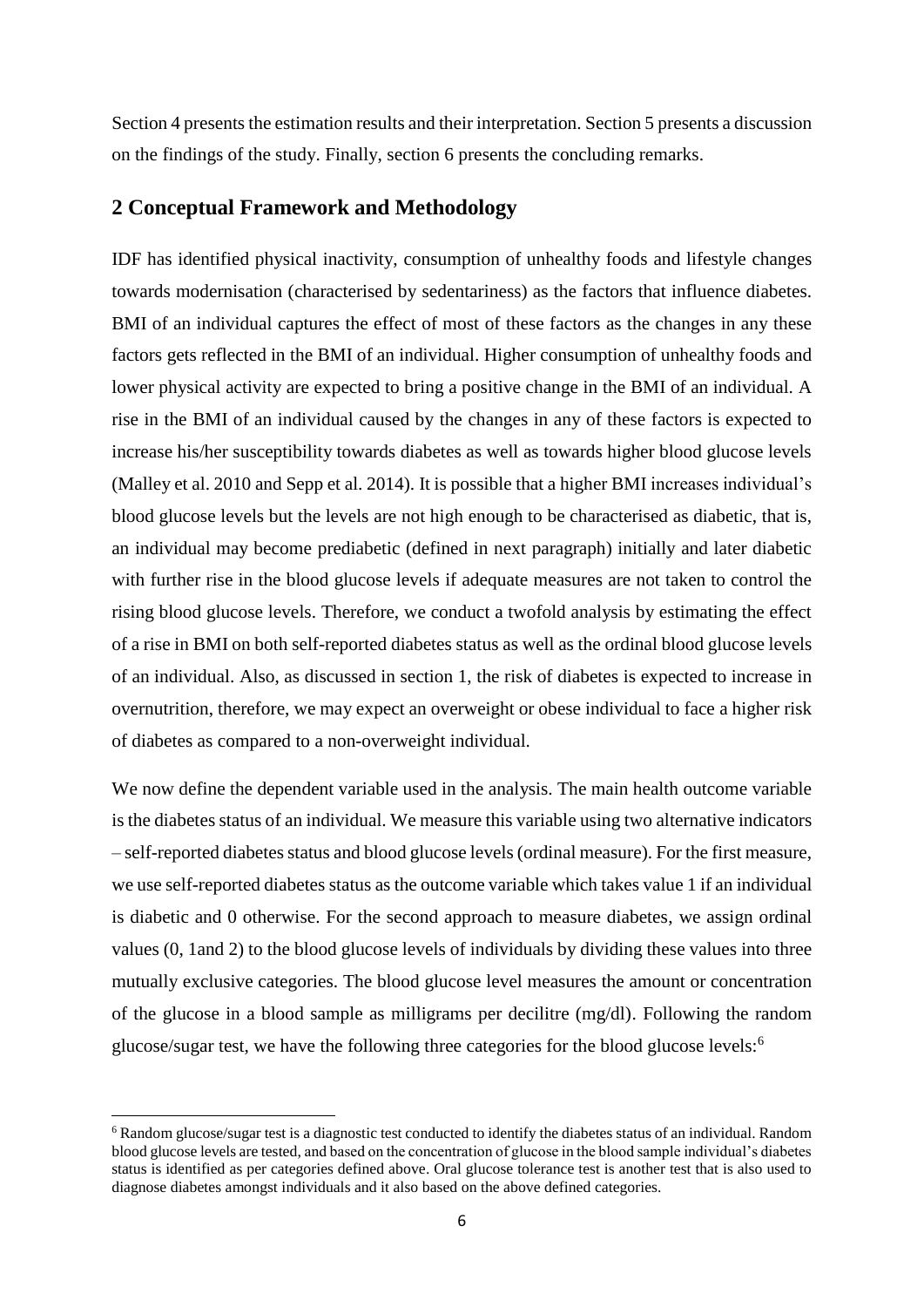- (i) Less than or equal to140 mg/dl corresponds to low or moderate blood glucose *– Normal Blood Glucose Levels*
- (ii) Between 141 and 200 mg/dl corresponds to high blood glucose *– Prediabetes*
- (iii) Greater than 200 mg/dl corresponds to very high blood glucose *– Diabetes*

In our analysis, the ordinally defined blood glucose levels assign value 0 to normal blood glucose levels, 1 to prediabetes and 2 to diabetes. Using the blood glucose levels of an individual not only allows us to measure diabetes status but also provides with a measure for prediabetes and normal blood glucose levels, which enables us to quantify the effect of a rise in BMI on both diabetes as well as prediabetes. The study by Dall et al. (2014) finds that both diabetes and prediabetes contribute to a rise in the economic burden in terms of higher health care costs.

One may also expect that the population living in the urban areas and the population belonging to the higher wealth quintiles to face a higher risk of diabetes. This can be explained by the differences in the consumption and physical activity patterns across different subpopulations. Olinto et al. (2017) reviewing available literature find that socioeconomic status in terms of higher income and wealth are associated with higher obesity among men. The socioeconomic status and urban lifestyle factors may affect diabetes status through higher BMI levels therefore, we also examine the heterogeneity in the effect of BMI on diabetes across different regions and wealth quintiles.

Based on the two measurements of the outcome variable, we test the following hypotheses:

*Hypothesis 1:* Being overweight or obese increases the risk of diabetes among Indian population, that is, with an increase in BMI, the likelihood of being diabetic increases more for an overweight or an obese individual as compared to a non-overweight individual.

*Hypothesis 2:* Being overweight or obese increases the risk of prediabetes among Indian population, that is, with an increase in BMI, the likelihood of being prediabetic increases more for an overweight or an obese individual as compared to a non-overweight individual.

*Hypothesis 3:* Population belonging to the higher wealth quintiles is more likely to be prediabetic and diabetic as compared to the population among lower wealth quintiles.

*Hypothesis 4:* Population living in the urban areas is more likely to be prediabetic and diabetic as compared to the population in the rural areas.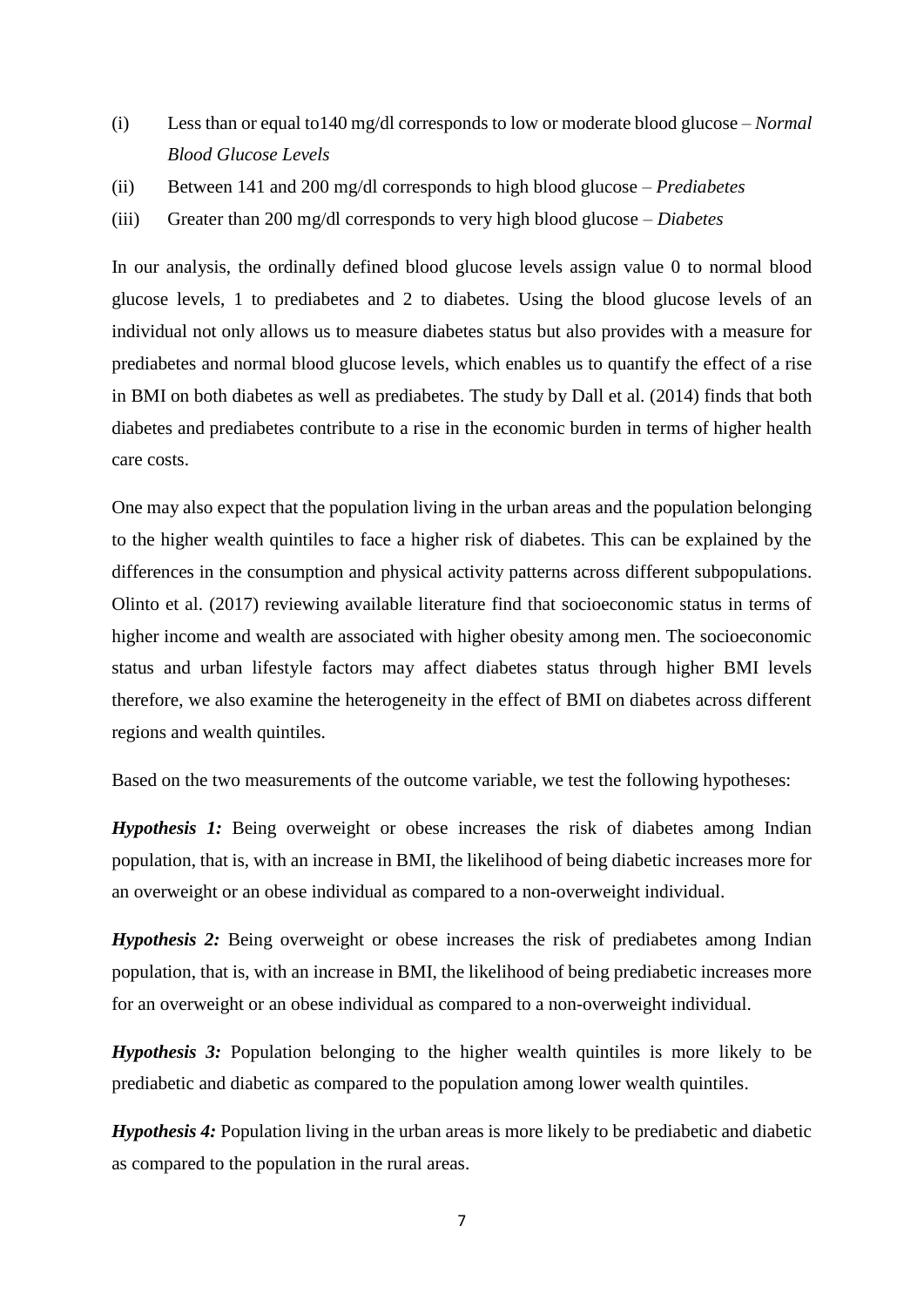While the ordinal measure of diabetes can test all the above hypotheses, the self-reported diabetes status measure tests all hypotheses except hypothesis 2. We test the third and fourth hypotheses for a sub-sample comprising of overweight or obese population as they are expected to be facing a higher risk of diabetes.

We identify an individual as overweight or obese using WHO International classification of BMI which defines individuals having a BMI of 25 kg/m<sup>2</sup> or above as overweight or obese. Additionally, we also test our hypotheses using WHO Asian BMI classification, which defines individuals having a BMI of 23 kg/m<sup>2</sup> or above as overweight or obese.

Our main explanatory variable of interest is the BMI of an individual. We control for a rich set of covariates both at the individual level as well as at household level that are likely to affect the risk of diabetes. Additionally, we control for the state fixed effects. Individual characteristics include age, gender, educational attainment, behavioural risk factors and eating habits. Behavioural risk factors controlled for in our regressions include a comprehensive set of variables that measure tobacco consumption of an individual such as – smoking cigarette, smoking pipe, chewing tobacco, snuffing, smoking cigar, chewing paan, gutkha, paan with tobacco, etc., and alcohol consumption. These risks factors are likely to affect the diabetes status of an individual (and blood glucose levels). Available literature suggests that smoking elevates the risk of diabetes. Smoking generates insulin resistance leading to the increased risk of diabetes (Chang 2012 and Fagard and Nilsson 2009). Studies have also suggested for smoking cessation programs. In regard to alcohol consumption and diabetes or blood glucose levels, available literature suggests that moderate consumption may reduce the risk of diabetes (Howard et al. 2004 and Carlsson et al. 2003) while binge drinking may increase this risk (Carlsson et al. 2003 and Kerr et al. 2009). This directs towards the potential effect of alcohol consumption on diabetes status as well as blood glucose levels of an individual.

Another important factor that may have an impact on diabetes status of an individual is the eating habits. We capture the eating habits of an individual by looking at the frequency of consumption for specific food or drink items. We focus on the daily or weekly consumption of fried foods and aerated drinks. These variables also capture individuals' health and consumption preferences. Gulati and Misra (2014) infer that increase in per capita sugar consumption leads to the development of insulin resistance, abdominal adiposity and risk of diabetes. Food habits such as consumption of aerated drinks, fast-foods, fried foods, etc.,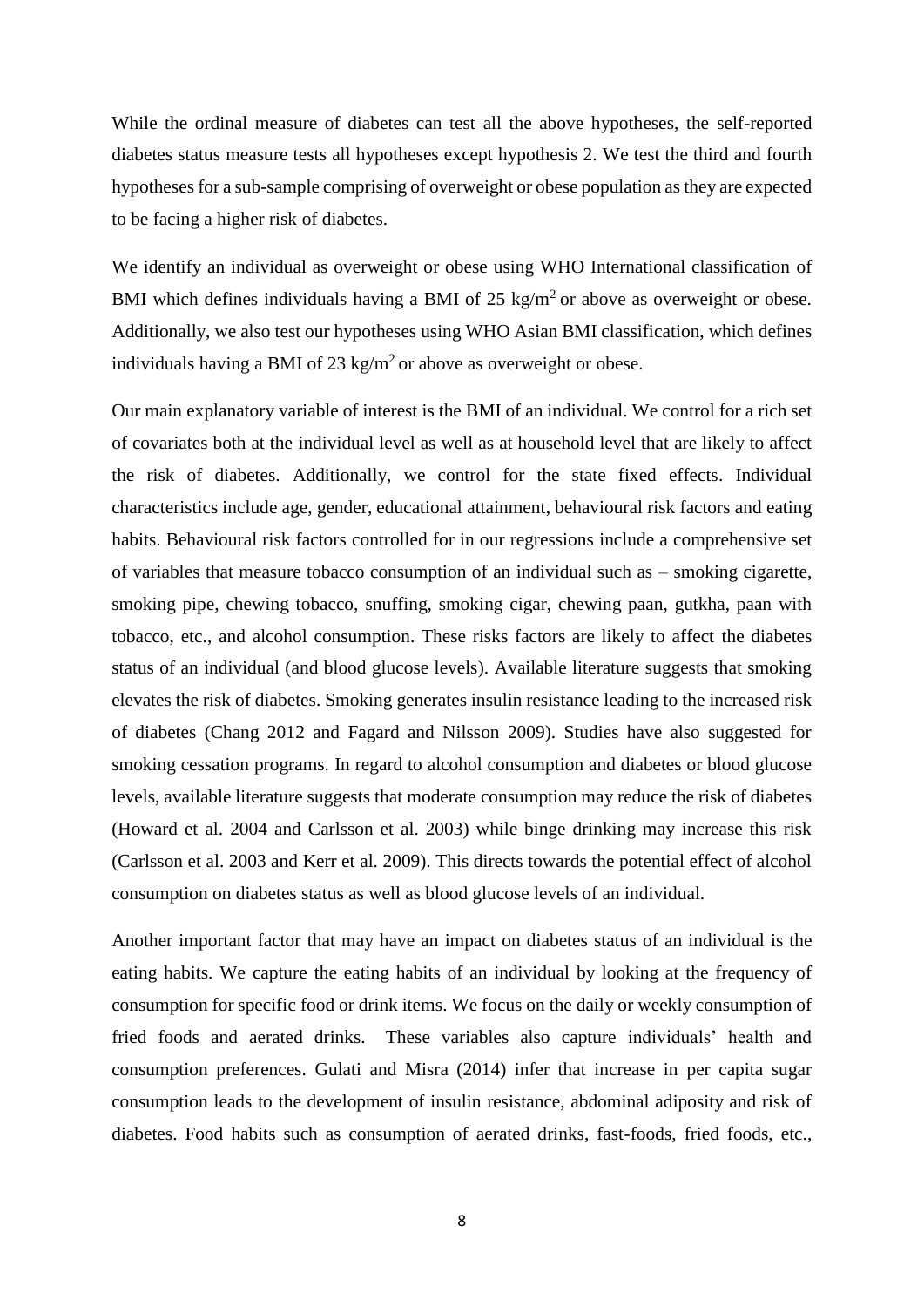increases the risk of obesity and insulin resistance (Pereira et al. 2005; Astrup 2005 and Teufel-Shone et al. 2014).

We also control for household characteristics such as wealth quintile, family structure (nuclear or joint), region (rural or urban), religion, caste, availability of health insurance, whether the household belongs to below poverty line and other covariates (listed in section 3).

Although we control for a large number of covariates, we still expect the unobserved genetic and other related factors to affect the relationship between BMI and diabetes. Genetic factors may influence both BMI and diabetes status of an individual. An individual with a family history of diabetes is more likely to develop diabetes even without being overweight or obese (Asia Pacific Report, WHO 2000 and Bener et al. 2005). <sup>7</sup> Bener et al. (2005) find that the reported diabetes is higher among population with a family history of diabetes. Thus, it is important to account for the unobserved genetic and other related factors while establishing the link between BMI and diabetes. Therefore, we resort to an Instrument Variable Approach to address the potential endogeneity. Unobserved genetic and other related factors influence both diabetes as well as overweight or obesity status of an individual, thereby, causing endogeneity resulting from the omitted variable bias (OVB). Endogeneity issue is elaborated later in this section.

This study examines the micro level relationship between BMI and diabetes for population at large in India while accounting for the potential endogeneity arising from the unobserved genetic and other related factors thereby testing for the existence of any causal impact of overweight and obesity on diabetes. The novel contribution of the study is that it takes into account the role played by genetic factors and other related factors in determining the effect of BMI on diabetes status of an individual.

 $\overline{\phantom{a}}$ 

<sup>&</sup>lt;sup>7</sup> We use self-reported diabetes status. Due to data limitations, we are unable to identify whether the individual has diabetes type-1 or type-2. Type-1 diabetes is also called juvenile-onset diabetes as it often begins in childhood. This type of diabetes may be caused by a genetic predisposition. Type-2 diabetes is called adult-onset diabetes.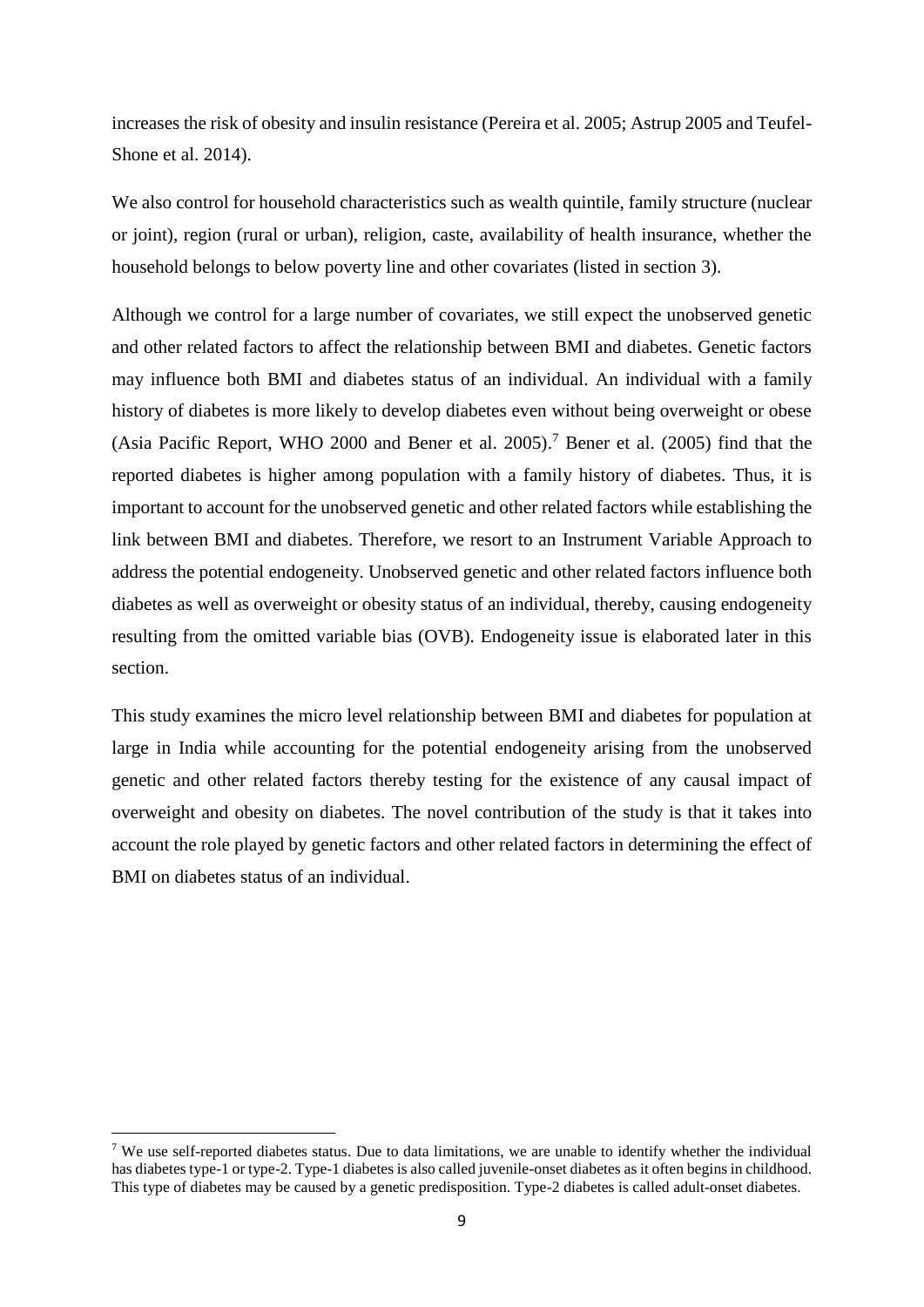### **Empirical Framework**

#### **I. Body Mass Index and Self-Reported Diabetes Status: Probit and IV-Probit Model**

The outcome variable, self-reported diabetes status, is a binary variable, therefore, we estimate a probit model. The following model is estimated, having  $D_i^*$  as the dependent variable:

$$
D_i^* = \beta' X_i + \nu_i \tag{1}
$$

where,

$$
D_i = \begin{cases} 0 \text{ if individual is non-diabetic,} \\ 1 \text{ if individual is diabetic.} \end{cases} \tag{2}
$$

 $i = 1, 2, ..., n$ , represents  $i^{th}$  individual;

 $D_i^*$  represents latent selection variable for self-reported diabetes status of  $i^{th}$  individual and is unobserved;

 $X_i$  represents vector of order ( $k \neq 1$ ) of controls including BMI for  $i^{th}$  individual;<sup>8</sup>

 $v_i$  represents the error term and is assumed to be independent of  $X_i$  and has a standard normal distribution.

We estimate a binary response model, in which a non-linear function,  $\Phi(.)$  which is a standard normal cumulative distribution function in case of probit models, is applied to the response function. For estimating binary or ordinal response models, Maximum Likelihood Estimation (MLE) is used. We first estimate the probit model assuming that there are no unobserved factors that affect both BMI and self-reported diabetes status of an individual, that is,  $Cov(X_i, v_i)$  = 0. We estimate the average marginal effects of BMI on self-reported diabetes status and examine their signs and magnitudes. We are interested in finding out the partial or marginal effect of BMI on the probability of being diabetic, i.e., effect of BMI on  $P(D_i = 1 | X)$ , and test for the following relation:

$$
\left[\frac{\partial P(D=1|X)}{\partial BMI};\;if\;BMI\;\geq 25\;kg/m^2\right] > \left[\frac{\partial P(D=1|X)}{\partial BMI};\;if\;BMI\;lt; 25\;kg/m^2\right] > 0\tag{3}
$$

<sup>&</sup>lt;sup>8</sup> Coefficient of  $X_i$ ,  $\beta$ , is a vector of order  $(k * 1)$ .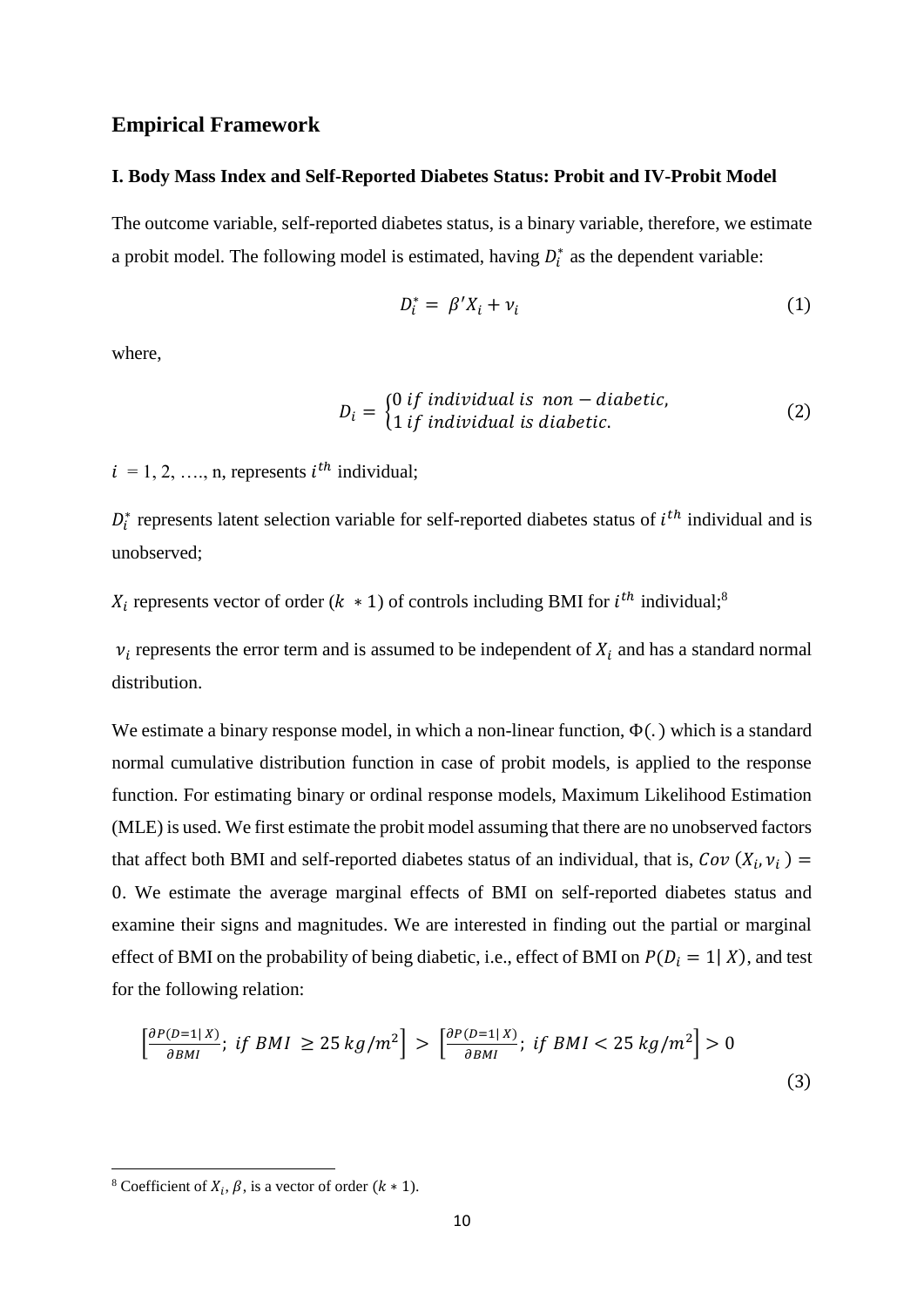that is, the change (or increase) in probability of being diabetic with a unit increase in BMI is higher among the overweight or obese individuals as compared to the non-overweight individuals.

### **IV-Probit Model**

In the relationship between BMI and diabetes status, the unobserved genetic and other related factors may play a role. An individual may inherit the risk of developing diabetes from his/her biological parents, and the genetic factors may also influence overweight and obesity status thereby BMI of an individual. We suspect potential endogeneity in the relationship between BMI and diabetes status in the form of OVB resulting from the unobserved genetic or other related factors. Our sample data provides self-reported values for the diabetes status, which could introduce another source of endogeneity in the form of measurement error in the selfreported diabetes status of the individuals. Although in the case of large dataset, the measurement error in the dependent variable do not bias the estimates (Fearon 2001). We resort to an instrumental variable estimation which overcomes the endogeneity caused by both OVB and measurement error.

We instrument BMI of an individual using BMI of a non-biologically related household member. We instrument an individual's BMI with the BMI of his/her spouse,  $BMI<sup>S</sup>$ . The instrument must fulfil the following two requirements (Wooldridge 2006):

(i) BMI of a non-biologically related household member, BMI of individual's spouse, must be uncorrelated with the unobserved genetic and other related factors that explain variations in the diabetes status of an individual, i.e., the instrument must be uncorrelated with the error term:

$$
Cov(BMI^S, v) = 0 \tag{4}
$$

(ii) Instrument must be correlated with the BMI of individual, in other words, instrument must be powerful:

$$
Cov(BMIS, BMI) \neq 0
$$
 (5)

Common household factors may affect BMI of all residing individuals in a similar way due to shared family or household environment (Nelson et al. 2006 and Hewitt 1997). Studies have also documented the similarities in BMI movements among married couples (Cobb et al. 2015, Falba and Sindelar 2008 and Katzmarzyk et al. 2002).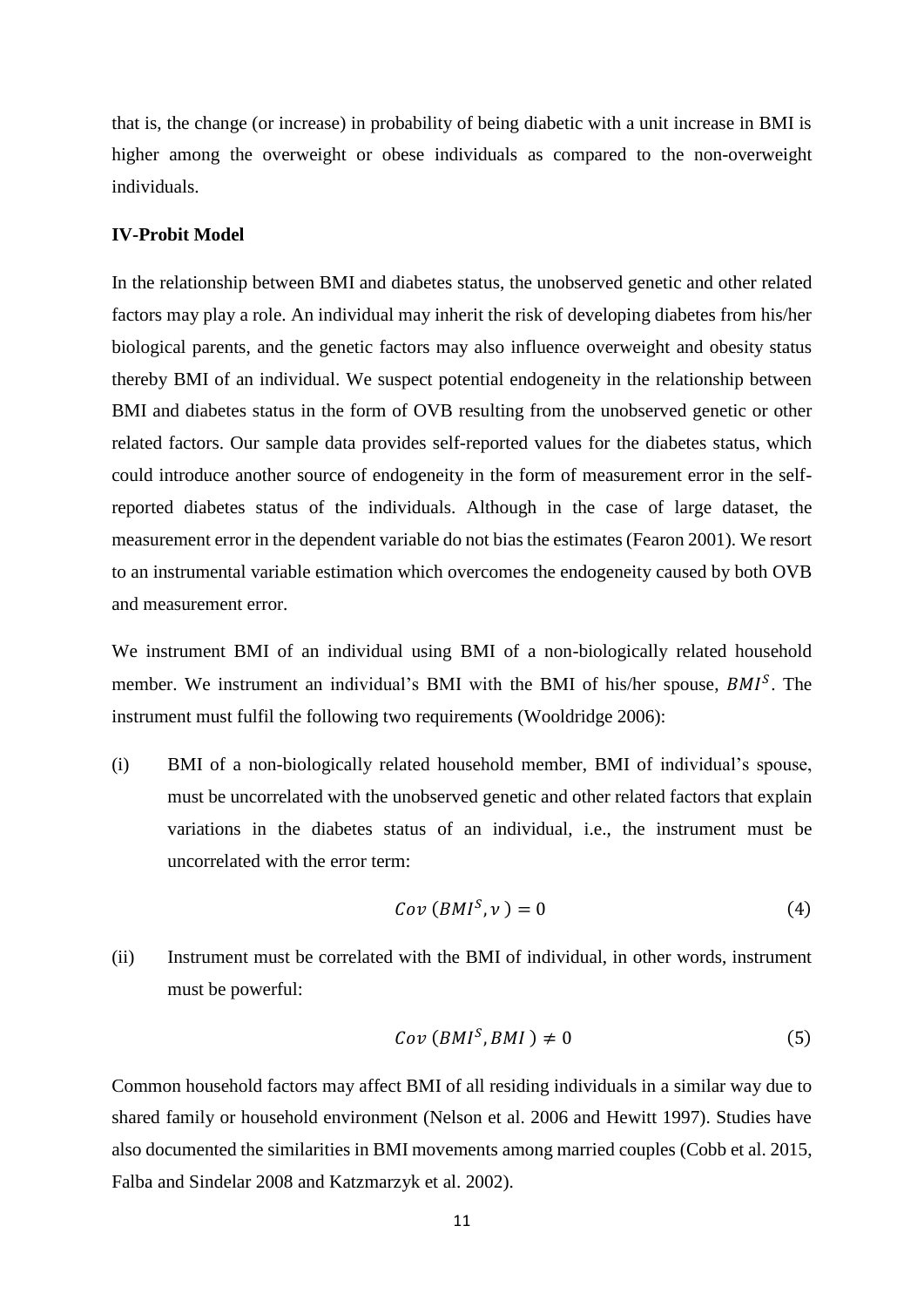With an objective to measure the causal effect of the BMI on self-reported diabetes status of individual and to address the potential endogeneity problem, we consider equation (1) and estimate an IV-Probit model. The first stage equation for this model can be written as:

$$
BMI_i = \delta_0 + \delta_1 BM I_i^s + \delta_2 x_i + \eta_i \tag{6}
$$

where,  $BMI_i$  represents BMI of the  $i<sup>th</sup>$  individual;  $BMI_i^s$  represents BMI of  $i<sup>th</sup>$  individual's spouse (used as an instrument);  $x_i$  represents vector of controls (excluding BMI for  $i^{th}$ individual, that is,  $x_i$  includes all exogenous variables of the second stage regression) and  $\eta_i$  is the error term.

#### **II. Body Mass Index and Blood Glucose Levels: Ordered Probit Model**

Since this second indicator of diabetes status is a categorical variable, and has more than two ordered categories, we estimate an ordered probit model (Becker and Kennedy 1992; Boes and Winkelmann 2006 and Chiburis and Lokshin 2007). We follow the methodology as described above with the dependent variable now being,  $BG_i^*$ :

$$
BG_i^* = \alpha' X_i + \varepsilon_i \tag{7}
$$

Blood glucose levels (dependent variable) are sorted into  $j + 1$  categories, where  $j = 0, 1, 2$ <sup>9</sup>

$$
BG_{i} = \begin{cases} 0 & \text{if} \quad BG_{i}^{*} \leq \mu_{1} \\ 1 & \text{if } \mu_{1} < \quad BG_{i}^{*} \leq \mu_{2} \\ 2 & \text{if } \mu_{2} < \quad BG_{i}^{*} \end{cases} \tag{8}
$$

where  $BG_i$  represents the observed blood glucose levels for  $i^{th}$  individual. The  $\mu_j$ 's are threshold coefficients or cut-off points. We estimate the probability for an individual belonging to one of the  $j$  categories:

$$
P(\mu_j < BG_i^* \le \mu_{j+1}) = \Phi(\mu_{j+1} - \alpha' X_i) - \Phi(\mu_j - \alpha' X_i) \tag{9}
$$

We estimate the above defined model using MLE, and estimate the average marginal effects of BMI on ordinal blood glucose levels and examine their signs and magnitudes.

We hypothesise that with a rise in BMI an overweight or obese individual is more likely to be prediabetic (diabetic), that is, the increase in the probability of being prediabetic (diabetic) with

<sup>&</sup>lt;sup>9</sup> Here, total categories are  $i + 1 = 2 + 1 = 3$ .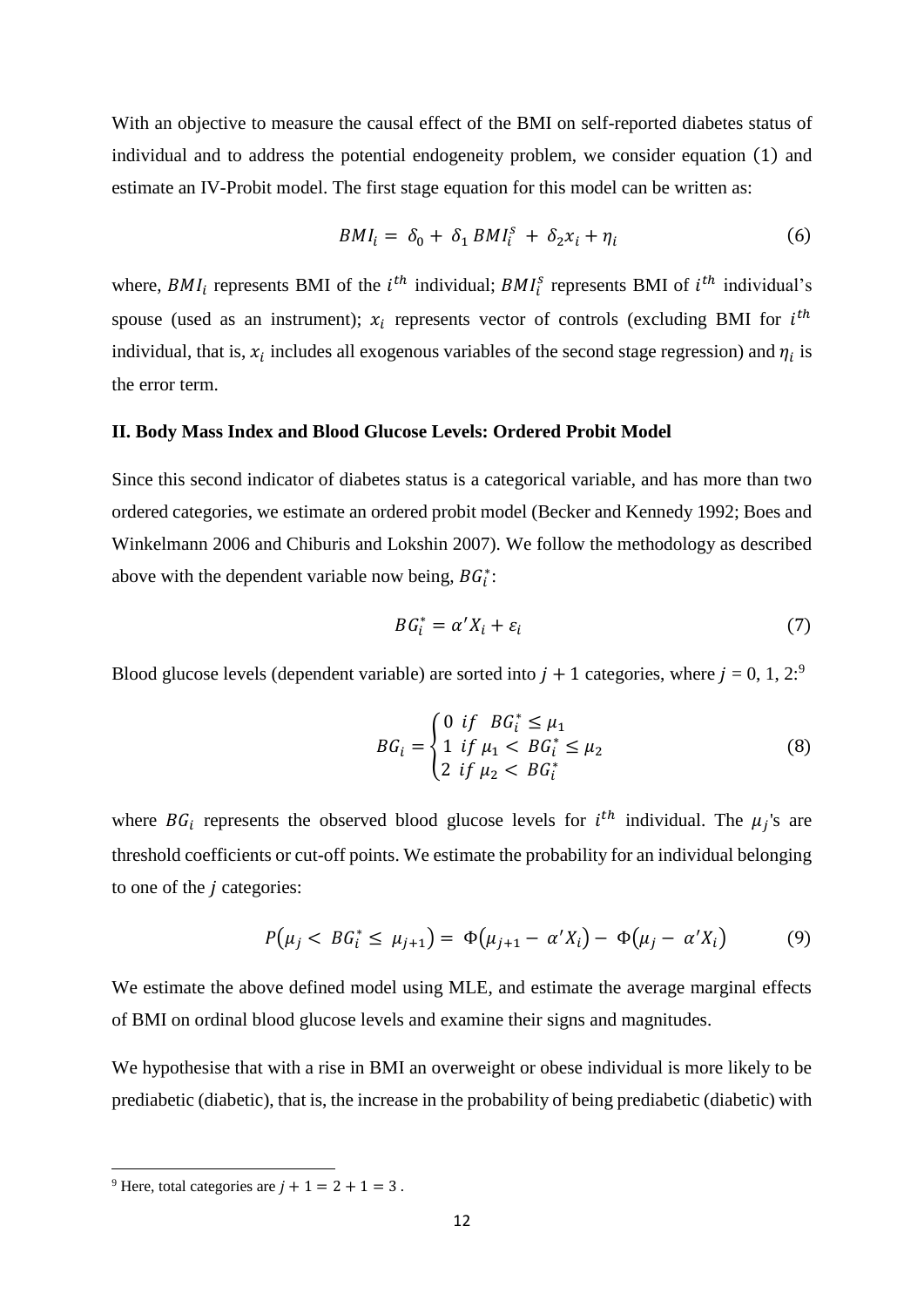a unit increase in BMI is higher among the overweight or obese individuals as compared to the non-overweight individuals:

$$
\left[\frac{\partial P(BG=j|X)}{\partial BMI};\;if\;BMI\;\geq\;25\;kg/m^2\right] > \left[\frac{\partial P(BG=j|X)}{\partial BMI};\;if\;BMI < 25\;kg/m^2\right] > 0\;;\;j=1,2\tag{10}
$$

### **3 Data and Descriptive Statistics**

**.** 

The study extracts individual level data from Demographic and Health Surveys (DHS) of India, namely, National Family Health Survey (NFHS). We consider the fourth round of NFHS for the year 2015-16. The NFHS is a large-scale, multi-round survey conducted in a representative sample of households throughout India. This survey has rich information on household characteristics, individual characteristics – age, education, anthropometry, diseases and related sufferings, etc. The survey reports the measured levels of blood glucose (our health outcome variable) although the diabetes status is self-reported. The survey covers females having age 15-49 years and males having age 15-54 years. We extract individual level data from three different Stata format data files published by DHS and merged these files into one. These files are Household Member Recode, Individual Recode (Women's Recode) and Men's Recode. Our analysis considers all 36 states and union territories of India. The list of variables included in the study along with their definitions is provided in Table 1. In our sample, we include all the observations that report BMI, and either self-reported diabetes status or blood glucose levels. This gives us a total sample size of about 0.8 million observations.

In IV-Probit model, we limit our sample to the individuals who are married and currently living in the same household. Since, for our IV model we need to know the relationship between household members, and NFHS provides the relationship data for each individual in terms of their relationship to the head of the household and not with regard to all household members, therefore, our sample further restricts to married couples living together in the same household of whom either is head of the household.<sup>10</sup> This section presents the descriptive statistics for the full sample data.

<sup>&</sup>lt;sup>10</sup> For every individual, NFHS provides data on their relationship to the head of the household. Therefore, we consider only those individuals in our sample who are head of the household and use BMI of individual who reported themselves as husband or wife of the household head as an instrument for the BMI of the head of the household. That is, we use  $BMI_i^{Hushand \; or \; Wife}$  as an instrument for  $BMI_i^{Head}$ .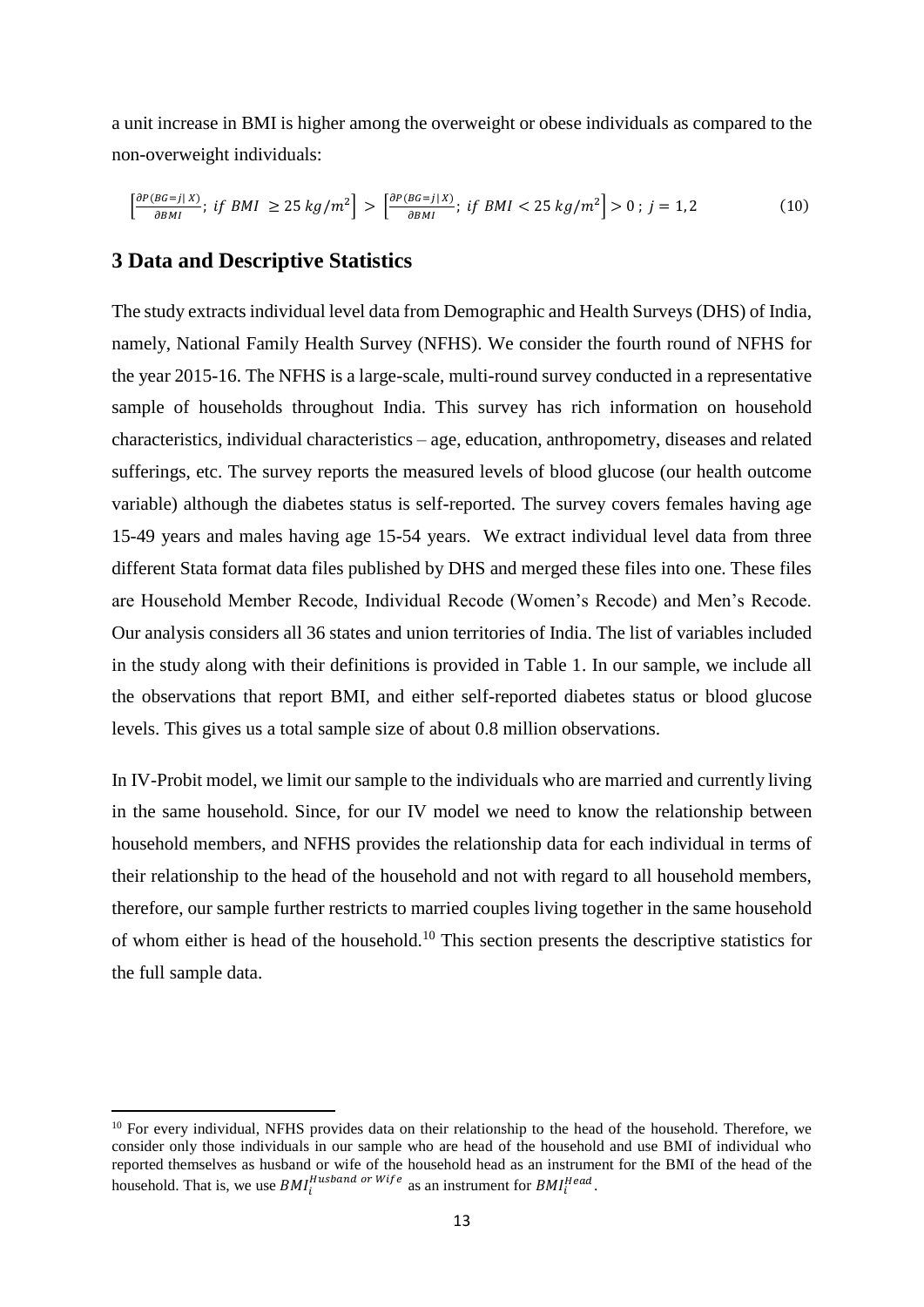#### **Descriptive Statistics**

Table 2 presents the descriptive statistics. The mean blood glucose level for the total sample is found to be 104.7 mg/dl. About 1.5% of individuals in our sample are diabetic based on the self-reported diabetes status. This is lower than the estimates given by IDF (8.8% for year 2017). This could be due to a couple of reasons, individuals not been aware of their diabetes status, differences in age groups considered for measuring the diabetes prevalence, and also the year of sample data. Our estimate is based on age group 15-49 years for females and 15-54 years for males while IDF estimate for diabetes is for 20-79 years age group. Diabetes prevalence is expected to increase with age. Based on blood glucose levels, 94% individuals have normal blood glucose, about 5% are prediabetic and about 1% are diabetic (in Table 4). Blood glucose levels of some diabetic individuals could be regulated via use of medicines. The mean BMI is 21.71 kg/m<sup>2</sup> indicating that on average population belongs to normal weight category. The average age in our sample is 30 years. About 86% individuals are females and 73% individuals are married.

Table 3 presents the descriptive statistics grouped by overweight and obesity status. We also report the mean difference across two groups with its statistical significance. The highlighting feature is that both average blood glucose levels (both actual and ordinal values) and average diabetes prevalence (self-reported) are higher among overweight or obese individuals as compared to the non-overweight individuals. Average diabetes prevalence (self-reported) is three times among the overweight or obese individuals as compared to the non-overweight individuals. Mean Blood glucose levels are 10 mg/dl higher among overweight or obese individuals. The mean BMI among non-overweight individuals is  $20.25 \text{ kg/m}^2$  which is lower than the mean for the total sample  $(21.71 \text{ kg/m}^2)$ , and the mean BMI among overweight or obese individuals is  $28.32 \text{ kg/m}^2$ . The average age of sample which is overweight or obese is 6 years higher than the non-overweight sample implying that the BMI tends to rise with age. Overweight or obese individuals' sample has higher averages for education, fried food and aerated drinks consumption, wealth quintile, and are more likely to be married and belong to urban regions as compared to the non-overweight individuals' sample. Also, overweight or obese individuals are less likely to belong to below poverty line households, schedule caste and schedule tribe.

In Table 4, we report the individual and household characteristics (for only selected variables) for the full sample data and two sub-samples based on overweight and obesity status of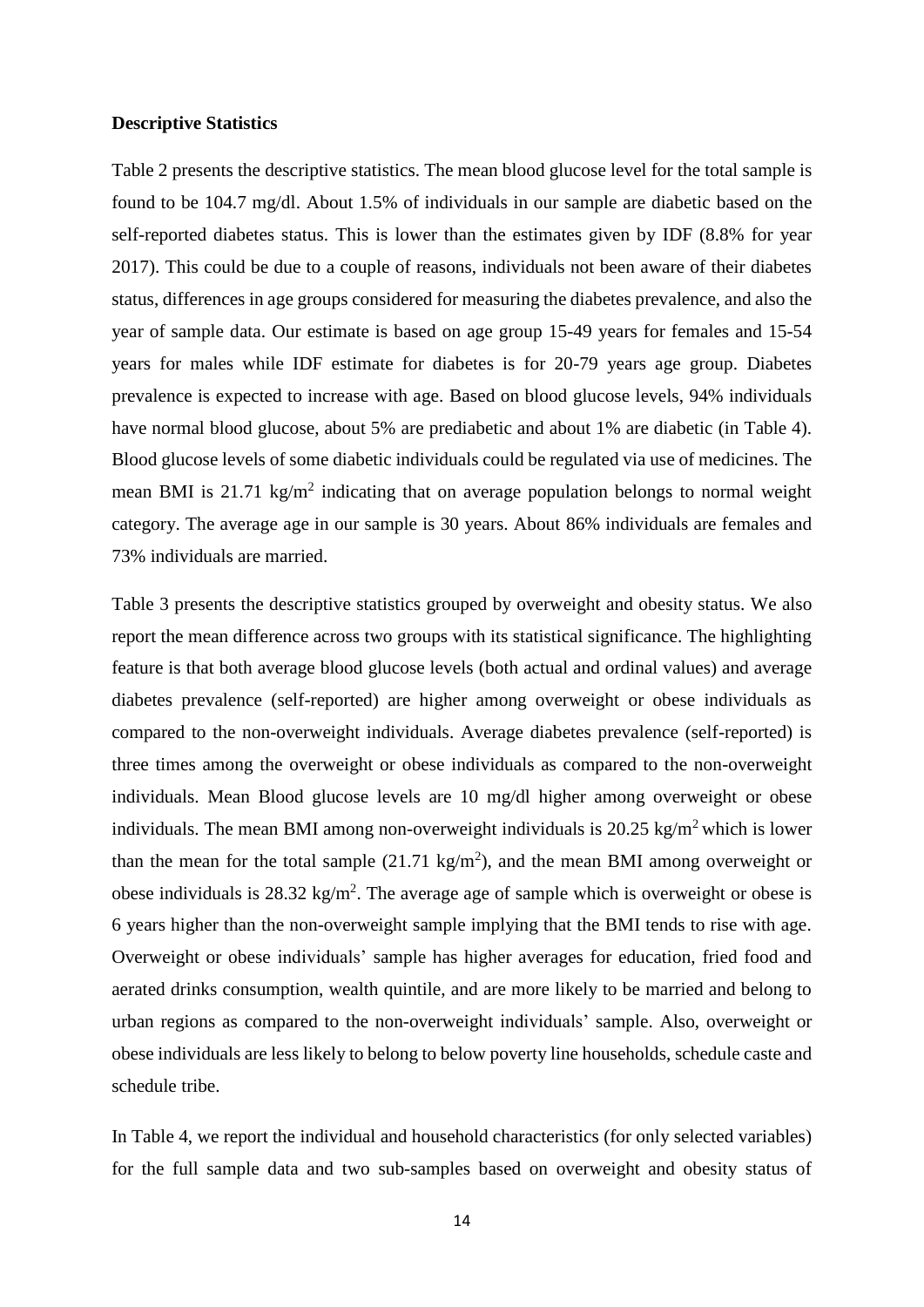individuals. These values are reported in terms of the proportion of individuals belonging to each sub-category. We find that a greater proportion of overweight or obese individuals are prediabetic or diabetic as compared to the non-overweight individuals. Overweight or obese individuals are more likely to belong to the higher wealth quintiles and reside in the urban areas. The proportion of male and female population across overweight or obese and nonoverweight sub-samples does not vary much. The descriptive statistics for the restricted sample are provided in Table 5.

Now, we graphically analyse the relationship between self-reported diabetes status and BMI. Figure 1 illustrates the BMI distribution by self-reported diabetes status for the full sample. For plotting the distributions, we, first, divide the BMI data for the full sample on the basis of selfreported diabetes status of the individuals and then we plot two separate BMI distributions for diabetic and non-diabetic population. In Figure 1, the solid red line represents BMI distribution for the diabetic population while dash-dotted blue line represents the BMI distribution for nondiabetic population. It can be observed that the BMI distribution for diabetic population lies to the right of the distribution for the non-diabetic population. This indicates that the diabetic population is more likely to have higher BMI, or in other words, we can say that, at lower BMI values an individual is less likely to be diabetic whereas the likelihood of being diabetic is greater at higher BMI values. For BMI  $\geq$  25 kg/m<sup>2</sup>, the proportion of diabetic population is considerably higher than the non-diabetic population indicating a positive association between diabetes, and overweight and obesity.

The BMI distribution for diabetic population has a mean BMI of 24.98 kg/m<sup>2</sup> and the proportion of overweight or obese population is 46.27%. The BMI distribution for non-diabetic population has a mean BMI of 21.66 kg/m<sup>2</sup> and the proportion of overweight or obese population is 17.82%. This suggests that the likelihood of being diabetic is considerably greater for overweight or obese individuals as compared to the non-overweight individuals.

We also analyse the relationship between the blood glucose levels and BMI graphically. Figure 2 illustrates the BMI distribution by blood glucose levels for the full sample. For plotting these distributions, we first, categorise the BMI data for the total sample on the basis of blood glucose levels of the individuals (as per categories defined in Section 2) and then we plot three separate BMI distributions for each blood glucose category. In Figure 2, the solid green line represents BMI distribution for the diabetic population (having blood glucose levels more than 200 mg/dl), dashed red line represents the BMI distribution for the prediabetic population (having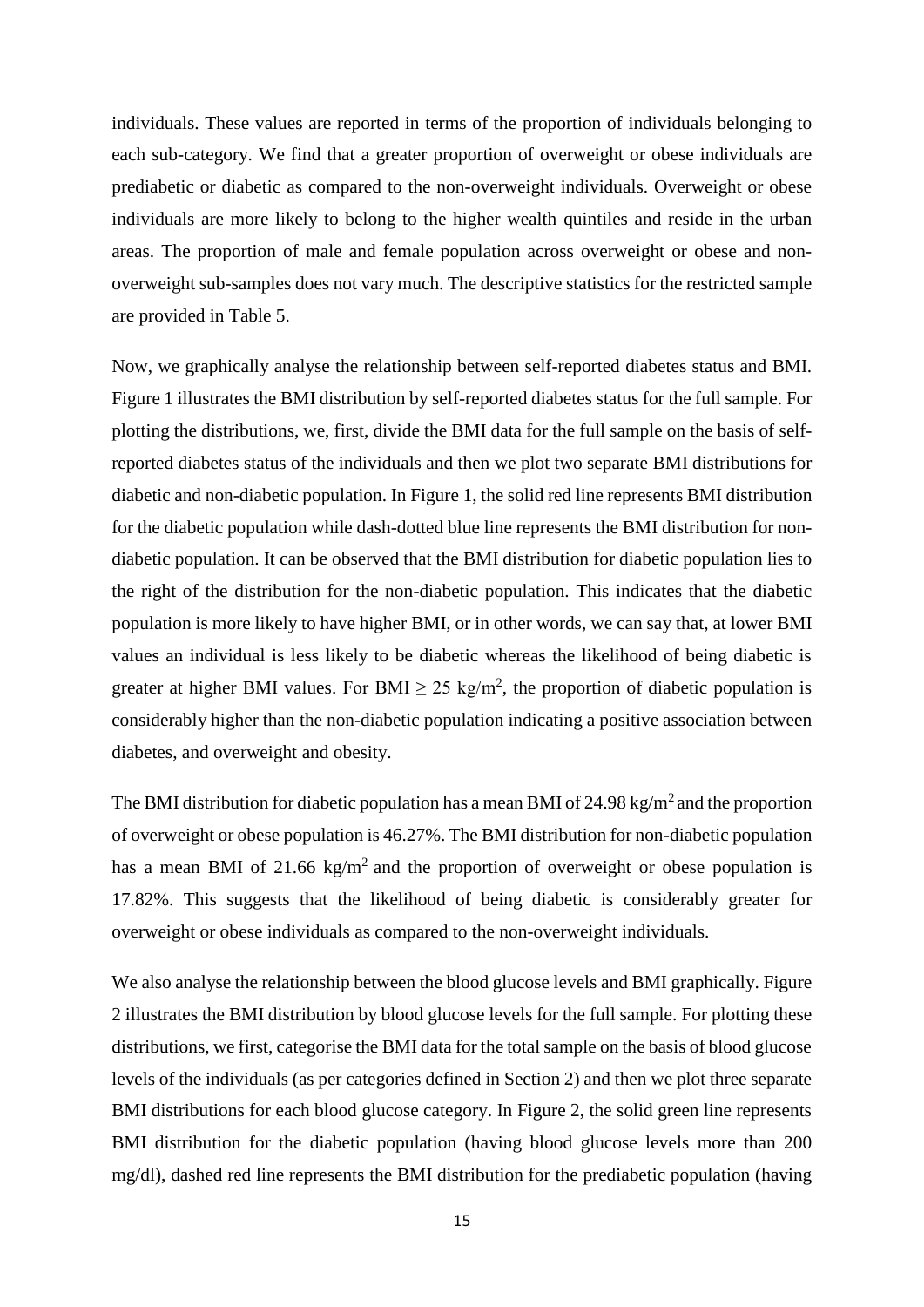blood glucose levels between 141 and 200 mg/dl) and dash-dotted blue line represents the BMI distribution for the population having normal blood glucose levels (having blood glucose levels less than or equal to 140 mg/dl). It can be observed that the BMI distribution for diabetic population lies to the extreme right and indicates that the mass of the population having very high blood glucose levels is substantially greater among higher BMI values (BMI  $\geq$  25 kg/m<sup>2</sup>) while the mass of population having normal blood glucose levels is higher among low BMI values (BMI < 25 kg/m<sup>2</sup>).<sup>11</sup> We may infer that amongst the population having BMI  $\geq$  25 kg/m<sup>2</sup>, the likelihood of being diabetic is highest followed by prediabetes while the likelihood of having normal blood glucose levels is the least.<sup>12</sup>

### **4 Estimation Results and Interpretation**

 $\overline{\phantom{a}}$ 

In this section, we first present the estimation results for the Probit and IV-Probit models using self-reported diabetes status as the outcome variable. We then present the results obtained from the estimation of an Ordered Probit Model in which the ordinally defined blood glucose level of an individual is the outcome of interest.

### **4.1 Effect of Body Mass Index on the Self-Reported Diabetes Status: Probit and IV-Probit Model Estimates**

This sub-section contains results pertaining to the outcome variable self-reported diabetes status. For our IV-Probit model, we are using BMI of the spouse as an instrument, therefore, our sample gets restricted to only married couples living in the same households either of whom is head of the family. For the sake of comparison, we also report the results of the Probit model using the restricted sample data.

Table 6 presents the average marginal effects of BMI on the self-reported diabetes status for the sample data that is restricted to married couples. We estimate the average marginal effects for overweight or obese and non-overweight individuals. The results based on Probit and IV-Probit models' estimation are reported in Table 6. Based on estimated probit model, we compute the marginal effect of BMI on the self-reported diabetes status across overweight or

<sup>&</sup>lt;sup>11</sup> We also plotted distributions for males and females separately and found similar observations for both males and females.

<sup>&</sup>lt;sup>12</sup> The mean BMI for diabetic category is 24.71 kg/m<sup>2</sup> and the proportion of overweight or obese population is 44.46%. The mean BMI for prediabetic category is 23.37 kg/m<sup>2</sup> and the proportion of overweight or obese population is 32.95%. And the mean BMI for normal blood glucose category is 21.57 kg/m<sup>2</sup> and the proportion of overweight or obese population is 16.93%.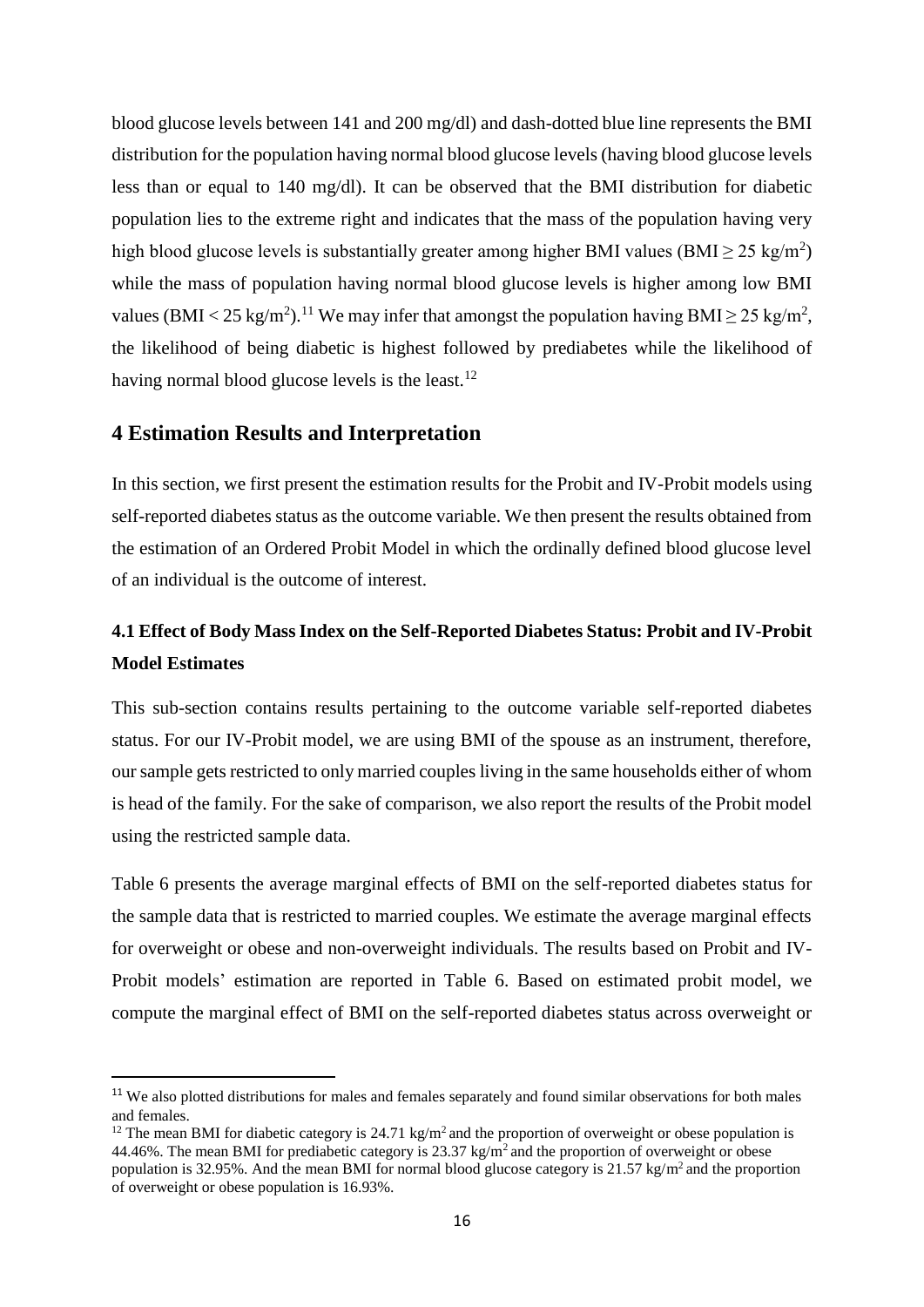obese and non-overweight individuals. These marginal effects are reported for two classifications, first, for WHO International BMI classification in column (1) and, then, for WHO Asian BMI classification in column (2). Within each column the average marginal effects of BMI, i.e., the change in probability of being diabetic due to a unit rise in BMI  $\left(\frac{\partial P(D=1|X)}{\partial BMI}\right)$  is reported for overweight or obese individuals and non-overweight individuals along with the difference between the marginal effects across these two categories. Similarly, columns  $(3) - (4)$  report the results obtained from the IV-Probit model.

In all the models, we include same set of controls so that the marginal effects can be compared across different BMI categories. We control for demographic and socio-economic variables for individual and household characteristics, behavioural risk factors, eating habits and state fixed effects. We report Wald chi2 test statistic for both Probit and IV-Probit models along with their P-values. For IV-Probit model, we use Wald test of exogeneity to check endogeneity of BMI. The null hypothesis of this test states that there is no endogeneity. Here, a rejection of null hypothesis indicates that BMI is endogenous. A non-rejection indicates that corresponding Probit model is appropriate. We also report  $R^2$  and F statistic for the first stage regression of the IV-Probit model as approximate guide for the quality our instrument. All the estimates are found to be robust to the inclusion or exclusion of controls. In Table 6, we report the results from regressions that include all the control variables.

Comparing Probit and IV-Probit models in each column, we find that marginal effects of BMI on self-reported diabetes status for IV-Probit models are substantially higher than those for the corresponding Probit models indicating that correlation estimates highly underestimate the casual effect of BMI on diabetes.

Comparing the marginal effects across overweight or obese individuals and non-overweight individuals in columns (1) and (2), based on Probit model, we find that the increase in the probability of being diabetic due to a unit rise in BMI is twice among overweight or obese individuals as compared to the non-overweight individuals. Whereas comparing the marginal effects across overweight or obese individuals and non-overweight individuals in columns (3) and (4), based on IV-Probit model, we find that the increase in the probability of being diabetic due to a unit rise in BMI is thrice among overweight or obese individuals as compared to the non-overweight individuals. The marginal effect of BMI on the self-reported diabetes status for non-overweight individuals is 0.4% and for the overweight or obese individuals it is 1.5%, for the IV-Probit model while the same figures for Probit model are 0.16% and 0.3%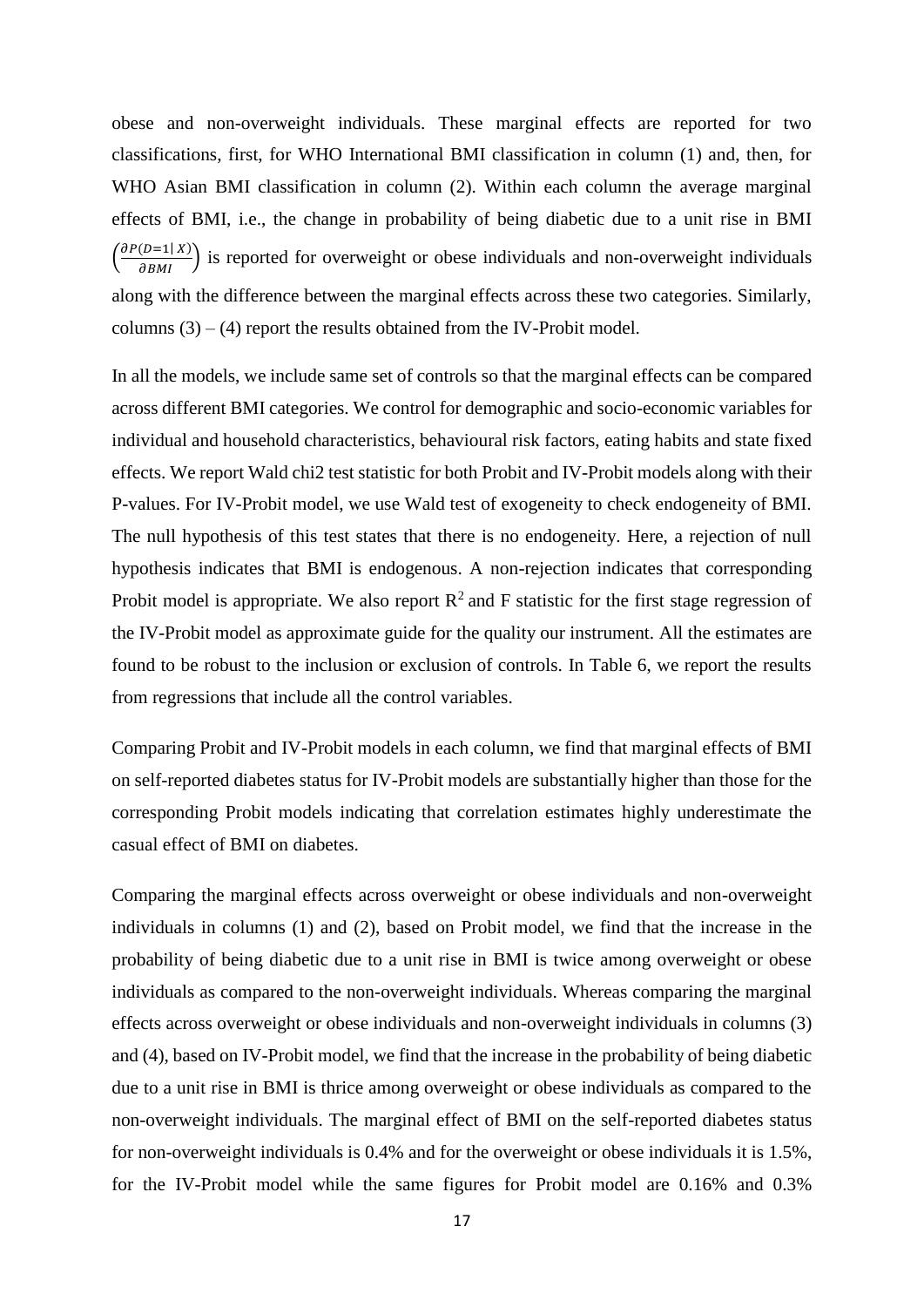respectively. We find that the marginal effects of BMI on the self-reported diabetes status differ significantly across non-overweight and overweight or obese individuals.

For both the IV-Probit model, the Wald test of exogeneity is rejected at 1% significance levels indicating that BMI is endogenous. Also, F-statistic for the corresponding first-stage regression is found to be much higher than the conventional minimum value of 10 and  $\mathbb{R}^2$  also takes a considerably high value.

We also estimated the Probit model for the full sample data. These results are reported in Table 7. The presentation of results in done in similar fashion as explained for Table 6. Comparing the marginal effects across overweight or obese individuals and non-overweight individuals in columns (1) and (2), we find that the increase in the probability of being diabetic due to a unit rise in BMI is almost thrice among overweight or obese individuals as compared to the nonoverweight individuals. In column (1), the marginal effect of BMI on the self-reported diabetes status for non-overweight individuals is 0.08% and for the overweight or obese individuals it is 0.23%. Similar results are obtained by applying WHO Asian BMI classification, in column (2).

Having shown that the overweight and obese individuals are at a higher risk of diabetes, we next examine within the overweight and obese individuals, which sections of the population are at a greater risk. For the purpose, we consider a sub-sample comprising of overweight or obese individuals (having BMI  $\geq$  25 kg/m<sup>2</sup>), which is about 18% of the total sample, and examine if the marginal effects of an increase in BMI on the likelihood of being diabetic differ across genders – male and female, regions – urban and rural, and wealth quintiles – poorest and richest. Table 8 presents the results obtained from Probit and IV-Probit model, based on the restricted sample. The marginal effect of BMI on self-reported diabetes status is higher among males as compared to that for females in both specifications. However, these results do not differ statistically significantly. In both the models, the urban population is about 1.3 times more likely to be diabetic than the rural population. Also, the individuals from richest wealth quintile are 3 times more likely to be diabetic as compared to the poorest wealth quintile in both models (2.6 times  $\approx$  3 times in IV model). The marginal effects across regions and wealth quintiles differ statistically significantly.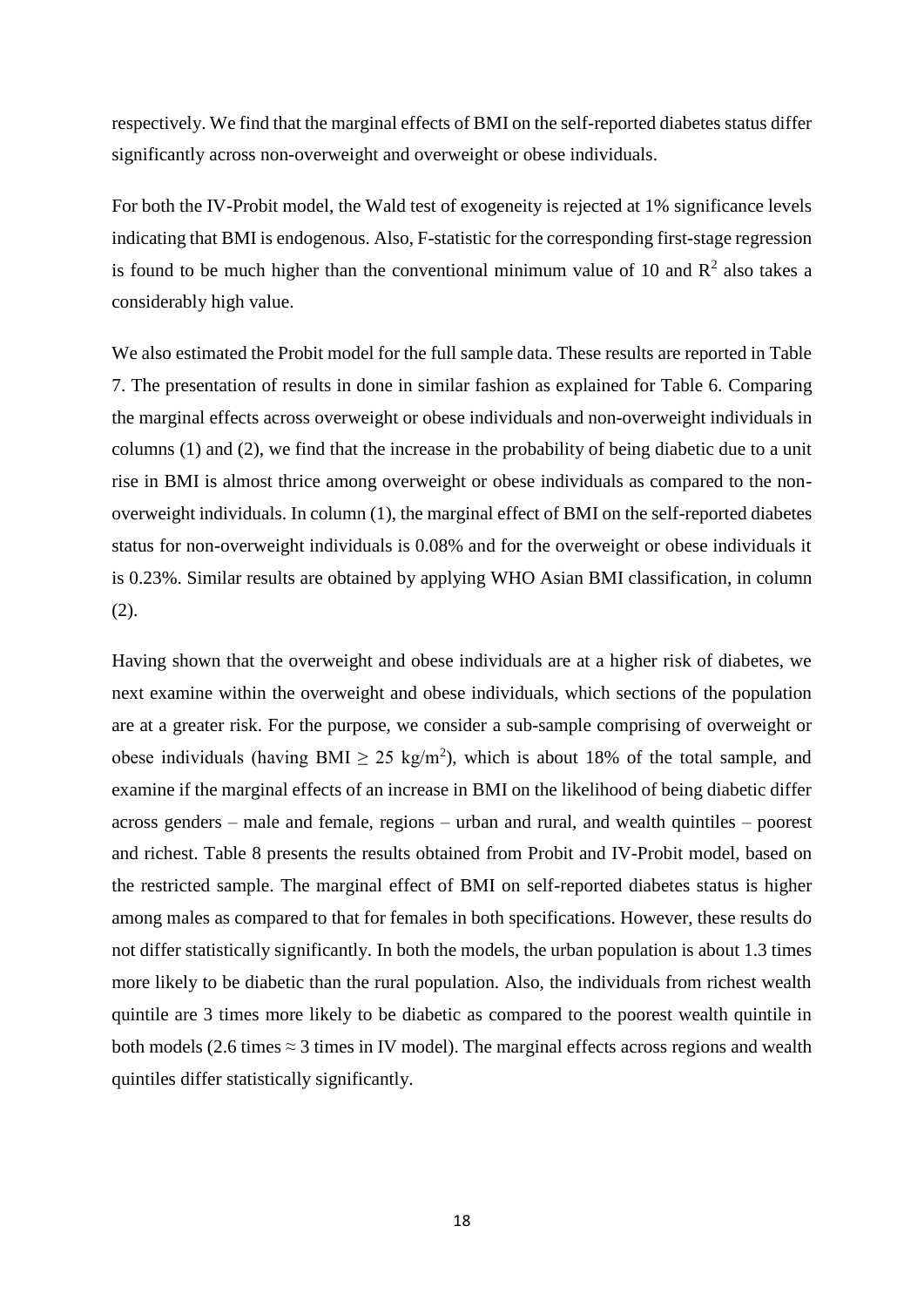### **4.2 Effect of Body Mass Index on Prediabetes and Diabetes: Ordered Probit Model Estimates**

Table 9 presents the average marginal effects of BMI on the ordinal blood glucose levels based on the Ordered Probit model estimation. For the estimated Ordered Probit model, we compute the average marginal effects of BMI on ordinal blood glucose levels across overweight or obese and non-overweight individuals. The marginal effects based on WHO International BMI classification are reported in columns  $(1) - (3)$ . We report the marginal effect, i.e., the change in probability of belonging to a specific blood glucose category due to a unit rise in BMI  $\left(\frac{\partial P(BG=j|X)}{\partial BMI}\right)$ ;  $j = 0, 1, 2$  for the three blood glucose categories. Each column, first, reports these marginal effects for the overweight or obese individuals and then for the non-overweight individuals along with the difference in the marginal effects across the two categories. Similarly, columns  $(4) - (6)$  report the results using WHO Asian BMI classification.

We control for the demographic and socio-economic variables for individual and household characteristics, behavioural risk factors, eating habits and state fixed effects. We also control for the time since the individual last ate and drank (in hours) since these variables are expected to influence individual's blood glucose levels (Moebus et al. 2011). In the estimated model, the threshold coefficients,  $\mu_1$  and  $\mu_2$ , are found to be positive, and  $\mu_1 < \mu_2$ . All the estimates are found to be robust to the inclusion or exclusion of controls. In Table 9, we report the results from regression that includes all the control variables.

Comparing marginal effects across overweight or obese and non-overweight individuals reported in column (2), we find that the increase in the probability of being prediabetic due to a unit rise in BMI is almost twice among overweight or obese individuals as compared to the non-overweight individuals. The marginal effect of BMI on prediabetes for non-overweight individuals is 0.27% and for the overweight or obese individuals it is 0.48%. In column (3), the marginal effect of BMI on diabetes is 0.07% among non-overweight individuals and 0.2% among overweight or obese individuals. Here, it can be inferred that the increase in probability of being diabetic due to a unit rise in BMI is about three times among overweight or obese individuals as compared to the non-overweight individuals. Similar results are obtained by applying WHO Asian BMI classification, in columns (5) and (6). Also, the differences in the marginal effects is highly statistically significant.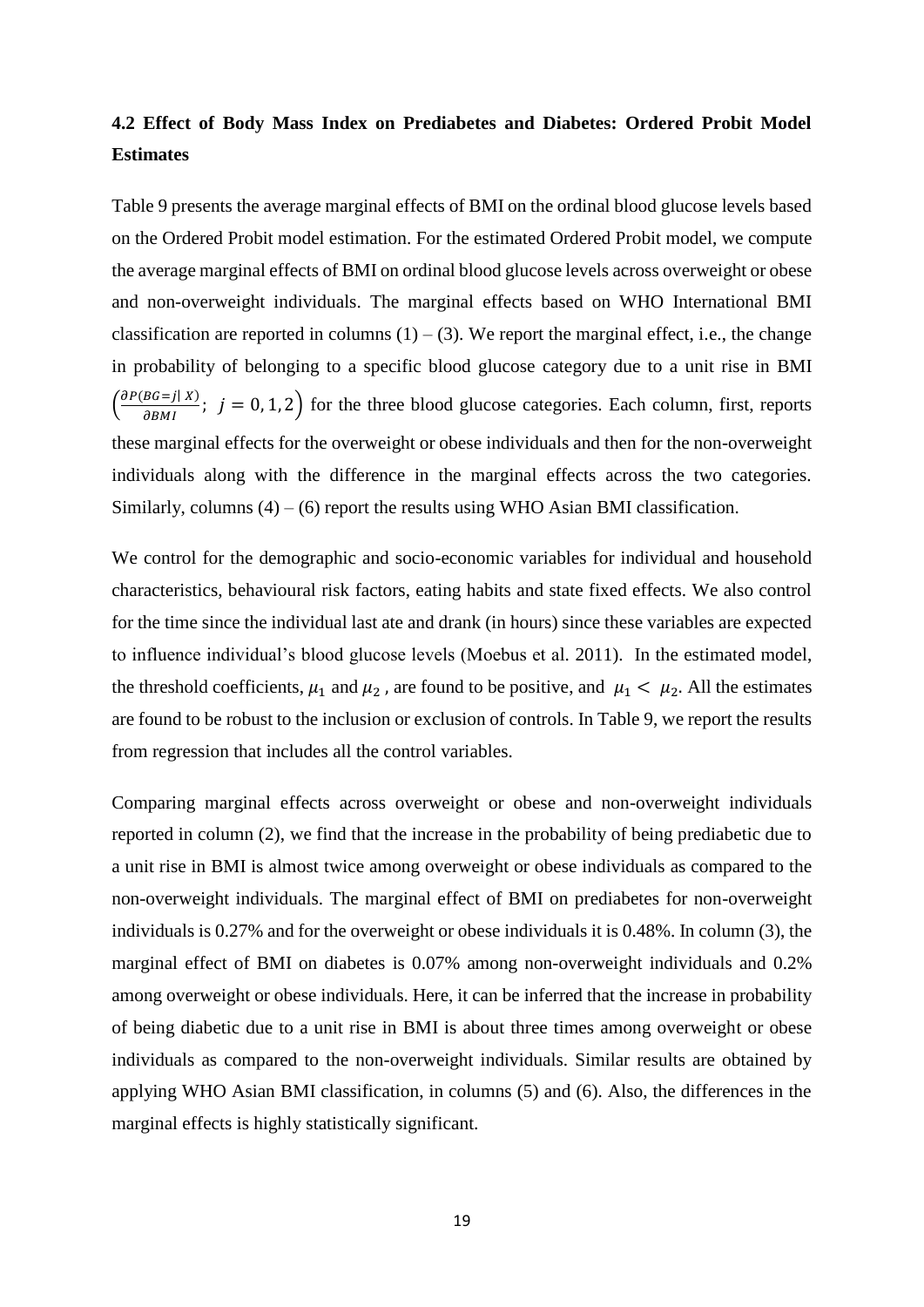We now examine that within the overweight and obese individuals, which sections of the population are at a greater risk of prediabetes and diabetes. We consider a sub-sample comprising of overweight or obese individuals (having BMI  $\geq$  25 kg/m<sup>2</sup>), and examine if the marginal effects of an increase in BMI on the likelihood of being prediabetic or diabetic differ across genders – male and female, regions – urban and rural, and wealth quintiles – poorest and richest. Table 10 presents these results. Males are at a slightly higher risk of being both prediabetic (0.5%) and diabetic (0.3%) compared to females (0.4% and 0.2% respectively). Also, the marginal effects for prediabetes and diabetes are slightly higher in the urban regions as compared to rural. For the wealth quintiles, the individuals from the richest wealth quintile are 1.5 times more likely to be diabetic, and 1.2 times more likely to be prediabetic as compared to the poorest wealth quintile. The marginal effects across genders, regions and wealth quintiles differ statistically significantly.

### **5 Discussion**

The study finds that the overweight or obese individuals are more likely to be diabetic as well prediabetic as compared to the non-overweight individuals. These results are line with the studies by Sepp et a. (2014) and Huffman et al. (2011) which show that a rise in BMI is positively associated with the blood glucose levels and diabetes. This study contributes to the existing literature by providing an evidence on the impact of overnutrition on both prediabetes and diabetes in India. The results obtained from the study are consistent across both WHO International and Asian BMI classifications for defining overweight and obesity status of the population.

The marginal effects obtained from the estimation of a Probit model for the full sample data with self-reported diabetes status as the outcome variable and the marginal effects obtained from the estimation of an ordered Probit model defining diabetes status based on the blood glucose levels (above 200 mg/dl) are qualitatively similar indicating that our results consistent across both indicators used for measuring for diabetes.

Also, the change in probability of being diabetic or prediabetic with an additional unit gain in BMI is positive for non-overweight individuals as well. This suggests that a rise in BMI or weight gain increases the risk of diabetes regardless of individual being overweight or not. However, the level of risk is expected vary with weight or BMI of individual. This finding is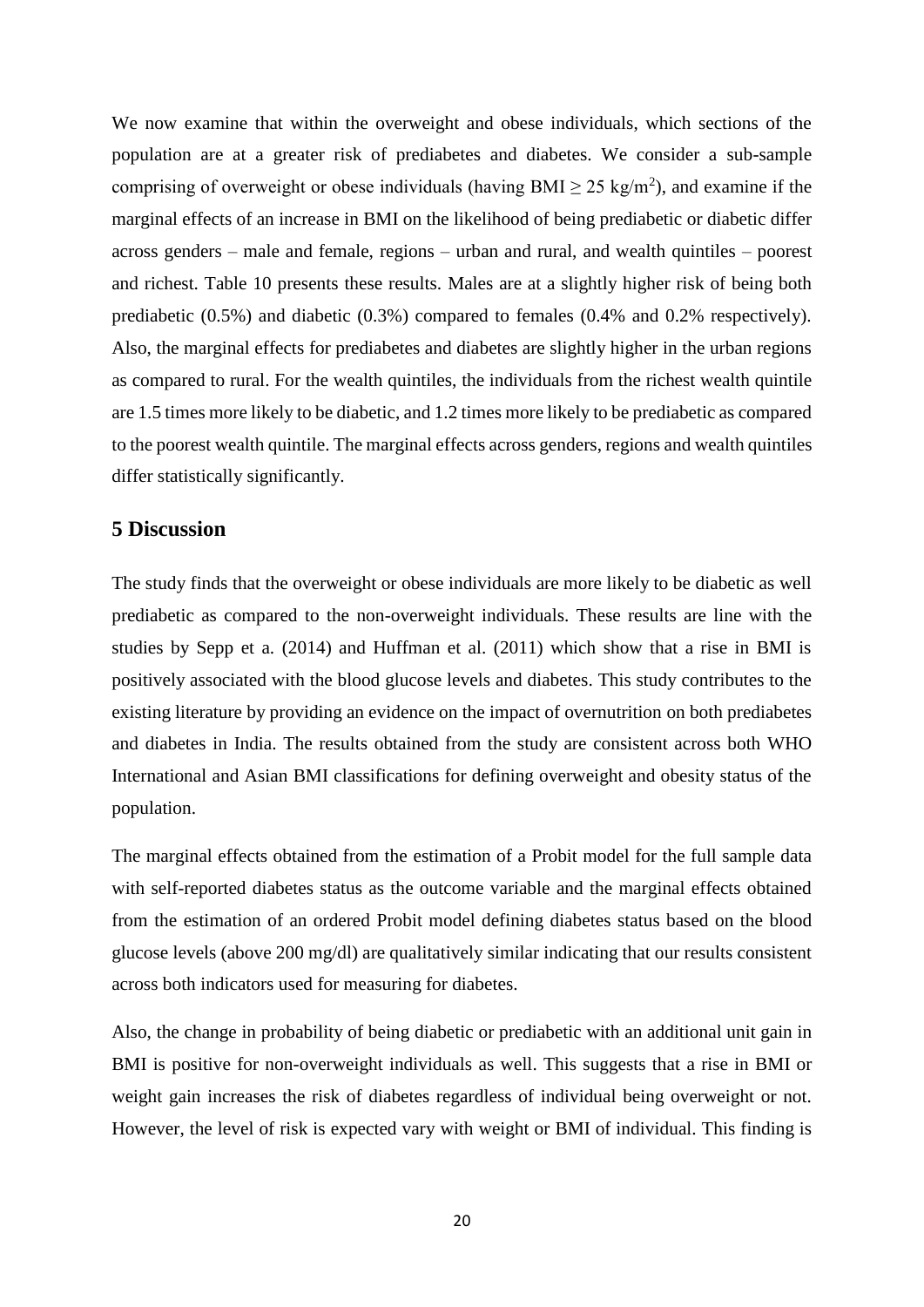line with the study by Colditz et al (1995) which states that the risk of diabetes is faced by population at all levels of BMI.

Based on Probit model estimates, we additionally plot the average marginal effects of BMI on diabetes for the full sample data to examine how does the marginal effects vary across different subgroups with age and BMI. Figure 3 illustrates the graphical plot of the average marginal effects of BMI on self-reported diabetes status. We plot the average marginal effect of BMI on self-reported diabetes status for different values of age and BMI, and compare it across different subgroups – overweight or obese and non-overweight; male and female; and rural and urban. We find that the average marginal effect of BMI on self-reported diabetes status is considerably higher among overweight or obese individuals as compared to the non-overweight individuals. We do not witness any considerable difference in these marginal effects across genders. Also, the average marginal effects are higher for the urban population as compared to the rural population. One important result is that the average marginal effect of BMI on selfreported diabetes status increases with both age and BMI across all subgroups. Further research may examine the effects on overnutrition of other NCDs such as cardiovascular diseases, hypertension, etc. Researchers may also quantify the health care burden associated with diabetes.

### **6 Conclusion**

Recognising the recently growing problem of overnutrition and diabetes in India, the study quantifies the causal effect of overweight and obesity on diabetes in India. The novel contribution of the study is that it addresses that potential endogeneity problem while estimating the effect of BMI on diabetes. We examine the change in the likelihood of being diabetic and prediabetic with a rise in BMI across different subgroups of the population. Considering two different health outcome variables – self-reported diabetes status and ordinal blood glucose levels, we find that the marginal effect of BMI on diabetes is positive and statistically significant. Also, these effects are found to be much higher for the overweight or obese individuals as compared to the and non-overweight individuals. However, the magnitude of the marginal effect of BMI on diabetes differ across different model specifications – Ordered Probit model, Probit model and IV-Probit model. It is found that correlation estimates highly understate the causal impact of the rise in BMI on diabetes. To best of our knowledge this is the first study that addresses the role played by unobserved genetic and other related factors in the relationship between BMI and diabetes using an instrumental variable approach in Indian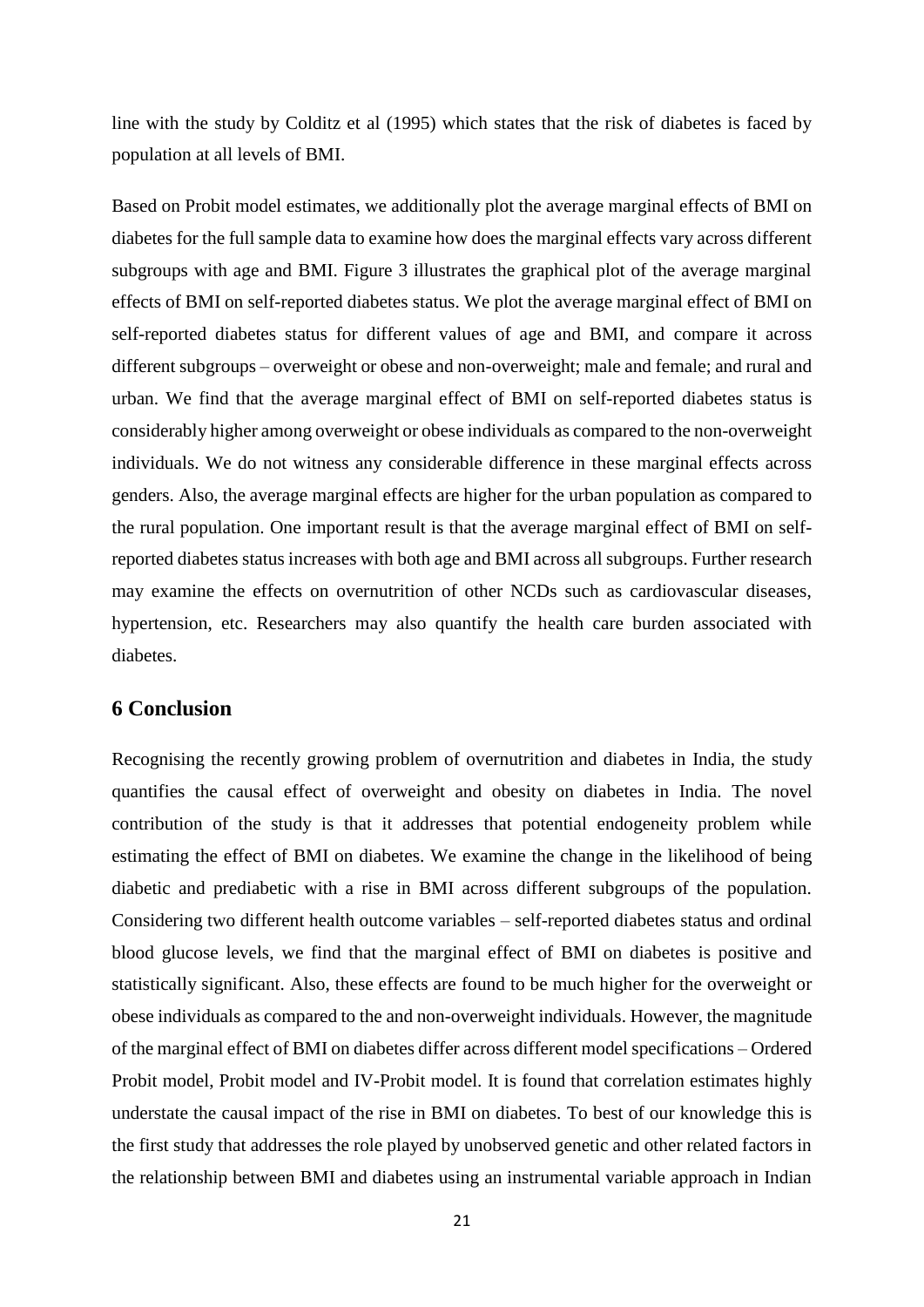context. Heterogeneity analysis across different subgroups of the population suggests that among the overweight and obese individuals, males, population living in the urban areas and population belonging to the richest wealth quintile face a higher risk of being diabetic and prediabetic as compared to females, population living in the rural areas and population belonging to the poorest wealth quintile respectively.

Present study faces some limitations. First, the causal effects can be generalised only for married couples living in the same household of whom either is the head of the family. However, our correlation estimates can be generalised for the population at large in India. Second, the estimates are based on one time period analysis. A panel data set will facilitate better understanding of how the past values and overtime changes in BMI of an individual affects the likelihood of being prediabetic or diabetic.

Our findings have significant implications for the policy formulation as diabetes has a substantial health and economic burden associated with it. Diabetes elevates the risk of having other NCDs such as cardiovascular diseases, stokes, etc. thereby further aggravating the health burden. The economic burden associated with diabetes is large given its substantially high health care costs. The cost burden associated with diabetes may have severe adverse impact on the households as more than 70% of the total health expenditure is financed by households privately in the form of out of pocket health expenditures. It is also crucial to note that diabetes is not only restricted to urban areas but is also prevalent among rural areas and it is no longer a disease of rich. Diabetes among poor households may have catastrophic implications and lead to extreme impoverishment. Therefore, policies that target overweight and obesity prevalence may also reduce diabetes prevalence and there can be huge economic gains.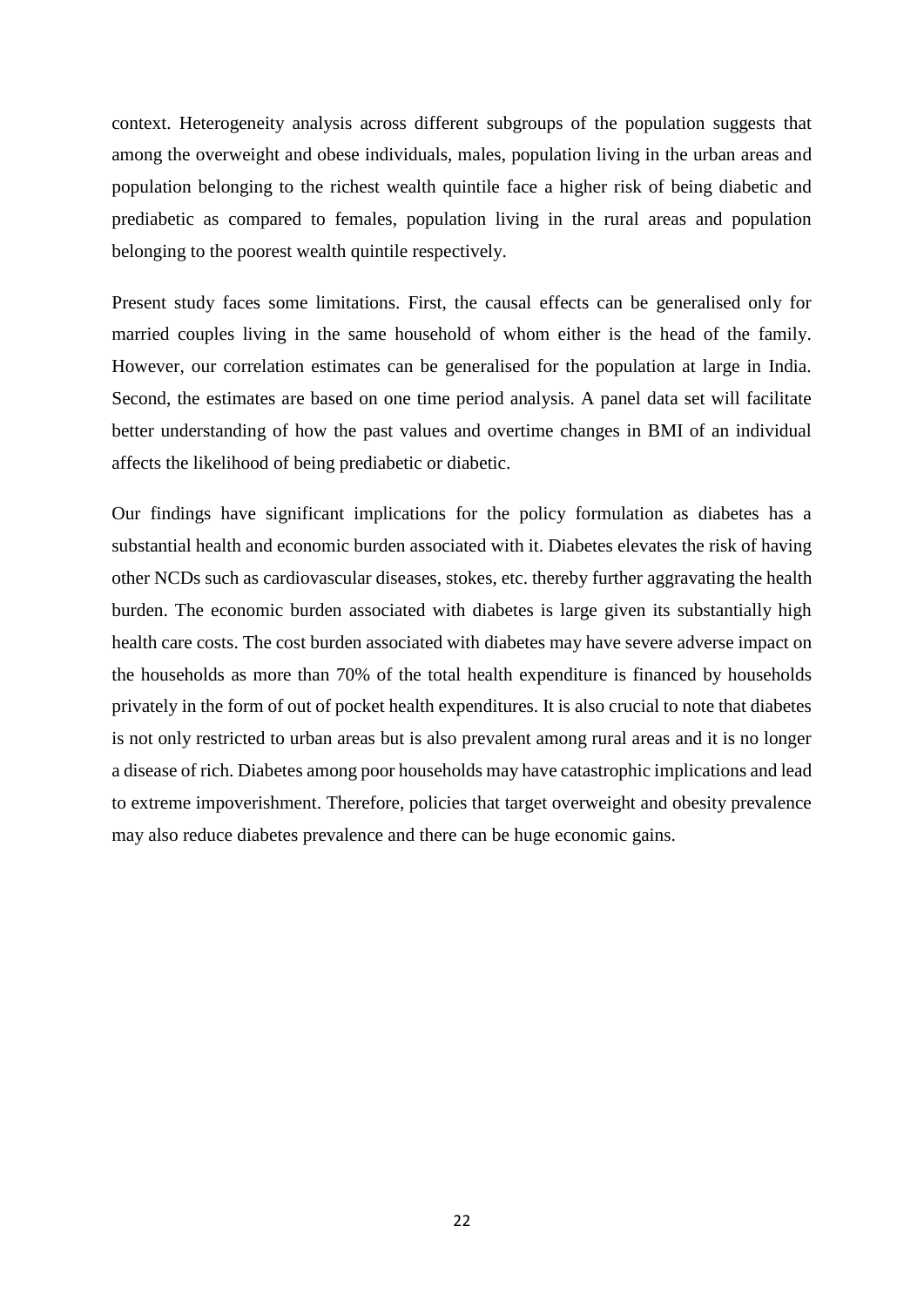### **References**

Astrup, A. (2005). Super-Sized and Diabetic by Frequent Fast-Food Consumption? *The Lancet*, 365(9453): 4-5.

Becker, W. E. and Kennedy, P. E. (1992). A Graphical Exposition of the Ordered Probit. *Econometric Theory*, 8(1): 127-131.

Bener, A., Zirie1, M. and Al-Rikabi, A. (2005). Genetics, Obesity, and Environmental Risk Factors Associated*. Croatian Medical Journal*, 46(2): 302-7.

Bhattacharya, J. and Sood, N. (2011). Who Pays for Obesity? *The Journal of Economic Perspectives*, 25(1): 139-157.

Boes, S. and Winkelmann, R. (2006). Ordered Response Models. *Allgemeines Statistisches Archiv*, 90(1): 167-181.

Carlsson, S., Hammar, N., Grill, V. and Kaprio, J. (2003). Alcohol Consumption and the Incidence of Type 2 Diabetes. *Diabetes Care*, 26(10): 2785-2790.

Cawley, J. and Meyerhoefer, C. (2012). The Medical Care Costs of Obesity: An Instrumental Variables Approach. *Journal of Health Economics*, 31: 219–230.

Chang, S. A. (2012). Smoking and Type 2 Diabetes Mellitus. *Diabetes and Metabolism Journal*, 36(6): 399-403.

Chiburis, R. and Lokshin, M. (2007). Maximum Likelihood and Two-Step Estimation of an Ordered-Probit Selection Model. *The Stata Journal*, 7(2): 167–182.

Cobb, L. K., McAdams-DeMarco, M. A., Gudzune, K. A., Anderson, C. A. M., Demerath, E., Woodward, M., Selvin, E. and Coresh, J. (2015). Changes in Body Mass Index and Obesity Risk in Married Couples Over 25 Years - The ARIC Cohort Study. *American Journal of Epidemiology*, 183(5): 435–443.

Colditz, G.A., Willett, W. C., Rotnitzky, A. and Manson, J. E. (1995). Weight Gain as a Risk Factor for Clinical Diabetes Mellitus in Women. *Annals of Internal* Medicine, 122(7): 481-6.

Corneliben, T. (2005). Standard Errors of Marginal Effects in the Heteroskedastic Probit Model. *Institute of Quantitative Economic Research*, University of Hannover, Germany, Discussion Paper No. 320.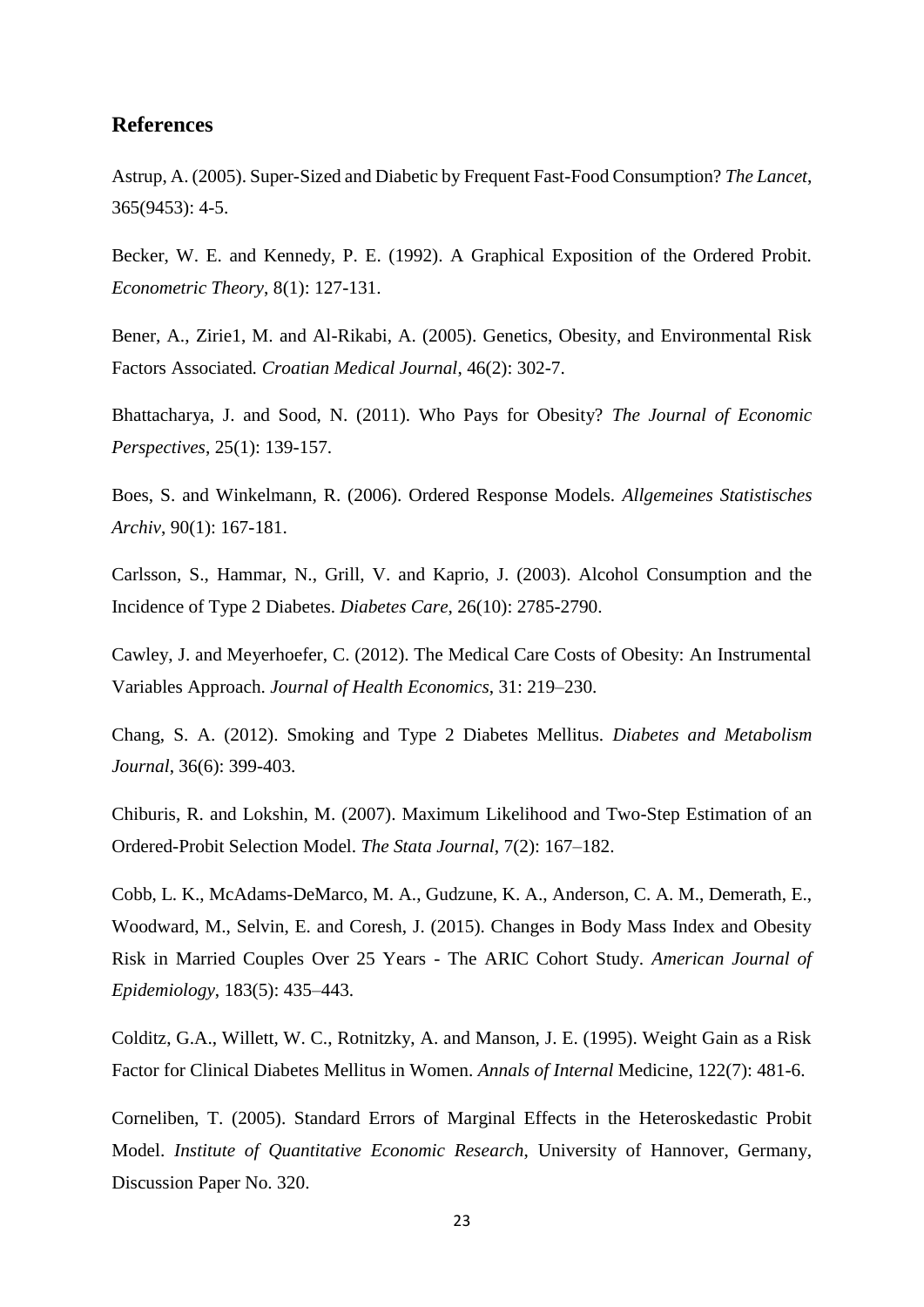Dall, T. M., Yang, W., Halder, P., Pang, B., Massoudi, M., Wintfeld, M., Semilla, A. P., Franz, J. and Hogan, P. F. (2014). The Economic Burden of Elevated Blood Glucose Levels in 2012: Diagnosed and Undiagnosed Diabetes, Gestational Diabetes Mellitus, and Prediabetes. *Diabetes Care*, 37(12): 3172-3179.

DFI (2018), Diabetes Foundation (India), Accessed December 2018, URL: <http://www.diabetesfoundationindia.org/about.htm>

Dhana, K., Nano, J., Ligthart, S., Peeters, A., Hofman, A., Nusselder, W., Dehghan, A. and Franco. O. H. (2016). Obesity and Life Expectancy with and without Diabetes in Adults Aged 55 Years and Older in the Netherlands: A Prospective Cohort Study. *PLOS Medicine*, 13(7): 1-13.

Fagard, R. H. and Nilsson, P. M. (2009). Smoking and diabetes-The double health hazard! *Primary Care Diabetes*, 3(4): 205-209.

Falba, T.A. and Sindelar, J. L. (2008). Spousal Concordance in Health Behavior Change. *Health Services Research*, 43(1): 96-116.

Fearon, J. D. (2001). Regression Part V and Review of Course Topics. Stanford University. URL:<https://web.stanford.edu/class/polisci100a/regress5.pdf>

Geiss, L. S., Kirtland, K., Lin, J., Shrestha, S., Thompson, T., Albright, A. and Gregg, E. W. (2017). Changes in Diagnosed Diabetes, Obesity, and Physical Inactivity Prevalence in US Counties, 2004-2012. *PLOS One*, 12(3): e0173428.

Government of India (2015). *National Family Health Survey.* Ministry of Health and Family Welfare.

Gray, L. J., Yates, T., Davies, M. J., Brady, E., Webb, D. R., Sattar, N. and Khunti, K. (2011). Defining Obesity Cut-Off Points for Migrant South Asians. *PLOS One*, 6(10): e26464.

Gulati, S. and Misra, A. (2014). Sugar Intake, Obesity, and Diabetes in India. *Nutrients*, 6(12): 5955-74.

Hewitt, J.K. (1997). The Genetics of Obesity: What Have Genetic Studies Told Us About the Environment. *Behavior Genetics*, 27(4): 353-358.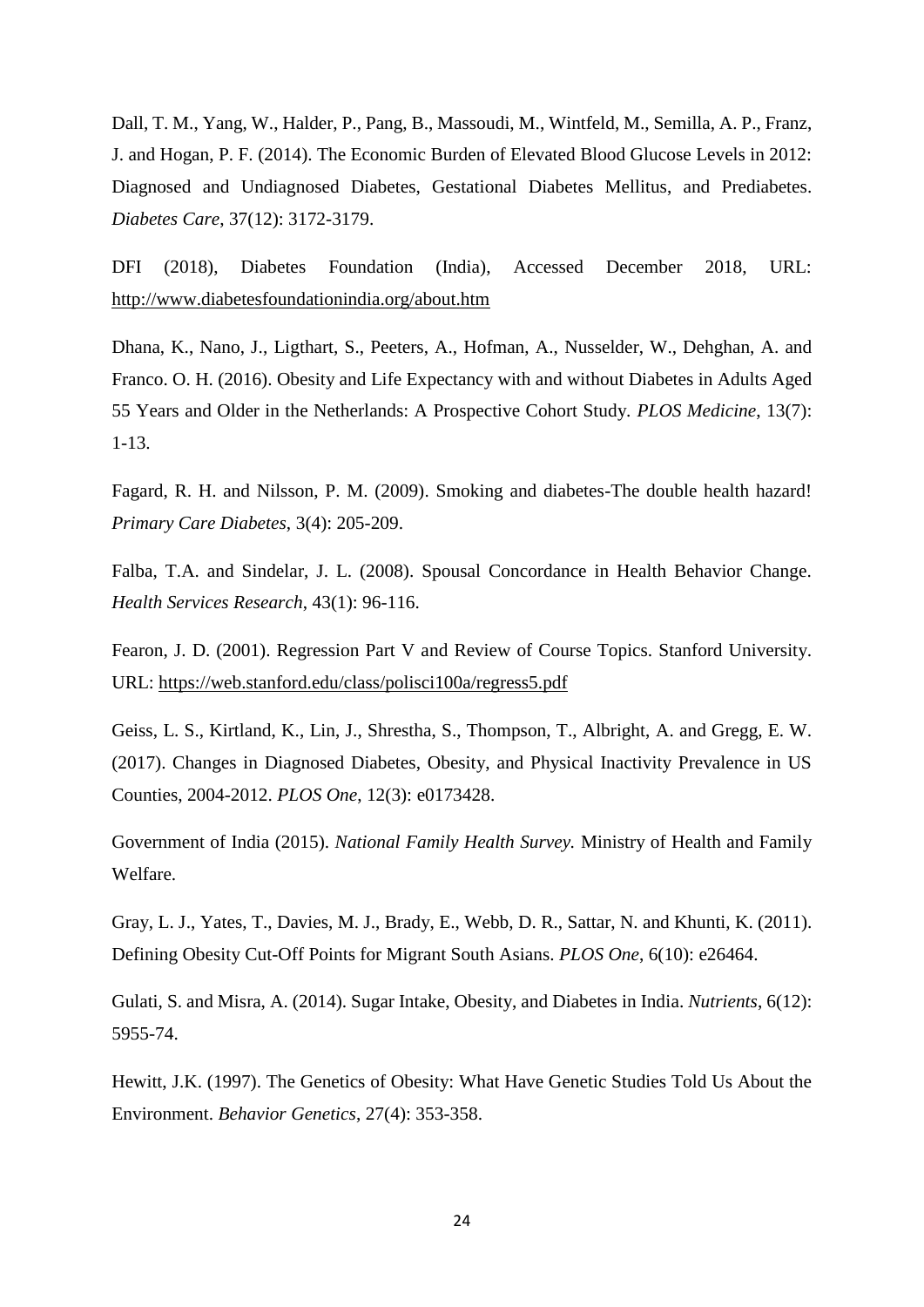Howard, A.A., Arnsten, J. H. and Gourevitch, M. N. (2004). Effect of Alcohol Consumption on Diabetes Mellitus: A Systematic Review. *Annals of Internal Medicine*, 140(3): 211–219.

Huffman, M. D., Prabhakaran, D., Osmond, C., Caroline, H. D. F., Fall, C. H. D., Tandon, N., Lakshmy, R., Ramji, S., Khalil, A., Gera, T., Prabhakaran, P., Biswas, S. K. D., Reddy, K. S., Bhargava, S. K. and Sachdev, H. S. (2011). Incidence of Cardiovascular Risk Factors in an Indian Urban Cohort: Results From the New Delhi Birth Cohort. *Journal of American College of Cardiology*, 57(17): 1765–1774.

IDF (2017), International Diabetes Federation, IDF SEA members, Accessed December 2018, URL:<https://www.idf.org/our-network/regions-members/south-east-asia/members/94-india>

IDF (2017), International Diabetes Federation, IDF Diabetes Atlas - 8th Edition, Accessed March 2019, URL:<https://diabetesatlas.org/across-the-globe.html>

Kahn, B. B. and Flier, J. S. (2000). Obesity and Insulin Resistance. *The Journal of Clinical Investigation*, 106(4): 473-481.

Katzmarzyk, P. T., Hebebrand, J. and Bouchard, C. (2002). Spousal Resemblance in the Canadian Population: Implications for the Obesity Epidemic. *International Journal of Obesity and Related Metabolic Disorders*, 26(2): 241-6.

Kerr, D., Penfold, S., Zouwail, S., Thomas, P. and Begley, J. (2009). The Influence of Liberal Alcohol Consumption on Glucose Metabolism in Patients with Type 1 Diabetes: A Pilot Study. *QJM: An International Journal of Medicine*, 102(3): 169-174.

Malley, O. G., Santoro, N., Northrup, V., D'Adamo, E., Shaw, M., Eldrich, S. and Caprio. S. (2010). High Normal Fasting Glucose Level in Obese Youth: A Marker for Insulin Resistance and Beta Cell Dysregulation. *Diabetologia*, 53(6): 1199-209.

Moebus, S., Gores, L., Losch, C. and Jockel, K. H. (2011). Impact of Time Since Last Caloric Intake on Blood Glucose Levels. *European Journal of Epidemiology*, 26(9): 719–728.

Nelson, M. C., Larsen, P. G., North, K. E. and Adair, L. S. (2012). Body Mass Index Gain, Fast Food, and Physical Activity: Effects of Shared Environments over Time. *Obesity*, 14(4): 701-9.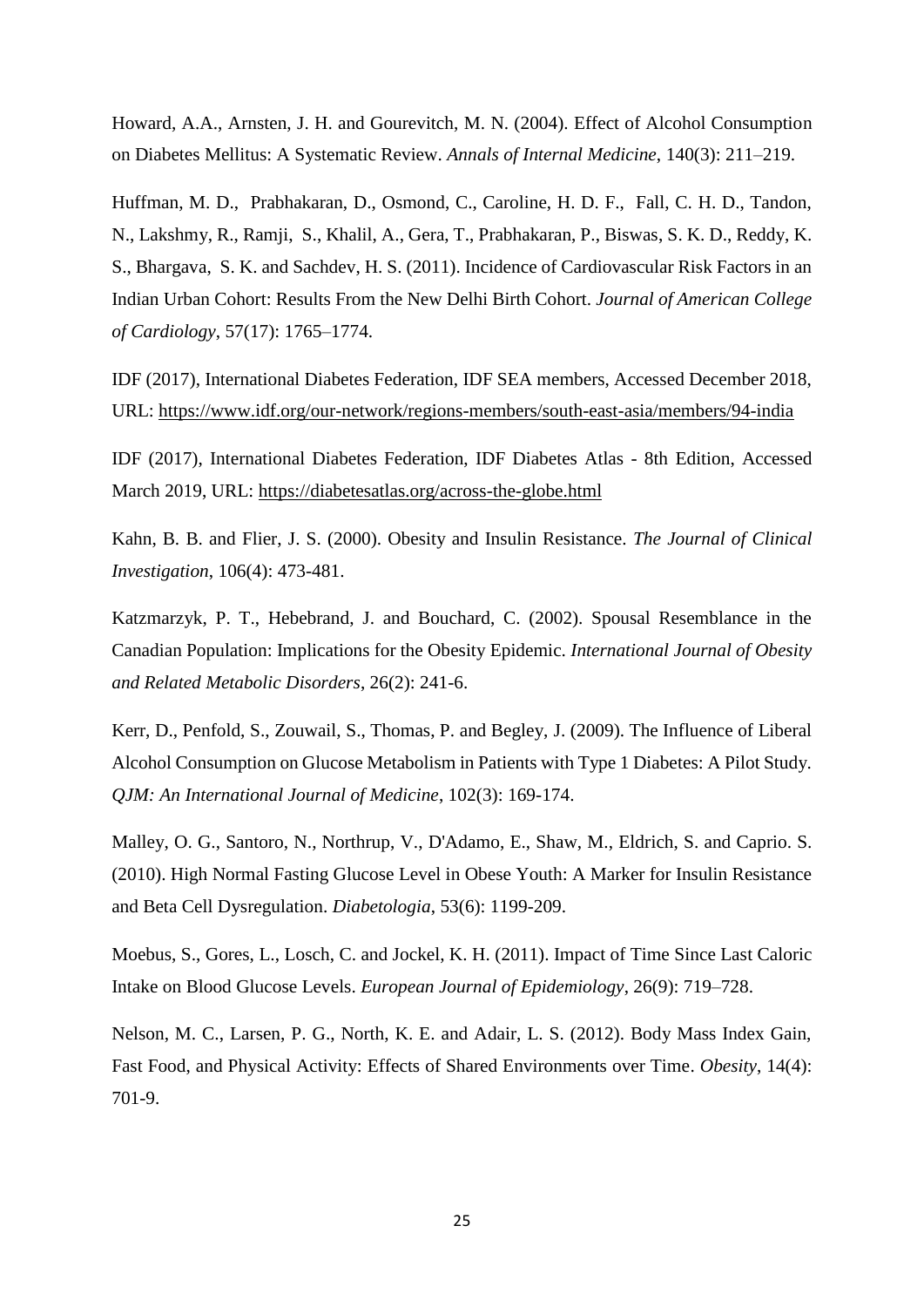Olinto, M. T. A., Theodoro, H. and Canuto. R. (2017). Epidemiology of Abdominal Obesity. Adiposity - Epidemiology and Treatment Modalities, IntechOpen Publishers. URL: [file:///C:/Users/shivani/Downloads/52576%20\(1\).pdf](file:///C:/Users/shivani/Downloads/52576%20(1).pdf)

Patel, S., Bhopal, R., Unwin, N., White, M., Alberti, K. G. M .M. and Yallop, J. (2001). Mismatch between Perceived and Actual Overweight in Diabetic and Non-Diabetic Populations: A Comparative Study of South Asian and European Women. *Journal of Epidemiology and Community Health*, 55(5): 332-333.

Pereira, M. A., Kartashov, A., Ebbeling, C. B., Horn, L. V., Slattery, M. L., Jacobs, D. R. and Ludwig, D. S. (2005). Fast-Food Habits, Weight Gain, and Insulin Resistance (The CARDIA Study): 15-Year Prospective Analysis. *The Lancet*, 365(9453): 36-42.

Preston, S. H. and Stokes, A. (2011). Contribution of Obesity to International Differences in Life Expectancy. *American Journal of Public Health*, 101(11): 2137-2143.

Ramachandran, A., Snehalatha, C., Kapur, A., Vijay, V., Mohan, V., Das, A. K., Rao, P. V., Yajnik, C. S., Kumar, P. K. M. and Nair, J. D. (2001). High Prevalence of Diabetes and Impaired Glucose Tolerance in India: National Urban Diabetes Survey. *Diabetologia*, 44(9): 1094–1101.

Ramachandran, A., Snehalatha, C., Yamuna, A., Mary, S. and Ping, Z. (2007). Costeffectiveness of the interventions in the primary prevention of diabetes among Asian Indians: within-trial results of the Indian Diabetes Prevention Programme (IDPP). *Diabetes Care*, 30(10): 2548-52.

Razak, F., Anand, S. S., Shannon, H., Vuksan, V., Davis, B., Jacobs, R., Teo, K. K., McQueen, M. and Yusuf, S. (2007). Defining Obesity Cut Points in a Multiethnic Population. *Circulation*, 115(16): 2111-8.

Rowley, W. R., Bezold, C., Arikan, Y., Byrne, E. and Krohe, S. (2017). Diabetes 2030: Insights from Yesterday, Today, and Future Trends. *Population Health Management*, 20(1): 6–12.

Sepp, E., Kolk, H., Loivukene, K. and Mikelsaar, M. (2014). Higher Blood Glucose Level Associated with Body Mass Index and Gut Microbiota in Elderly People. *Microbial Ecology in Health and Disease* 25:10.3402/mehd.v25.22857. URL: <https://www.ncbi.nlm.nih.gov/pmc/articles/PMC4048595/>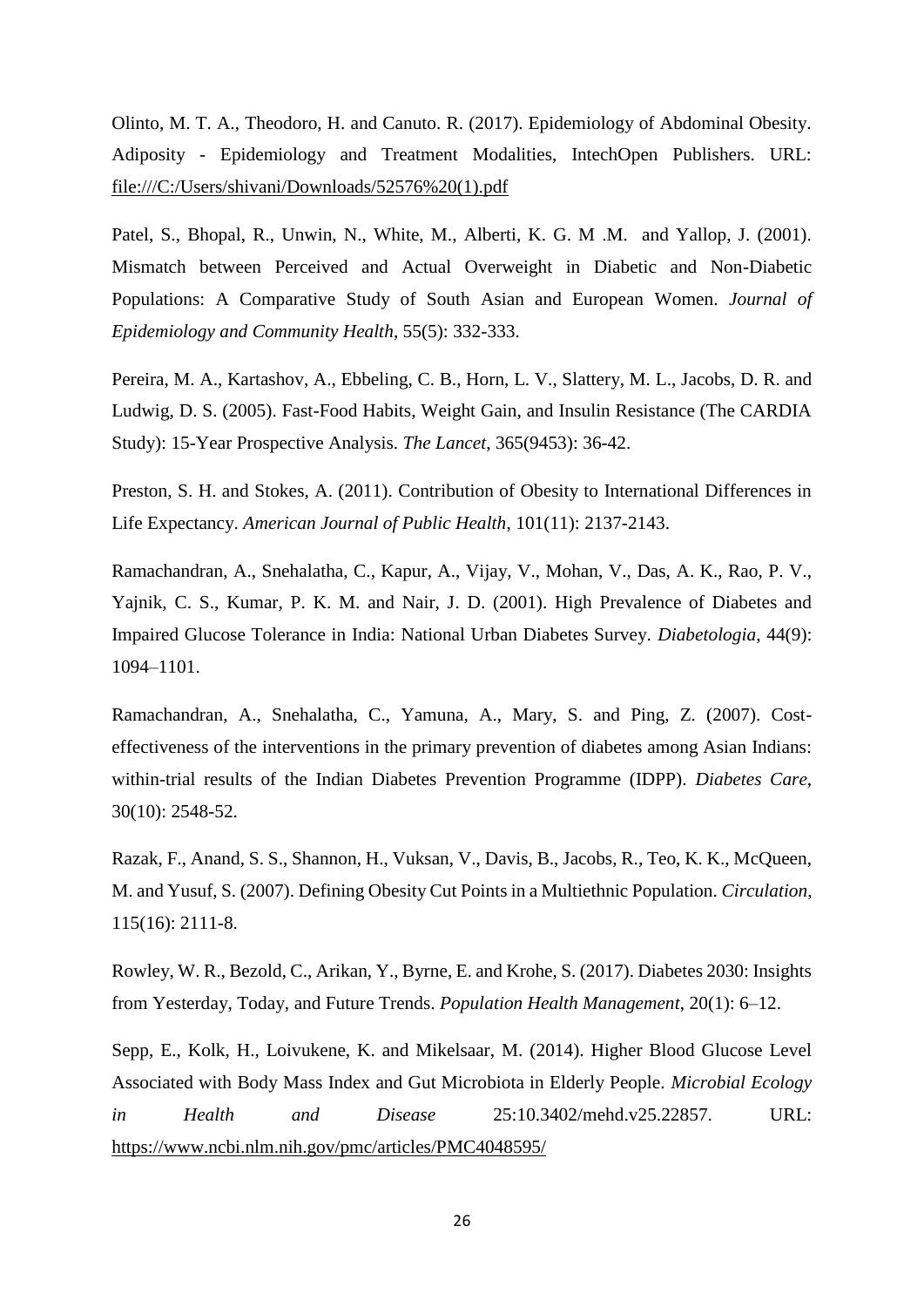Sikdar, K. C., Wang, P. P., MacDonald, D. and Gadag, V. G. (2010). Diabetes and its Impact on Health-Related Quality of Life: A Life Table Analysis. *Quality of Life Research*, 19(6): 781- 787.

Teufel-Shone, N. I., Jiang, L., Beals, J., Henderson, W. G., Zhang, L., Acton, K. J., Roubideaux, Y. and Manson, S. M. (2014). Demographic characteristics and food choices of participants in the Special Diabetes Program for American Indians Diabetes Prevention Demonstration Project. *Ethnicity and Health*, 20(4): 327-340.

WHO, World Health Organization, Global Health Observatory Data Repository. URL: <http://apps.who.int/gho/data/node.home>

World Health Organization (2000). The Asia-Pacific Perspective: Redefining Obesity and its Treatment. *International Association for the Study of Obesity.* URL: <http://www.wpro.who.int/nutrition/documents/docs/Redefiningobesity.pdf>

Wooldridge, J.M. (2006). Introductory Econometrics: A Modern Approach. 3rd Edition, Thomson/South-Western, Cengage Learning, Mason.

World Health Organization (2000). The Asia-Pacific Perspective: Redefining Obesity and its Treatment, *International Association for the Study of Obesity.* URL: <http://www.wpro.who.int/nutrition/documents/docs/Redefiningobesity.pdf>

Yesudian, C. A. K., Grepstad, M., Visintin, E. and Ferrario, A. (2014). The Economic Burden of Diabetes in India: A Review of the Literature. *Global Health*, 10: 80.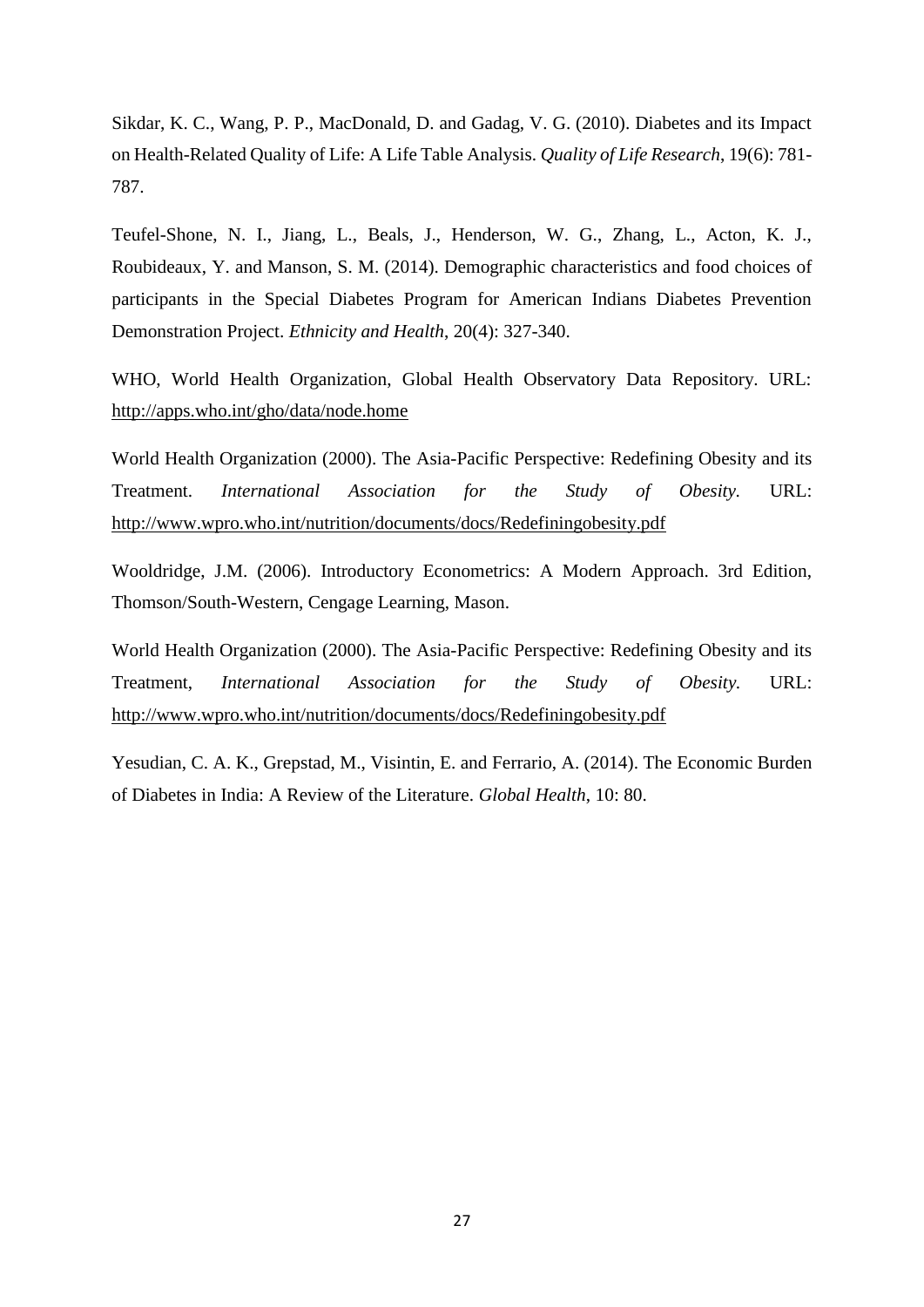### **Appendix**



**Figure 1: BMI Distribution by Self-Reported Diabetes Status**

Source: Figure constructed by author based on NFHS data for year 2015-16.



**Figure 2: BMI Distribution by Blood Glucose Levels**

Source: Figure constructed by author based on NFHS data for year 2015-16. Note: Blood glucose levels are measured in mg/dl.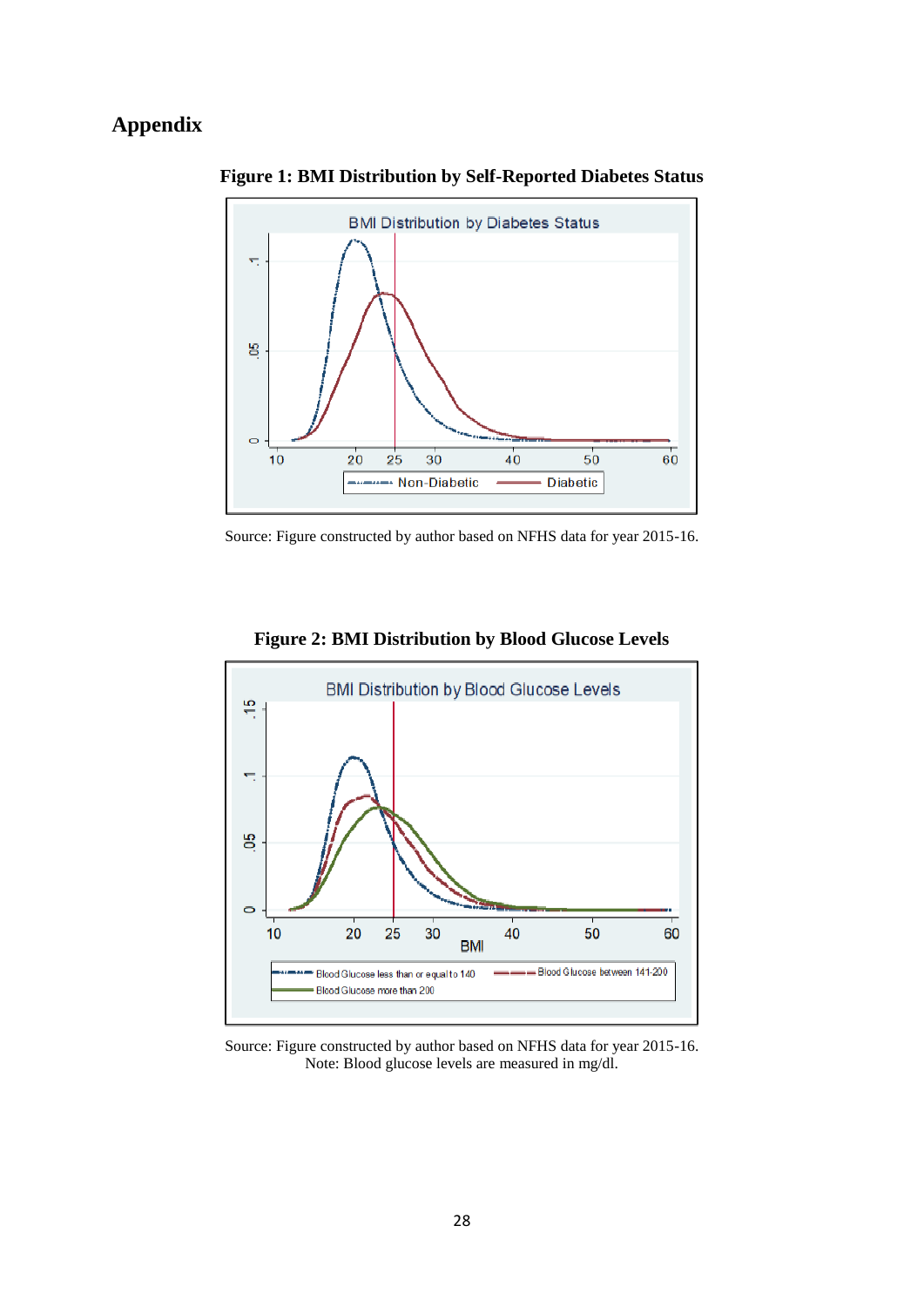



Source: Figure constructed by authors.

ME = Average marginal effect of BMI on self-reported diabetes status.

Notes: In all graphs (1–6), the dark dot or triangle represents the average marginal effect of a unit rise in BMI on probability of being diabetic (measured on Y-axis). On X-axis, we have plotted either age or BMI (as labelled in each graph).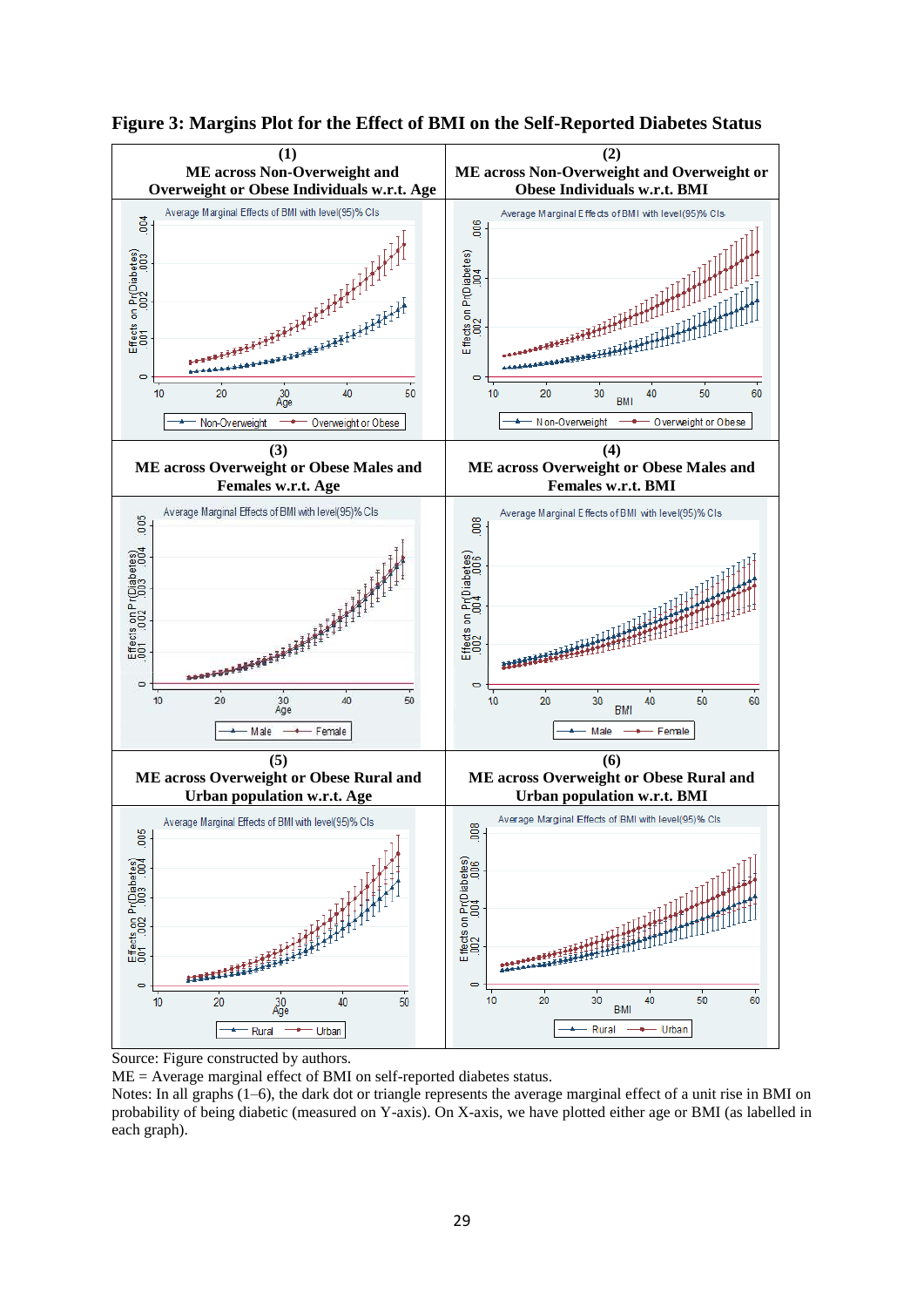| <b>Variable</b>                               | <b>Definition</b>                                                                                                                                                                                                                                                                                                                                                                                                                                                                                                                                              | <b>Type</b>   |
|-----------------------------------------------|----------------------------------------------------------------------------------------------------------------------------------------------------------------------------------------------------------------------------------------------------------------------------------------------------------------------------------------------------------------------------------------------------------------------------------------------------------------------------------------------------------------------------------------------------------------|---------------|
| <b>Health Outcome Variables:</b>              |                                                                                                                                                                                                                                                                                                                                                                                                                                                                                                                                                                |               |
| <b>Ordinal Blood</b><br><b>Glucose Levels</b> | $BG = 0$ if blood glucose is less than or<br>$\bullet$<br>equal to 140 mg/dl                                                                                                                                                                                                                                                                                                                                                                                                                                                                                   | Ordinal       |
|                                               | $BG = 1$ if between 141 and 200 mg/dl<br>$\bullet$<br>$BG = 2$ if higher than 200 mg/dl<br>$\bullet$                                                                                                                                                                                                                                                                                                                                                                                                                                                           |               |
| Self-Reported                                 | $D = 0$ if non-diabetic<br>$\bullet$                                                                                                                                                                                                                                                                                                                                                                                                                                                                                                                           | Binary        |
| <b>Diabetes Status</b>                        | $D = 1$ if diabetic                                                                                                                                                                                                                                                                                                                                                                                                                                                                                                                                            |               |
| <b>List of Independent Variables:</b>         |                                                                                                                                                                                                                                                                                                                                                                                                                                                                                                                                                                |               |
|                                               |                                                                                                                                                                                                                                                                                                                                                                                                                                                                                                                                                                |               |
| <b>Individual Characteristics:</b>            |                                                                                                                                                                                                                                                                                                                                                                                                                                                                                                                                                                |               |
| Body Mass Index                               | Person's weight is kilograms divided by square<br>of his/her height in meters $(kg/m2)$ .                                                                                                                                                                                                                                                                                                                                                                                                                                                                      | Continuous    |
| Age                                           | Age in years.                                                                                                                                                                                                                                                                                                                                                                                                                                                                                                                                                  | Continuous    |
| Gender                                        | $= 0$ if Male <sup>@</sup><br>$\bullet$<br>$= 1$ if Female<br>$\bullet$                                                                                                                                                                                                                                                                                                                                                                                                                                                                                        | <b>Binary</b> |
| Education                                     | $= 0$ if no education or preschool <sup>@</sup><br>$\bullet$<br>$= 1$ if Primary<br>$\bullet$<br>$= 2$ if Secondary<br>$=$ 3 if Higher<br>$\bullet$                                                                                                                                                                                                                                                                                                                                                                                                            | Ordinal       |
| <b>Marital Status</b>                         | $= 0$ if Never married <sup>@ 13</sup><br>$\bullet$<br>$= 1$ if Married<br>$\bullet$                                                                                                                                                                                                                                                                                                                                                                                                                                                                           | <b>Binary</b> |
| <b>Bank Account</b>                           | $= 0$ if individual does not have bank<br>$\bullet$<br>$account^@$<br>$= 1$ if individual has bank account                                                                                                                                                                                                                                                                                                                                                                                                                                                     | <b>Binary</b> |
| Time since last<br>ate                        | Time since last ate (in hours). Time is recorded<br>before blood glucose measurements are taken.                                                                                                                                                                                                                                                                                                                                                                                                                                                               | Continuous    |
| Time since last<br>drink                      | Time since last drink (in hours), something<br>other than plain water. Time is recorded before<br>blood glucose measurements are taken.                                                                                                                                                                                                                                                                                                                                                                                                                        | Continuous    |
| <b>Behavioural Risk</b><br>$\rm Factors^{14}$ | $= 1$ if smokes cigarette, 0 otherwise <sup>@</sup><br>$\bullet$<br>$= 1$ if smokes pipe, 0 otherwise <sup><math>\circ</math></sup><br>$= 1$ if chews tobacco, 0 otherwise <sup><math>\omega</math></sup><br>$= 1$ if snuffs, 0 otherwise <sup><math>\circ</math></sup><br>$= 1$ if smokes cigar, 0 otherwise <sup><math>\circ</math></sup><br>$= 1$ if chews paan or gutkha, 0 otherwise <sup><math>\circ</math></sup><br>$= 1$ if chews paan with tobacco, 0<br>otherwise <sup>@</sup><br>$= 1$ if drinks alcohol, 0 otherwise <sup><math>\circ</math></sup> | <b>Binary</b> |
| Eating Habits <sup>15</sup>                   | $= 1$ if eats fried food daily or weekly, 0<br>otherwise <sup><math>@</math></sup><br>$= 1$ if drinks aerated drink daily or weekly,<br>0 otherwise <sup><math>@</math></sup>                                                                                                                                                                                                                                                                                                                                                                                  | <b>Binary</b> |

# **Table 1: List of Variables with Definition and Type**

**<sup>.</sup>** <sup>13</sup> Includes married but gauna not done.

<sup>&</sup>lt;sup>14</sup> Contains a set of eight dummy variables.

<sup>&</sup>lt;sup>15</sup> Contains a set of two dummy variables.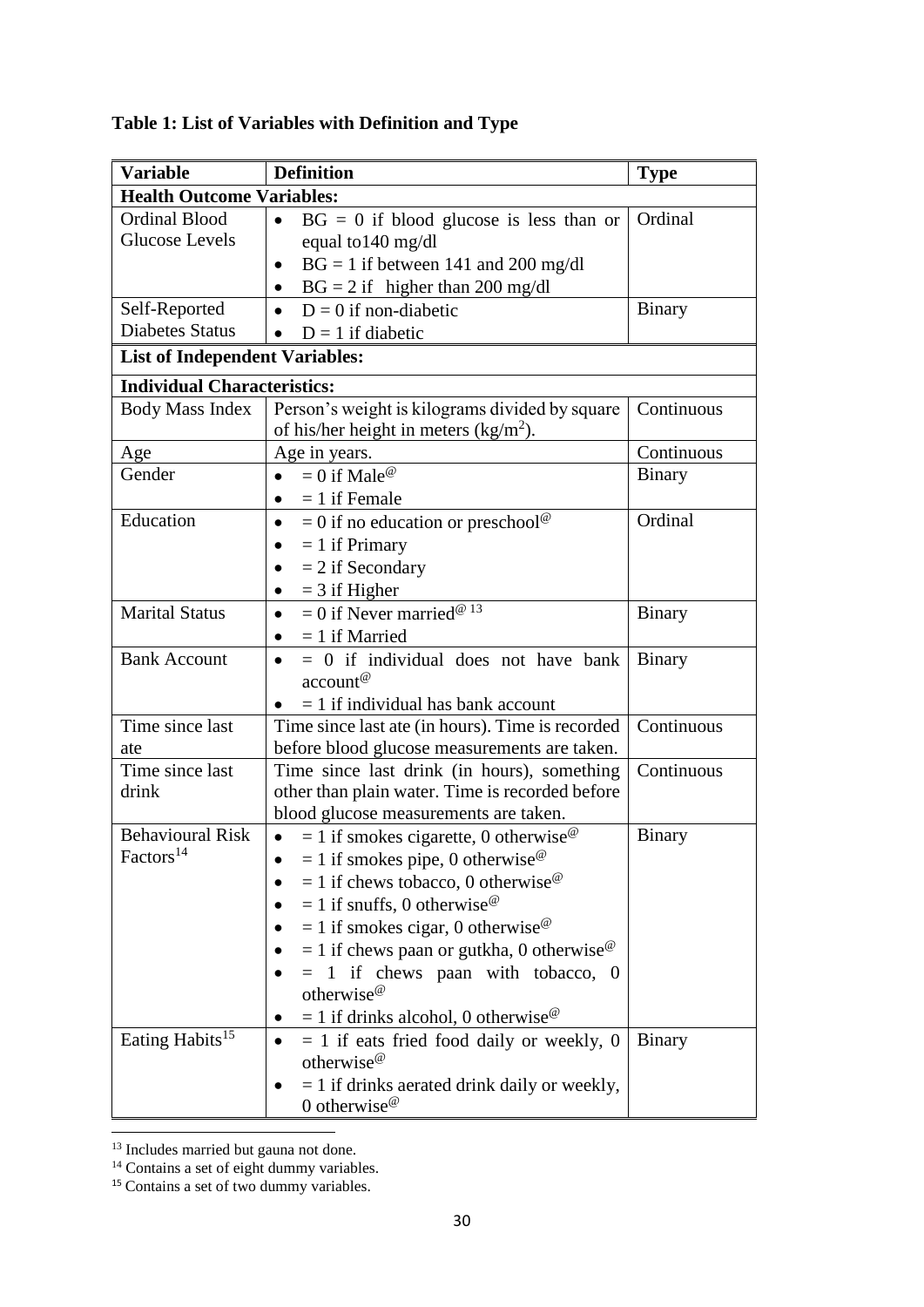| <b>Table 1 (Continued)</b>        |                                                                                                                                                                                                                                                     |               |  |  |  |
|-----------------------------------|-----------------------------------------------------------------------------------------------------------------------------------------------------------------------------------------------------------------------------------------------------|---------------|--|--|--|
| <b>Variable</b>                   | <b>Definition</b>                                                                                                                                                                                                                                   | <b>Type</b>   |  |  |  |
| <b>Household Characteristics:</b> |                                                                                                                                                                                                                                                     |               |  |  |  |
| <b>Wealth Quintile</b>            | $= 0$ if poorest <sup>@</sup><br>$\bullet$<br>$= 1$ if poorer                                                                                                                                                                                       | Ordinal       |  |  |  |
|                                   | $= 2$ if middle<br>$=$ 3 if richer<br>$=$ 4 if richest                                                                                                                                                                                              |               |  |  |  |
| Religion                          | $= 0$ if Hindu <sup>@</sup><br>$\bullet$<br>$= 1$ if Muslim<br>$= 2$ if Christian<br>$=$ 3 if Sikh<br>$=$ 4 if Buddhist/neo-Buddhist<br>$= 5$ if Jain<br>$= 6$ if Jewish<br>$= 7$ if Parsi/Zoroastrian<br>$= 8$ if no religion                      | Ordinal       |  |  |  |
| Caste <sup>16</sup>               | $= 9$ if some other religion<br>$\bullet$<br>$= 1$ if Scheduled Caste, 0 otherwise <sup>@</sup><br>$\bullet$<br>$= 1$ if Scheduled Tribe, 0 otherwise <sup><math>\circ</math></sup><br>$= 1$ if Other Backward Classes, 0<br>otherwise <sup>@</sup> | <b>Binary</b> |  |  |  |
| Insurance                         | $= 0$ if any usual member of household is<br>not covered by a health scheme or health<br>insurance <sup>@</sup><br>$= 1$ if any usual member of household is<br>covered by a health scheme or health<br>insurance                                   | <b>Binary</b> |  |  |  |
| <b>Below Poverty</b><br>Line      | $= 0$ if household does not have BPL card <sup>@</sup><br>$\bullet$<br>$= 1$ if household has BPL card                                                                                                                                              | <b>Binary</b> |  |  |  |
| <b>Family Structure</b>           | $= 0$ if nuclear family <sup>@</sup><br>$= 1$ if non-nuclear or joint family                                                                                                                                                                        | <b>Binary</b> |  |  |  |
| Number of<br>Household<br>Members | Number of total household members in all age<br>groups.                                                                                                                                                                                             | Continuous    |  |  |  |
| Region                            | $= 0$ if Rural <sup>@</sup><br>$= 1$ if Urban                                                                                                                                                                                                       | <b>Binary</b> |  |  |  |

@ Indicates the base category.

 $\overline{\phantom{a}}$ 

<sup>&</sup>lt;sup>16</sup> Contains a set of three dummy variables.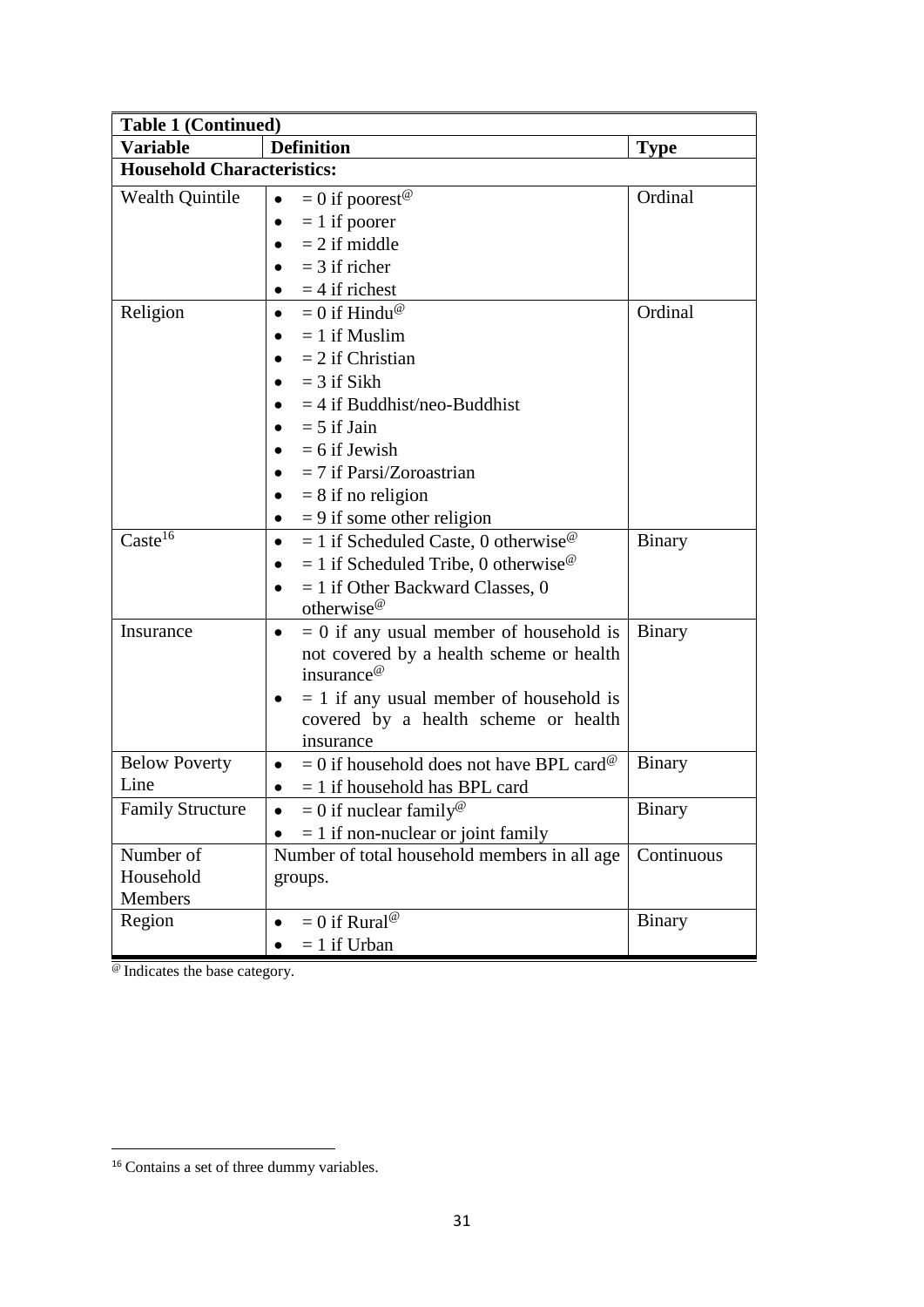## **Table 2: Descriptive Statistics**

| <b>Variable</b>                       | <b>Observations</b> | Mean    | <b>Standard</b>  | <b>Minimum</b>   | <b>Maximum</b> |
|---------------------------------------|---------------------|---------|------------------|------------------|----------------|
|                                       |                     |         | <b>Deviation</b> | <b>Value</b>     | <b>Value</b>   |
| <b>Individual Characteristics</b>     |                     |         |                  |                  |                |
| Self-Reported Diabetes Status         | 784042              | 0.015   | 0.120            | $\boldsymbol{0}$ | $\mathbf{1}$   |
| Ordinal Blood Glucose levels          | 806905              | 0.070   | 0.294            | $\mathbf{0}$     | 2              |
| Blood Glucose levels - Actual         | 806905              | 104.689 | 29.602           | 20               | 499            |
| Values (in mg/dl)                     |                     |         |                  |                  |                |
| Body Mass Index (in $\text{kg/m}^2$ ) | 811465              | 21.714  | 4.094            | 12.01            | 59.96          |
| Age (in years)                        | 811465              | 30.066  | 9.967            | 15               | 54             |
| Gender                                | 811465              | 0.863   | 0.344            | $\theta$         | 1              |
| Education                             | 809904              | 1.483   | 0.994            | $\Omega$         | 3              |
| Married                               | 782387              | 0.732   | 0.443            | $\mathbf{0}$     | 1              |
| <b>Bank Account</b>                   | 810731              | 0.914   | 0.281            | $\mathbf{0}$     | 1              |
| Time since last ate (in hours)        | 805589              | 3.132   | 3.543            | $\mathbf{0}$     | 48             |
| Time since last drink (in             | 800779              | 5.384   | 14.049           | $\mathbf{0}$     | 95             |
| hours)                                |                     |         |                  |                  |                |
| <b>Behavioural Risk Factors</b>       |                     |         |                  |                  |                |
| Smokes Cigarette                      | 795856              | 0.024   | 0.154            | $\boldsymbol{0}$ | $\mathbf{1}$   |
| Smokes Pipe                           | 795856              | 0.001   | 0.025            | $\mathbf{0}$     | 1              |
| <b>Chews Tobacco</b>                  | 795856              | 0.012   | 0.108            | $\overline{0}$   | 1              |
| Snuffs                                | 795856              | 0.001   | 0.034            | $\mathbf{0}$     | $\mathbf{1}$   |
| Smokes Cigar                          | 795856              | 0.001   | 0.037            | $\overline{0}$   | 1              |
| Chews Paan or Gutkha                  | 795856              | 0.049   | 0.216            | $\overline{0}$   | 1              |
| Chews Paan with Tobacco               | 795856              | 0.043   | 0.204            | $\mathbf{0}$     | 1              |
| <b>Consumes Alcohol</b>               | 795856              | 0.065   | 0.246            | $\boldsymbol{0}$ | 1              |
| <b>Eating Habits</b>                  |                     |         |                  |                  |                |
| Fried Food                            | 795856              | 0.455   | 0.498            | $\mathbf{0}$     | $\mathbf{1}$   |
| <b>Aerated Drinks</b>                 | 795856              | 0.242   | 0.429            | $\mathbf{0}$     | 1              |
| <b>Household Characteristics</b>      |                     |         |                  |                  |                |
| Wealth Quintile                       | 811465              | 1.983   | 1.384            | $\overline{0}$   | $\overline{4}$ |
| Religion                              | 811465              | 0.520   | 1.26             | $\boldsymbol{0}$ | 9              |
| SC                                    | 811465              | 0.181   | 0.385            | $\mathbf{0}$     | $\mathbf{1}$   |
| ${\cal S}{\cal T}$                    | 811465              | 0.182   | 0.386            | $\boldsymbol{0}$ | 1              |
| OBC                                   | 811465              | 0.387   | 0.487            | $\mathbf{0}$     | $\mathbf{1}$   |
| Insurance                             | 806832              | 0.262   | 0.440            | $\overline{0}$   | $\mathbf{1}$   |
| <b>Below Poverty Line</b>             | 810055              | 0.386   | 0.487            | $\mathbf{0}$     | $\mathbf{1}$   |
| Family Structure                      | 811465              | 0.503   | 0.500            | $\boldsymbol{0}$ | $\mathbf{1}$   |
| of<br>Household<br>Number             | 811465              | 5.772   | 2.651            | 1                | 41             |
| Members                               |                     |         |                  |                  |                |
| Region                                | 811465              | 0.292   | 0.455            | $\boldsymbol{0}$ | $\mathbf{1}$   |

Note: Values are based on full sample.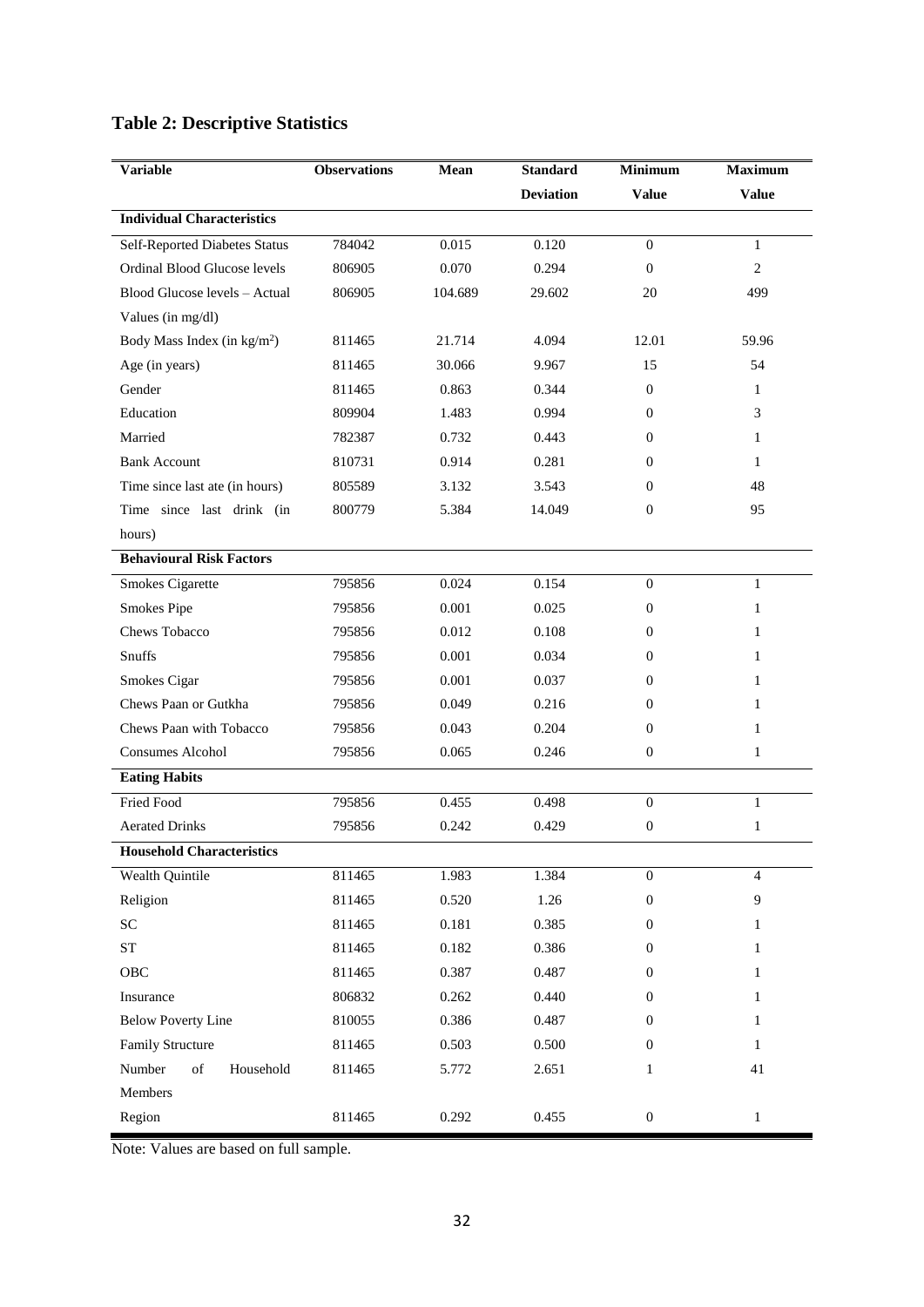| <b>Variable</b>                                                         |         | <b>Overweight or Obese</b>          |         | Non-Overweight                      | Difference#                |
|-------------------------------------------------------------------------|---------|-------------------------------------|---------|-------------------------------------|----------------------------|
|                                                                         | Mean    | <b>Standard</b><br><b>Deviation</b> | Mean    | <b>Standard</b><br><b>Deviation</b> | (t-statistic)              |
| <b>Individual Characteristics</b>                                       |         |                                     |         |                                     |                            |
| Self-Reported<br>Diabetes<br>Status                                     | 0.037   | 0.189                               | 0.010   | 0.097                               | $0.027***$<br>(78.578)     |
| Ordinal<br>Glucose<br><b>Blood</b><br>levels                            | 0.154   | 0.443                               | 0.051   | 0.245                               | $0.103***$<br>$(1.2e+02)$  |
| Glucose levels<br>Blood<br>$\hspace{0.1mm}$<br>Actual Values (in mg/dl) | 113.571 | 42.203                              | 102.723 | 25.586                              | 10.848***<br>$(1.3e+02)$   |
| Body Mass Index (in $\text{kg/m}^2$ )                                   | 28.317  | 3.323                               | 20.249  | 2.493                               | 8.068***<br>$(1.1e+03)$    |
| Age (in years)                                                          | 35.282  | 8.705                               | 28.910  | 9.859                               | $6.372***$<br>$(2.3e+02)$  |
| Gender                                                                  | 0.867   | 0.340                               | 0.862   | 0.345                               | $0.005***$<br>(4.944)      |
| Education                                                               | 1.625   | 0.983                               | 1.451   | 0.994                               | $0.174***$<br>(60.889)     |
| Married                                                                 | 0.897   | 0.304                               | 0.695   | 0.460                               | $0.202***$<br>$(1.6e+02)$  |
| <b>Bank Account</b>                                                     | 0.944   | 0.230                               | 0.907   | 0.290                               | $0.037***$<br>(45.656)     |
| Time since last ate (in hours)                                          | 3.104   | 3.620                               | 3.138   | 3.526                               | $-0.034***$<br>$(-3.335)$  |
| Time since last drink (in<br>hours)                                     | 4.031   | 10.141                              | 5.685   | 14.761                              | $-1.654***$<br>$(-40.679)$ |
| <b>Behavioural Risk Factors</b>                                         |         |                                     |         |                                     |                            |
| Smokes cigarette                                                        | 0.025   | 0.156                               | 0.024   | 0.153                               | $0.001**$<br>(2.536)       |
| Smokes pipe                                                             | 0.0005  | 0.022                               | 0.001   | 0.025                               | $-0.0002**$<br>$(-2.392)$  |
| <b>Chews Tobacco</b>                                                    | 0.010   | 0.099                               | 0.012   | 0.110                               | $-0.002***$<br>$(-7.352)$  |
| Snuffs                                                                  | 0.001   | 0.033                               | 0.001   | 0.034                               | $-0.000$<br>$(-0.345)$     |
| Smokes cigar                                                            | 0.001   | 0.036                               | 0.001   | 0.037                               | $-0.000$<br>$(-0.427)$     |
| Chews paan or gutkha                                                    | 0.039   | 0.192                               | 0.051   | 0.221                               | $-0.013***$<br>$(-20.544)$ |
| Chews paan with Tobacco                                                 | 0.045   | 0.207                               | 0.043   | 0.203                               | $0.002***$<br>(3.325)      |
| Alcohol                                                                 | 0.062   | 0.241                               | 0.065   | 0.247                               | $-0.003***$<br>$(-4.370)$  |
| <b>Eating Habits</b>                                                    |         |                                     |         |                                     |                            |
| Fried Food                                                              | 0.472   | 0.499                               | 0.451   | 0.498                               | $0.021***$<br>(14.535)     |
| <b>Aerated Drinks</b>                                                   | 0.280   | 0.449                               | 0.234   | 0.423                               | $0.046***$<br>(37.081)     |

# **Table 3: Descriptive Statistics by Overweight or Obesity Status**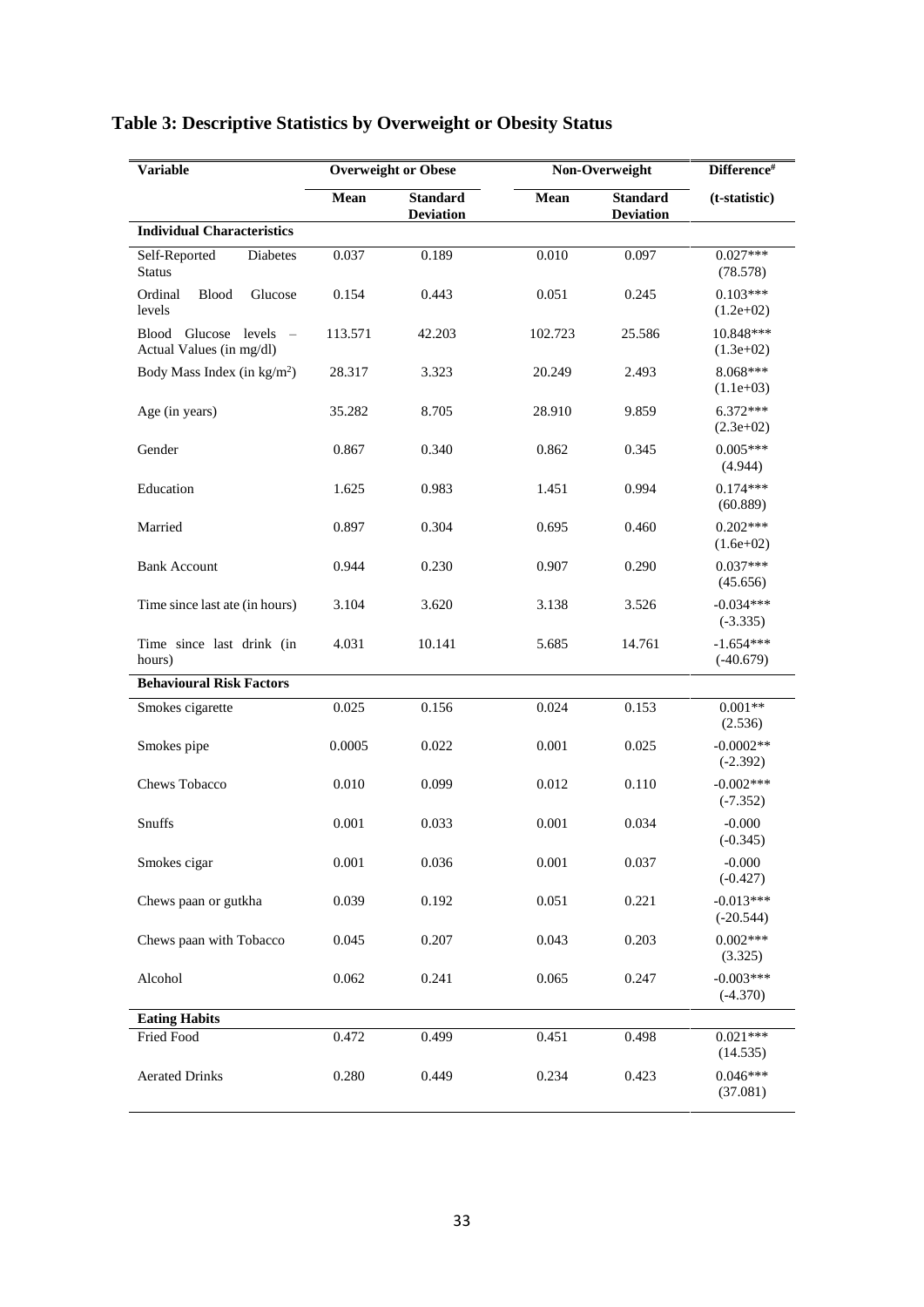| Table 3 (Continued)                  |       |                                     |       |                                     |                            |  |
|--------------------------------------|-------|-------------------------------------|-------|-------------------------------------|----------------------------|--|
| <b>Variable</b>                      |       | <b>Overweight or Obese</b>          |       | Non-Overweight                      | Difference#                |  |
|                                      | Mean  | <b>Standard</b><br><b>Deviation</b> | Mean  | <b>Standard</b><br><b>Deviation</b> | (t-statistic)              |  |
| <b>Household Characteristics</b>     |       |                                     |       |                                     |                            |  |
| Wealth Quintile                      | 2.745 | 1.207                               | 1.814 | 1.363                               | $0.930***$<br>$(2.4e+02)$  |  |
| Religion                             | 0.590 | 1.271                               | 0.505 | 1.258                               | $0.086***$<br>(23.631)     |  |
| SC                                   | 0.151 | 0.358                               | 0.187 | 0.390                               | $-0.036***$<br>$(-32.613)$ |  |
| <b>ST</b>                            | 0.120 | 0.324                               | 0.196 | 0.397                               | $-0.076***$<br>$(-68.823)$ |  |
| <b>OBC</b>                           | 0.390 | 0.488                               | 0.387 | 0.487                               | $0.003**$<br>(2.353)       |  |
| Insurance                            | 0.278 | 0.448                               | 0.258 | 0.438                               | $0.020***$<br>(15.830)     |  |
| <b>Below Poverty Line</b>            | 0.286 | 0.452                               | 0.408 | 0.491                               | $-0.122***$<br>$(-87.177)$ |  |
| <b>Family Structure</b>              | 0.499 | 0.500                               | 0.504 | 0.500                               | $-0.006***$<br>$(-4.089)$  |  |
| Household<br>Number<br>of<br>Members | 5.531 | 2.696                               | 5.825 | 2.638                               | $-0.294***$<br>$(-38.524)$ |  |
| Region                               | 0.452 | 0.498                               | 0.257 | 0.437                               | $0.195***$<br>$(1.5e+02)$  |  |

\*\*\* and \*\* indicates significance at 1% and 5% significance level.

# Difference = mean(Overweight or Obese) - mean(Non-Overweight). A positive value indicates that the mean is higher for overweight or obese population while a negative value indicates that the mean is higher for nonoverweight population. The t-statistic is obtained from two-sample mean-comparison test with equal variances.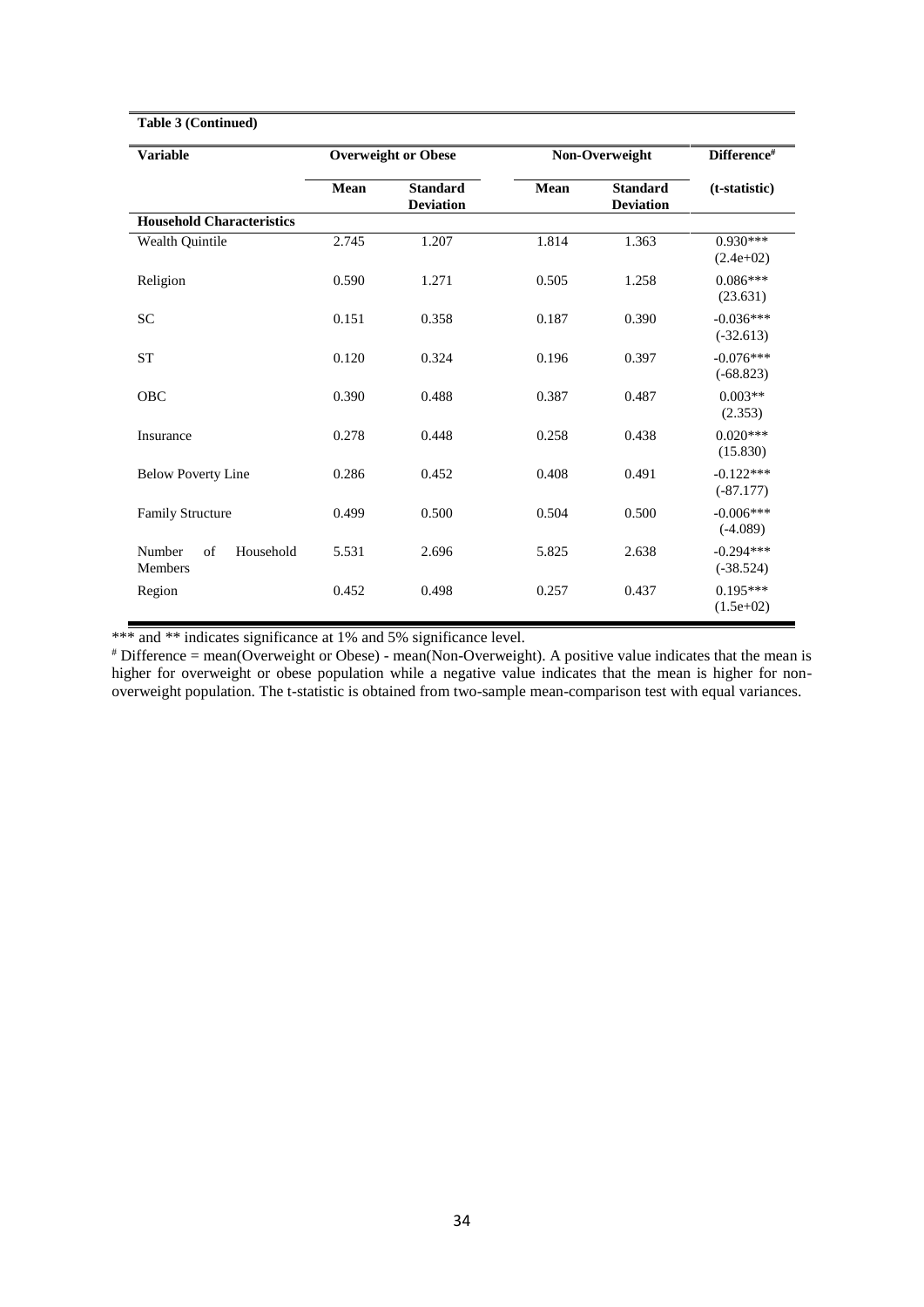# **Table 4: Distribution of the Individuals based on Overweight and Obesity Status and Diabetes**

| <b>Variable</b>                | Proportion of Individuals (in %) |                         |                            |  |  |
|--------------------------------|----------------------------------|-------------------------|----------------------------|--|--|
|                                | <b>Full Sample</b>               | Non-Overweight          | <b>Overweight or Obese</b> |  |  |
|                                |                                  | <b>Individuals Sub-</b> | <b>Individuals Sub-</b>    |  |  |
|                                |                                  | Sample <sup>#</sup>     | Sample#                    |  |  |
| <b>Ordinal Blood Glucose:</b>  |                                  |                         |                            |  |  |
| Normal Blood Glucose           | 94.11                            | 95.47                   | 87.93                      |  |  |
| Prediabetic                    | 4.82                             | 3.95                    | 8.77                       |  |  |
| Diabetic                       | 1.07                             | 0.58                    | 3.30                       |  |  |
| Self-Reported Diabetes Status: |                                  |                         |                            |  |  |
| Non-Diabetic                   | 98.54                            | 99.04                   | 96.30                      |  |  |
| Diabetic                       | 1.46                             | 0.96                    | 3.70                       |  |  |
| Gender:                        |                                  |                         |                            |  |  |
| Male                           | 13.74                            | 13.83                   | 13.34                      |  |  |
| Female                         | 86.26                            | 86.17                   | 86.66                      |  |  |
| Region:                        |                                  |                         |                            |  |  |
| Rural                          | 70.77                            | 74.32                   | 54.80                      |  |  |
| Urban                          | 29.23                            | 25.68                   | 45.20                      |  |  |
| Wealth Quintile:               |                                  |                         |                            |  |  |
| Poorest                        | 18.82                            | 21.77                   | 5.51                       |  |  |
| Poorer                         | 21.40                            | 23.47                   | 12.02                      |  |  |
| Middle                         | 21.17                            | 21.47                   | 19.80                      |  |  |
| Richer                         | 19.88                            | 18.11                   | 27.84                      |  |  |
| Richest                        | 18.74                            | 15.17                   | 34.83                      |  |  |

 $*$  As per WHO International BMI classification using a BMI cut-off of 25 kg/m<sup>2</sup>.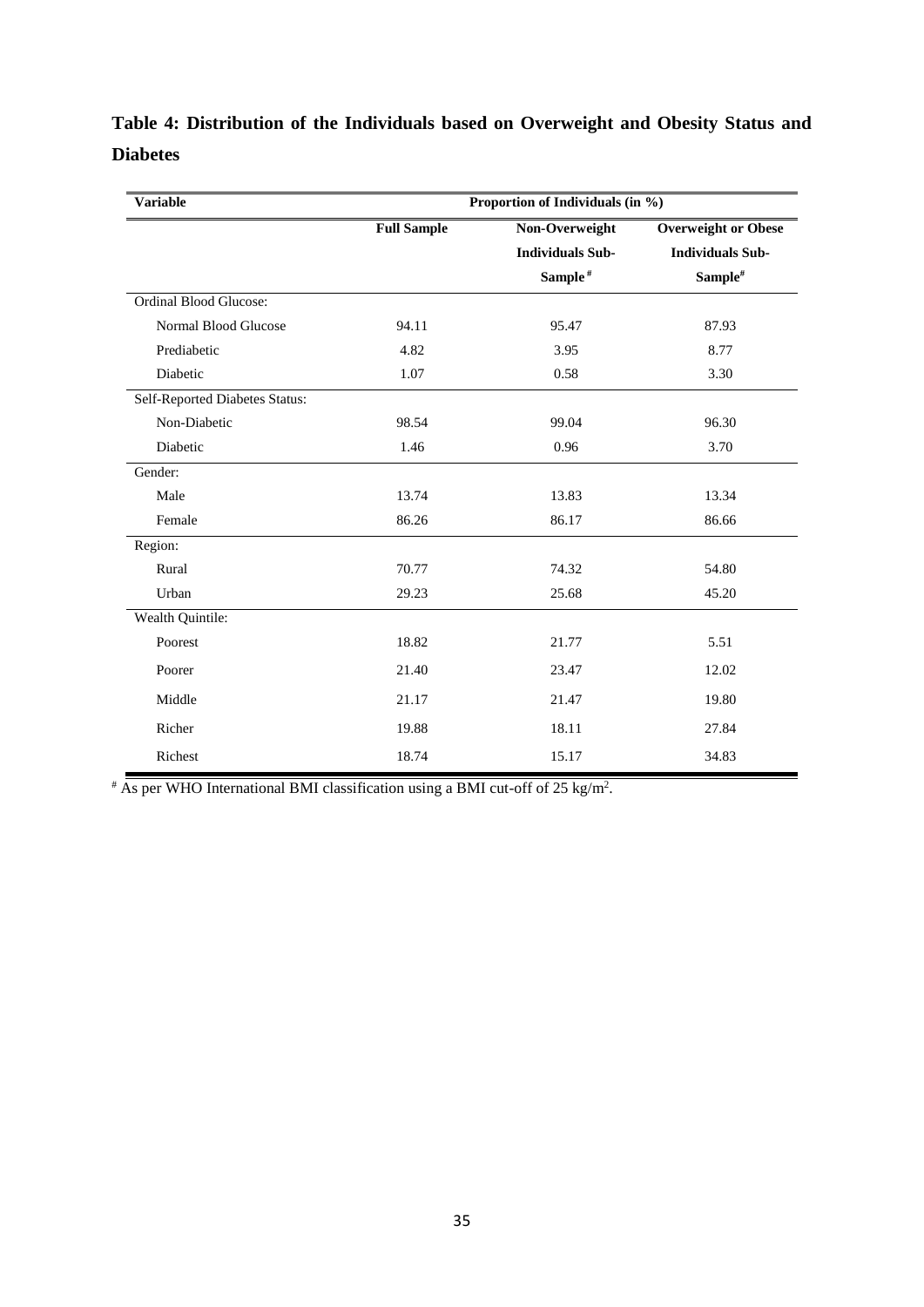| <b>Variable</b>                       | <b>Observations</b> | Mean    | <b>Standard</b>  | <b>Minimum</b>   | <b>Maximum</b> |
|---------------------------------------|---------------------|---------|------------------|------------------|----------------|
|                                       |                     |         | <b>Deviation</b> | <b>Value</b>     | <b>Value</b>   |
| <b>Individual Characteristics</b>     |                     |         |                  |                  |                |
| <b>Self-Reported Diabetes Status</b>  | 43664               | 0.029   | 0.167            | $\mathbf{0}$     | $\mathbf{1}$   |
| <b>Ordinal Blood Glucose Levels</b>   | 44986               | 0.144   | 0.422            | $\mathbf{0}$     | $\overline{c}$ |
| Blood Glucose Levels - Actual         | 44986               | 112.519 | 40.807           | 20               | 499            |
| Values (in mg/dl)                     |                     |         |                  |                  |                |
| Body Mass Index (in $\text{kg/m}^2$ ) | 45205               | 22.470  | 3.826            | 12.32            | 59.8           |
| Age (in years)                        | 45205               | 39.676  | 8.013            | 15               | 54             |
| Gender                                | 45205               | 0.010   | 0.101            | $\mathbf{0}$     | 1              |
| Education                             | 45039               | 1.497   | 0.939            | $\mathbf{0}$     | 3              |
| Married                               | 45184               | 0.998   | 0.043            | $\overline{0}$   | 1              |
| <b>Bank Account</b>                   | 45156               | 0.905   | 0.293            | $\overline{0}$   | 1              |
| Time since last ate (in hours)        | 44926               | 3.164   | 3.526            | $\mathbf{0}$     | 48             |
| Time since last drink (in             | 44743               | 4.817   | 12.866           | $\mathbf{0}$     | 95             |
| hours)                                |                     |         |                  |                  |                |
| <b>Behavioural Risk Factors</b>       |                     |         |                  |                  |                |
| <b>Smokes Cigarette</b>               | 44255               | 0.162   | 0.369            | $\mathbf{0}$     | 1              |
| Smokes Pipe                           | 44255               | 0.004   | 0.063            | $\overline{0}$   | 1              |
| Chews Tobacco                         | 44255               | 0.038   | 0.191            | $\overline{0}$   | 1              |
| Snuffs                                | 44255               | 0.001   | 0.037            | $\overline{0}$   | 1              |
| Smokes Cigar                          | 44255               | 0.006   | 0.076            | $\overline{0}$   | 1              |
| Chews Paan or Gutkha                  | 44255               | 0.171   | 0.376            | $\overline{0}$   | 1              |
| Chews Paan with Tobacco               | 44255               | 0.090   | 0.286            | $\mathbf{0}$     | 1              |
| Alcohol                               | 44255               | 0.392   | 0.488            | $\mathbf{0}$     | $\mathbf{1}$   |
| <b>Eating Habits</b>                  |                     |         |                  |                  |                |
| Fried Food                            | 44255               | 0.440   | 0.496            | $\mathbf{0}$     | $\mathbf{1}$   |
| <b>Aerated Drinks</b>                 | 44255               | 0.267   | 0.443            | $\boldsymbol{0}$ | $\mathbf{1}$   |
| <b>Household Characteristics</b>      |                     |         |                  |                  |                |
| <b>Wealth Quintile</b>                | 45205               | 1.877   | 1.369            | $\boldsymbol{0}$ | $\overline{4}$ |
| Religion                              | 45205               | 0.518   | 1.275            | $\boldsymbol{0}$ | 9              |
| SC                                    | 45205               | 0.187   | 0.390            | $\boldsymbol{0}$ | 1              |
| ST                                    | 45205               | 0.198   | 0.398            | $\boldsymbol{0}$ | 1              |
| OBC                                   | 45205               | 0.383   | 0.486            | $\mathbf{0}$     | 1              |
| Insurance                             | 44982               | 0.274   | 0.446            | $\boldsymbol{0}$ | 1              |
| <b>Below Poverty Line</b>             | 45123               | 0.375   | 0.484            | $\mathbf{0}$     | 1              |
| Family Structure                      | 45205               | 0.303   | 0.460            | $\mathbf{0}$     | 1              |
| Number<br>of<br>Household             | 45205               | 4.898   | 1.802            | $\overline{c}$   | 24             |
| Members                               |                     |         |                  |                  |                |
| Region                                | 45205               | 0.297   | 0.457            | $\boldsymbol{0}$ | $\mathbf{1}$   |

### **Table 5: Descriptive Statistics for Sub-Sample of Married Couples**

Note: Values are based on restricted sample comprising of married couples living together in the same household of whom either is head of the household.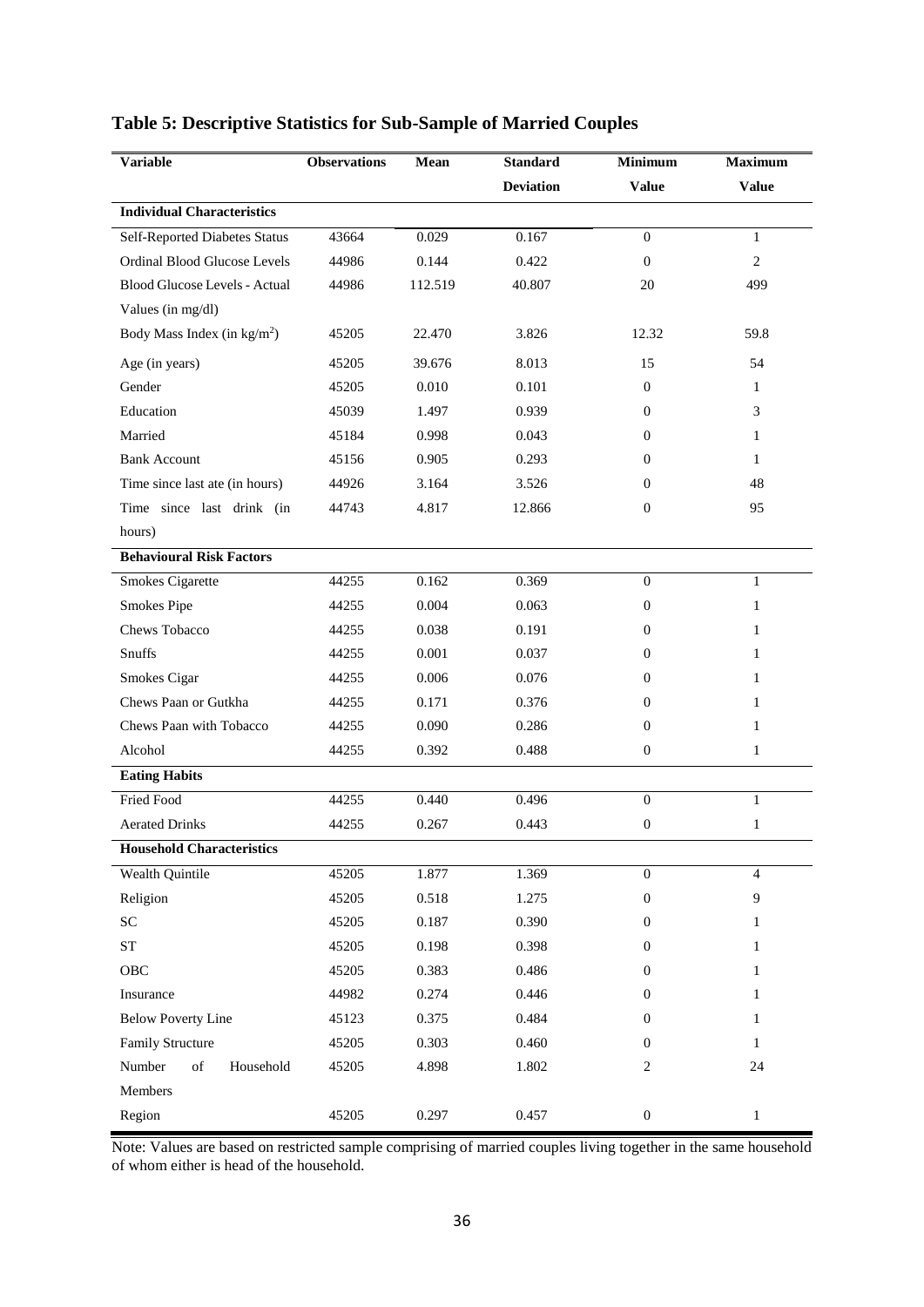|                                         | <b>Probit Model</b>                |                                | <b>IV-Probit Model</b>             |                                |  |
|-----------------------------------------|------------------------------------|--------------------------------|------------------------------------|--------------------------------|--|
| <b>Marginal</b><br><b>Effects</b>       | <b>WHO</b><br><b>International</b> | <b>WHO</b> Asian<br><b>BMI</b> | <b>WHO</b><br><b>International</b> | <b>WHO</b> Asian<br><b>BMI</b> |  |
|                                         | <b>BMI</b>                         | <b>Classification</b>          | <b>BMI</b>                         | <b>Classification</b>          |  |
|                                         | <b>Classification</b>              |                                | <b>Classification</b>              |                                |  |
|                                         | (1)                                | (2)                            | (3)                                | (4)                            |  |
| Overweight                              | $0.0032***$                        | $0.0028***$                    | $0.0148***$                        | $0.0115***$                    |  |
| or Obese                                | (0.0004)                           | (0.0003)                       | (0.0038)                           | (0.0028)                       |  |
| <b>Individuals</b>                      |                                    |                                |                                    |                                |  |
| Non-                                    | $0.0016***$                        | $0.0014***$                    | $0.0046***$                        | $0.0036***$                    |  |
| Overweight                              | (0.0001)                           | (0.0001)                       | (0.0008)                           | (0.0005)                       |  |
| <b>Individuals</b>                      |                                    |                                |                                    |                                |  |
| Difference#                             | $0.0016***$                        | $0.0014***$                    | $0.0101***$                        | $0.0079***$                    |  |
|                                         | (0.0002)                           | (0.0002)                       | (0.0030)                           | (0.0023)                       |  |
| <b>Controls</b>                         | Yes                                |                                | Yes                                |                                |  |
| Fixed<br><b>State</b><br><b>Effects</b> | Yes                                |                                | Yes                                |                                |  |
| <b>Observations</b>                     | 43202                              |                                | 43202                              |                                |  |
| Wald chi2                               | 1010.93                            |                                | 234600.29                          |                                |  |
| <b>P-Value</b>                          | 0.0000                             |                                | 0.0000                             |                                |  |
| Pseudo R <sup>2</sup>                   | 0.1072                             |                                |                                    |                                |  |
| Wald test of                            |                                    |                                | 18.73                              |                                |  |
| exogeneity,                             |                                    |                                |                                    |                                |  |
| chi <sub>2</sub>                        |                                    |                                |                                    |                                |  |
| <b>P-Value</b>                          |                                    |                                | 0.0000                             |                                |  |
| <b>First Stage</b>                      |                                    |                                |                                    |                                |  |
| $F -$ statistic                         |                                    |                                |                                    | 153.28                         |  |
| $\mathbb{R}^2$                          |                                    |                                | 0.2038                             |                                |  |

**Table 6: Average Marginal Effects of BMI on Self-Reported Diabetes Status: Probit and IV-Probit Model Estimates for Married Couples Sub-Sample** 

\*\*\* represents significance at 1% significance level.

Delta-Method standard errors are reported in parentheses. "The delta method is used to estimate the standard errors of a non-linear function of model parameters (such as ordered probit, probit or IV-probit models). The delta method finds a linear approximation of the non-linear function to calculate the variance" (Corneliben 2005). # Difference is ME(Overweight and Obese) – ME(Non-Overweight).

Note: Probit and IV-Probit models do not include marital status as a control. Marital status is omitted in the restricted sample as the sample comprises of only married individuals.

Controls include individual and household characteristics, behavioural risk factors and eating habits.

Behavioural risk factors include smoking cigarette, smoking pipe, chewing tobacco, snuffing, smoking cigar, chewing paan or gutkha, chewing paan with tobacco and drinking alcohol.

Individual and household characteristics include age, gender, education, bank account, household characteristics such as wealth quintile, religion, caste, insurance, below poverty line, family structure, number of household members and region.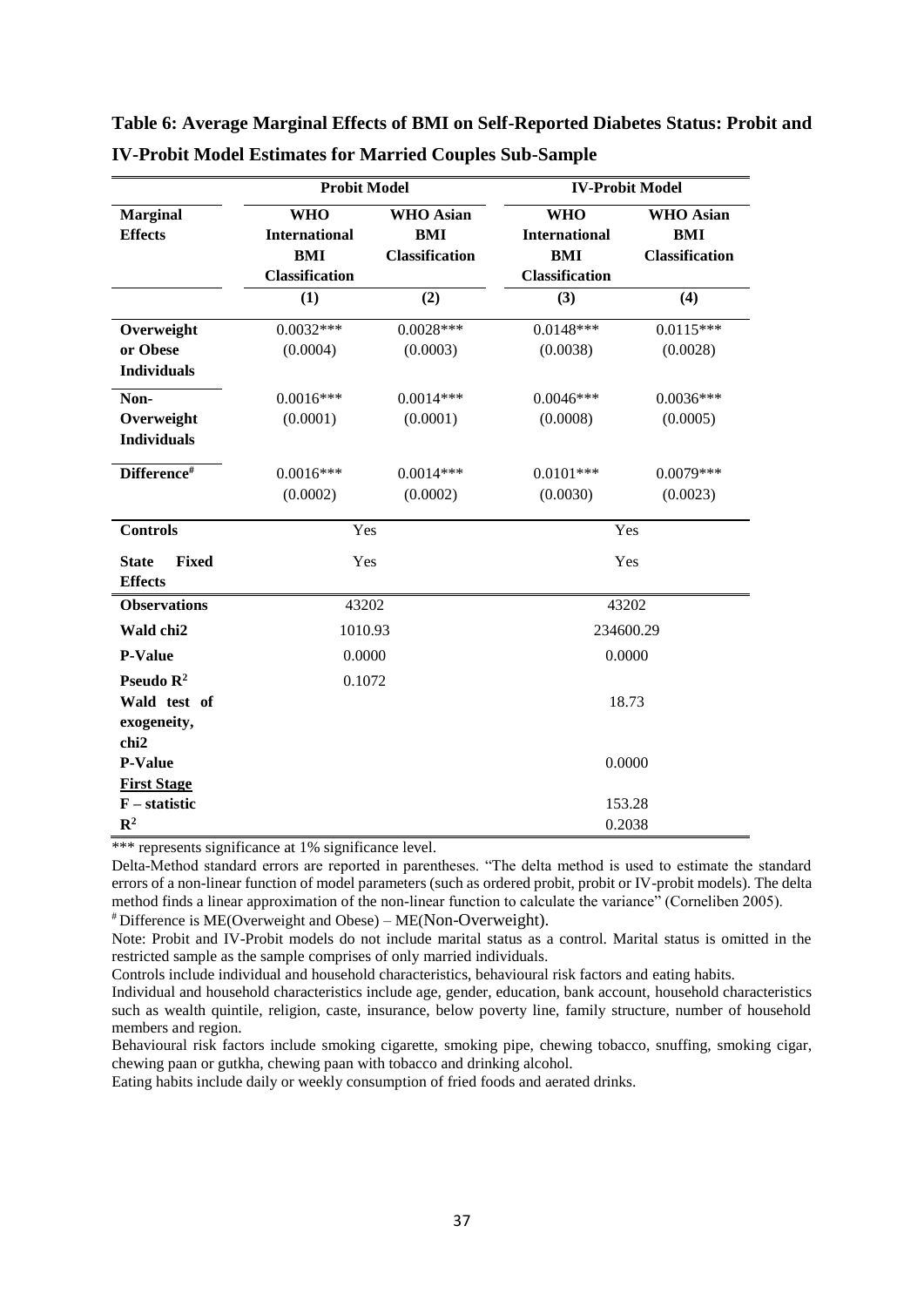**Table 7: Average Marginal Effects of BMI on Self-Reported Diabetes Status: Probit Model Estimates based on Full Sample Data**

|                            | <b>Probit Model</b>          |                       |  |  |  |  |
|----------------------------|------------------------------|-----------------------|--|--|--|--|
| <b>Marginal Effects</b>    | <b>WHO International BMI</b> | <b>WHO Asian BMI</b>  |  |  |  |  |
|                            | <b>Classification</b>        | <b>Classification</b> |  |  |  |  |
|                            | (1)                          | (2)                   |  |  |  |  |
| <b>Overweight or Obese</b> | $0.0023***$                  | $0.0019***$           |  |  |  |  |
| <b>Individuals</b>         | (0.00008)                    | (0.00006)             |  |  |  |  |
| Non-Overweight             | $0.0008***$                  | $0.0007$ ***          |  |  |  |  |
| <b>Individuals</b>         | (0.00002)                    | (0.00002)             |  |  |  |  |
| Difference#                | $0.0015***$                  | $0.0013***$           |  |  |  |  |
|                            | (0.00006)                    | (0.00005)             |  |  |  |  |
| <b>Controls</b>            | Yes                          |                       |  |  |  |  |
| <b>State Fixed Effects</b> | Yes                          |                       |  |  |  |  |
| <b>Observations</b>        | 776394                       |                       |  |  |  |  |
| Wald chi2                  | 10987.47                     |                       |  |  |  |  |
| <b>P-Value</b>             | 0.0000                       |                       |  |  |  |  |
| Pseudo $\mathbb{R}^2$      | 0.1256                       |                       |  |  |  |  |
|                            |                              |                       |  |  |  |  |

\*\*\* represents significance at 1% significance level.

Delta-Method standard errors are reported in parentheses.

 $*$  Difference is ME(Overweight and Obese) – ME(Non-Overweight). And dof = degrees of freedom.

Controls include individual and household characteristics, behavioural risk factors and eating habits.

Individual and household characteristics include age, gender, education, marital status, bank account, household characteristics such as wealth quintile, religion, caste, insurance, below poverty line, family structure, number of household members and region.

Behavioural risk factors include smoking cigarette, smoking pipe, chewing tobacco, snuffing, smoking cigar, chewing paan or gutkha, chewing paan with tobacco and drinking alcohol.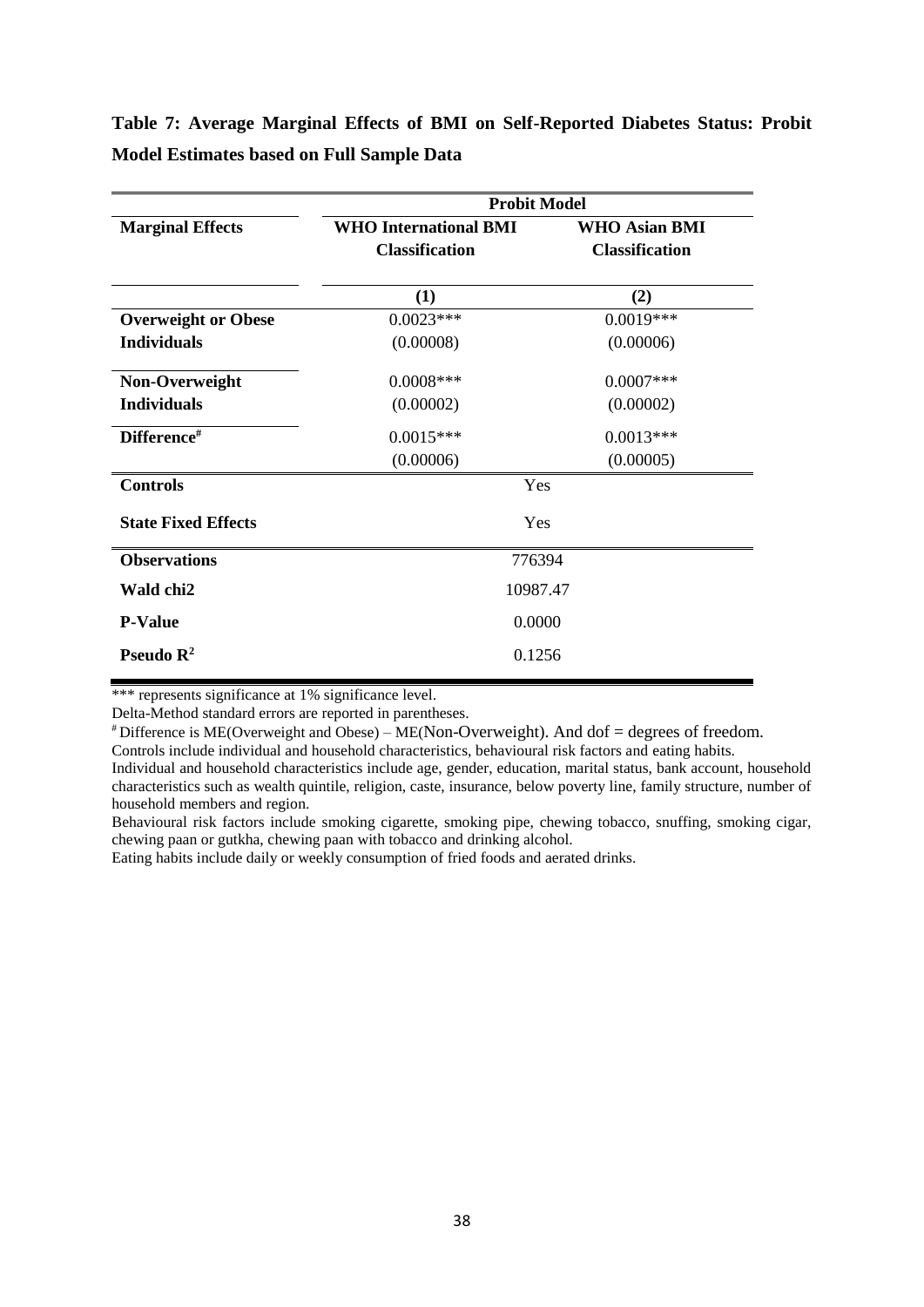**Table 8: Average Marginal Effects of BMI on Self-Reported Diabetes Status amongst**  Overweight or Obese Individuals (BMI  $\geq$  25 kg/m<sup>2</sup>): Probit and IV-Probit Model **Estimates for Married Couples Sub-Sample**

|                                                                          | <b>Probit Model</b> |               |                 | <b>IV-Probit Model</b> |               |                |
|--------------------------------------------------------------------------|---------------------|---------------|-----------------|------------------------|---------------|----------------|
|                                                                          | <b>Gender</b>       | <b>Region</b> | Wealth          | Gender                 | <b>Region</b> | Wealth         |
|                                                                          |                     |               | <b>Quintile</b> |                        |               | Quintile       |
|                                                                          | (1)                 | (2)           | (3)             | (4)                    | (5)           | (6)            |
|                                                                          | <b>Male</b>         | <b>Urban</b>  | <b>Richest</b>  | <b>Male</b>            | Urban         | <b>Richest</b> |
| <b>Marginal</b>                                                          | $0.0026***$         | $0.0031***$   | $0.0035***$     | $0.0175*$              | $0.0202**$    | $0.0221**$     |
| <b>Effects</b>                                                           | (0.0006)            | (0.0007)      | (0.0008)        | (0.0093)               | (0.0103)      | (0.0108)       |
|                                                                          | <b>Female</b>       | <b>Rural</b>  | <b>Poorest</b>  | Female                 | <b>Rural</b>  | <b>Poorest</b> |
| <b>Marginal</b>                                                          | $0.0019**$          | $0.0022***$   | $0.0011***$     | 0.0133                 | $0.0152*$     | 0.0086         |
| <b>Effects</b>                                                           | (0.0009)            | (0.0005)      | (0.0003)        | (0.0098)               | (0.0085)      | (0.0058)       |
|                                                                          | Difference#         | Difference#   | Difference#     | Difference#            | Difference#   | Difference#    |
|                                                                          | 0.0007              | $0.0009***$   | $0.0024***$     | 0.0041                 | $0.0049**$    | $0.0135**$     |
|                                                                          | (0.0009)            | (0.0003)      | (0.0006)        | (0.0053)               | (0.0020)      | (0.0055)       |
| <b>Controls</b>                                                          |                     | Yes           |                 |                        | Yes           |                |
| <b>Fixed</b><br><b>State</b><br><b>Effects</b>                           |                     | Yes           |                 |                        | Yes           |                |
| <b>Observations</b>                                                      |                     | 9622          |                 |                        | 9711          |                |
| Wald chi2                                                                |                     | 394.56        |                 | 106298.91              |               |                |
| <b>P-Value</b>                                                           | 0.0000              |               |                 | 0.0000                 |               |                |
| Pseudo $\mathbb{R}^2$<br>Wald test of<br>exogeneity,<br>chi <sub>2</sub> | 0.1039              |               |                 |                        | 3.69          |                |
| <b>P-Value</b>                                                           |                     |               |                 |                        | 0.0547        |                |

\*\*\*, \*\* and \* represents significance at 1%, 5% and 10% significance level.

Delta-Method standard errors are reported in parentheses.

# (1) Difference is ME(Male) – ME(Female); (2) Difference is ME(Urban) – ME(Rural) and (3) Difference is ME(Richest) – ME(Poorest).

Note: Probit and IV-Probit models do not include marital status as a control. Marital status is omitted in the restricted sample as the sample comprises of only married individuals.

Controls include individual and household characteristics, behavioural risk factors and eating habits.

Individual and household characteristics include age, gender, education, bank account, household characteristics such as wealth quintile, religion, caste, insurance, below poverty line, family structure, number of household members and region.

Behavioural risk factors include smoking cigarette, smoking pipe, chewing tobacco, snuffing, smoking cigar, chewing paan or gutkha, chewing paan with tobacco and drinking alcohol.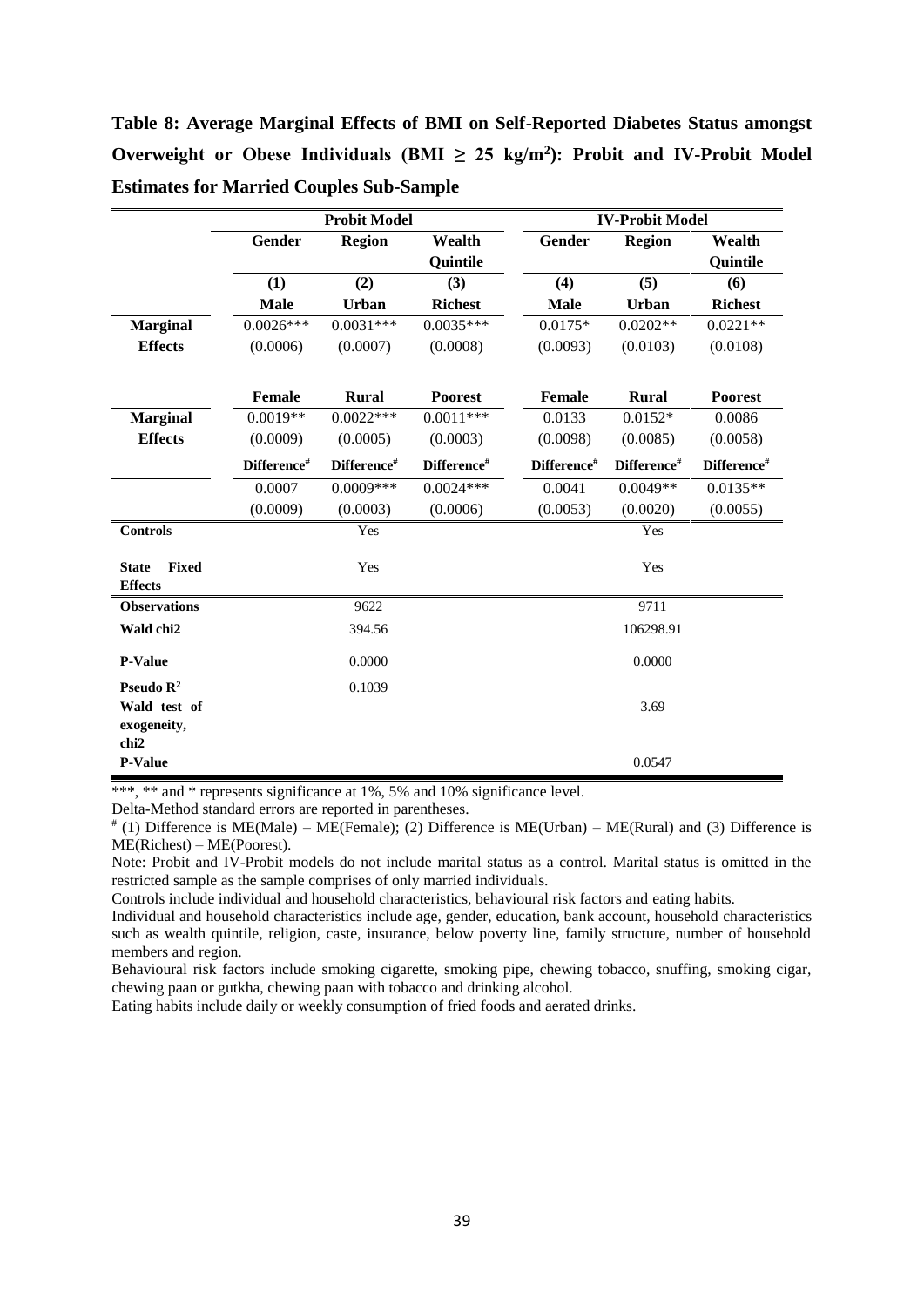### **Table 9: Average Marginal Effects of BMI on Ordinal Blood Glucose Levels: Ordered Probit Model Estimates based on Full Sample Data**

|                                          | <b>Ordered Probit Model</b>                     |                                      |                                  |                                                 |                                      |                                  |  |
|------------------------------------------|-------------------------------------------------|--------------------------------------|----------------------------------|-------------------------------------------------|--------------------------------------|----------------------------------|--|
|                                          | <b>WHO International BMI Classification</b>     |                                      |                                  |                                                 | <b>WHO Asian BMI Classification</b>  |                                  |  |
| <b>Marginal</b><br><b>Effects</b>        | <b>Blood</b><br>Glucose $\leq$<br>140           | $141 \leq Blood$<br>Glucose <<br>200 | <b>Blood</b><br>Glucose ><br>200 | <b>Blood</b><br>Glucose <<br>140                | $141 \leq Blood$<br>Glucose <<br>200 | <b>Blood</b><br>Glucose ><br>200 |  |
|                                          | <b>Normal</b><br><b>Blood</b><br><b>Glucose</b> | <b>Prediabetes</b>                   | <b>Diabetes</b>                  | <b>Normal</b><br><b>Blood</b><br><b>Glucose</b> | <b>Prediabetes</b>                   | <b>Diabetes</b>                  |  |
|                                          | (1)                                             | (2)                                  | (3)                              | (4)                                             | (5)                                  | (6)                              |  |
| Overweight<br>or Obese                   | $-0.0068***$<br>(0.0001)                        | $0.0048***$<br>(0.00009)             | $0.0020***$<br>(0.00005)         | $-0.0061***$<br>(0.0001)                        | $0.0044***$<br>(0.00008)             | $0.0017***$<br>(0.00004)         |  |
| Non-<br>Overweight<br><b>Individuals</b> | $-0.0035***$<br>(0.00005)                       | $0.0027***$<br>(0.00004)             | $0.0007$ ***<br>(0.00001)        | $-0.0031$ ***<br>(0.00004)                      | $0.0025***$<br>(0.00004)             | $0.0006***$<br>(0.00001)         |  |
| Difference#                              | $-0.0034***$<br>(0.00008)                       | $0.0021***$<br>(0.00005)             | $0.0013***$<br>(0.00003)         | $-0.0029***$<br>(0.00007)                       | $0.0019***$<br>(0.00004)             | $0.0011***$<br>(0.00003)         |  |
| <b>Controls</b>                          | Yes                                             |                                      |                                  |                                                 |                                      |                                  |  |
| <b>State Fixed</b><br><b>Effects</b>     | Yes                                             |                                      |                                  |                                                 |                                      |                                  |  |
| <b>Observations</b>                      | 748,995                                         |                                      |                                  |                                                 |                                      |                                  |  |
| Wald chi2                                | 26968.90                                        |                                      |                                  |                                                 |                                      |                                  |  |
| <b>P-Value</b>                           |                                                 |                                      |                                  | 0.0000                                          |                                      |                                  |  |
| Pseudo $\mathbb{R}^2$                    |                                                 |                                      |                                  | 0.0901                                          |                                      |                                  |  |

\*\*\* represents significance at 1% significance level.

Delta-Method standard errors are reported in parentheses.

# Difference is ME(Overweight and Obese) – ME(Non-Overweight).

Controls include individual and household characteristics, behavioural risk factors and eating habits.

Individual and household characteristics include age, gender, education, marital status, bank account, household characteristics such as wealth quintile, religion, caste, insurance, below poverty line, family structure, number of household members, region and time since last ate and drank.

Behavioural risk factors include smoking cigarette, smoking pipe, chewing tobacco, snuffing, smoking cigar, chewing paan or gutkha, chewing paan with tobacco and drinking alcohol.